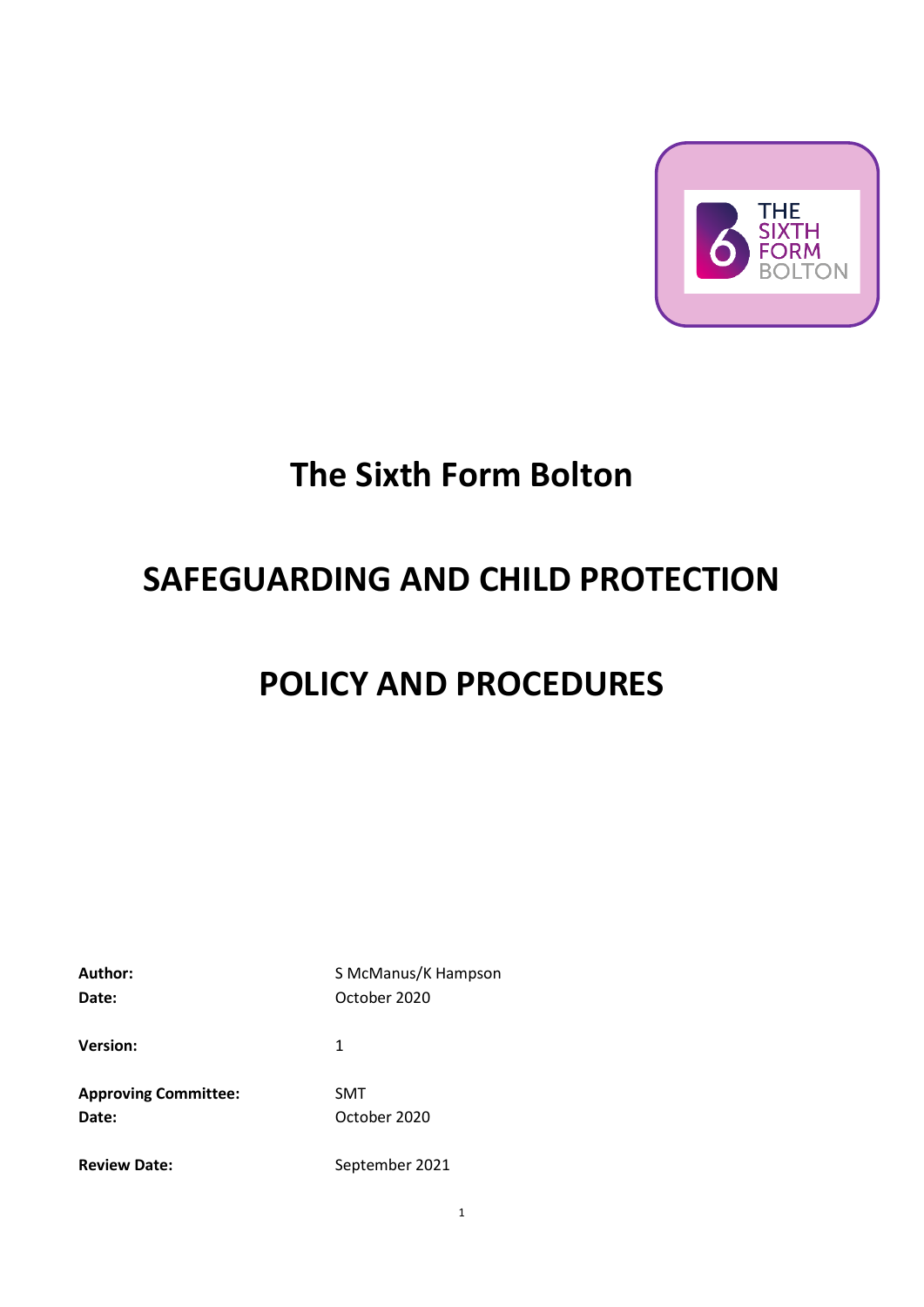# **CONTENTS**

| <b>Updates from Child Protection and Safeguarding Policy 2019</b>                                    | 4  |
|------------------------------------------------------------------------------------------------------|----|
| <b>Principles for Child Protection and Safeguarding Children</b>                                     | 6  |
| <b>Scope</b>                                                                                         | 7  |
| <b>Key definition and concepts</b>                                                                   | 7  |
| The role of the College and College staff<br>8                                                       |    |
| <b>Prevention</b>                                                                                    | 11 |
| <b>Early Help</b>                                                                                    | 11 |
| <b>Types of Abuse and Neglect</b>                                                                    | 12 |
| <b>Indicators of Abuse &amp; Neglect &amp; Peer on Peer abuse</b>                                    | 14 |
| <b>Specific Safeguarding Issues</b>                                                                  | 15 |
| <b>Domestic Abuse and Commitment to Encompass</b>                                                    | 16 |
| <b>Encompass Flowchart</b>                                                                           | 17 |
| <b>Children with Sexually Harmful Behaviour</b>                                                      | 18 |
| <b>Honour Based Violence</b>                                                                         | 21 |
| <b>FGM</b>                                                                                           | 21 |
| <b>Radicalisation and Prevent Duty</b>                                                               | 24 |
| <b>Children and the Court System</b>                                                                 | 26 |
| <b>Children with Family Members in Prison</b>                                                        | 26 |
| <b>Homelessness</b>                                                                                  | 26 |
| <b>Sexual Violence and Sexual Harassment Between Children in Colleges and Colleges</b>               | 27 |
| What College Staff should do if they have concerns about a child<br>29                               |    |
| <b>Quick guide referral flowchart</b>                                                                | 31 |
| What College Staff should do if they have concerns with Safeguarding Practices within<br>the College | 33 |
| <b>Responding to a child making a disclosure</b>                                                     | 33 |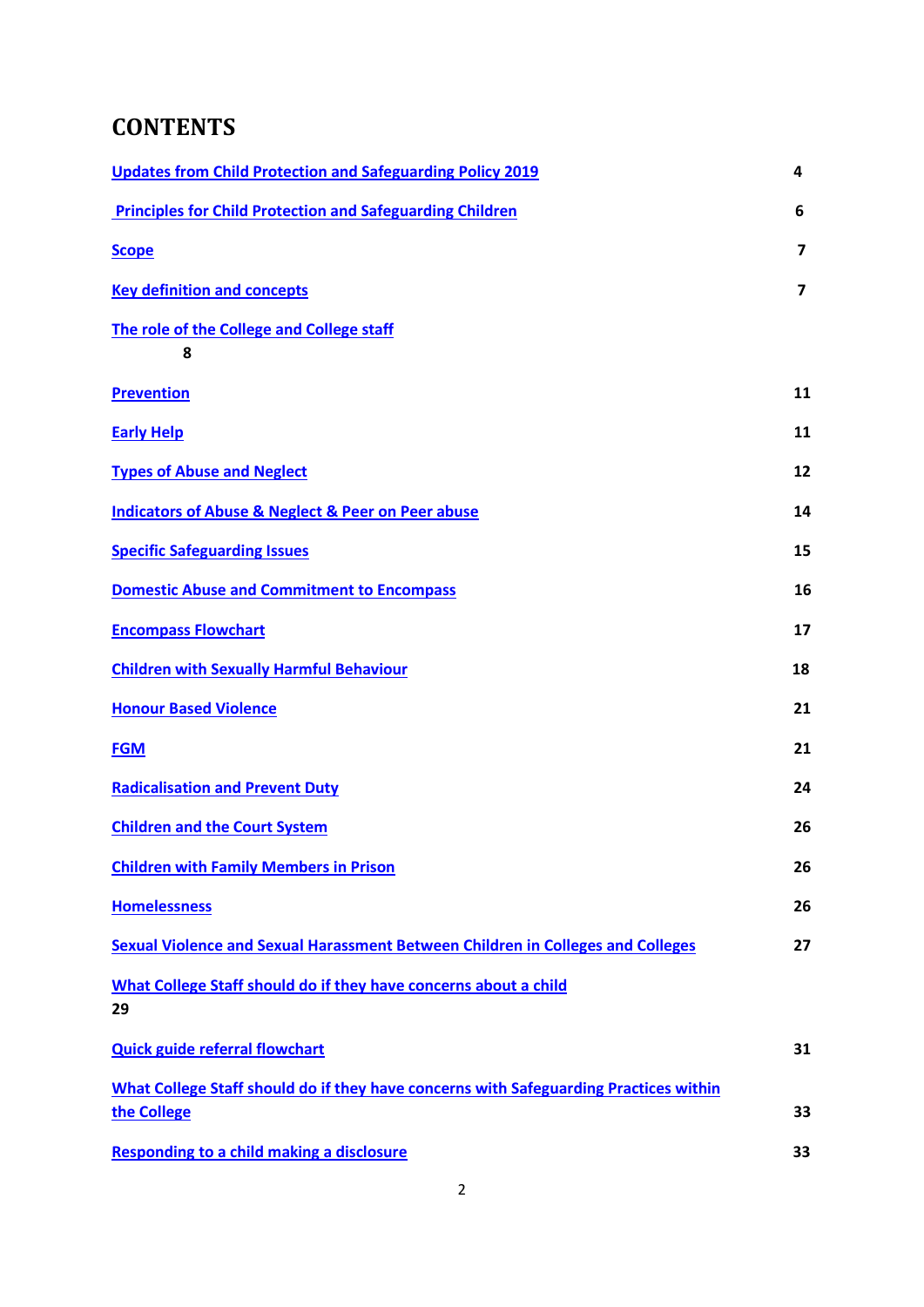| <b>Managing Allegations against those who work with children</b>                                              | 34 |
|---------------------------------------------------------------------------------------------------------------|----|
| <b>Children missing from Education</b>                                                                        | 35 |
| <b>Looked After Children</b>                                                                                  | 36 |
| <b>Private Fostering</b>                                                                                      | 37 |
| <b>Children with Special Education Needs and Disability</b>                                                   | 38 |
| <b>Equality &amp; Diversity</b>                                                                               |    |
|                                                                                                               | 38 |
| <b>Online Safety</b>                                                                                          | 38 |
| <b>Useful Telephone Contact Numbers</b>                                                                       | 39 |
| Appendix 1 - Summary of the Child Protection and Safeguarding Children Policy and                             |    |
| Procedures for Teaching, Non-Teaching, Contractors and Volunteers                                             | 40 |
| Appendix 2 – Child Protection and Safeguarding Children Policy for Parents and carers                         | 42 |
| Appendix 3 – Role of designated safeguarding lead                                                             | 44 |
| Appendix 4 – Guidance for safeguarding records                                                                | 49 |
| Appendix 5 - Record of concern                                                                                | 51 |
| Appendix 6 - Body map guidance for colleges                                                                   | 54 |
| Appendix 7 - Home injury form                                                                                 | 60 |
| Appendix 8 - Information/front sheet for child protection file                                                | 61 |
| Appendix 9 - Chronology of significant events                                                                 | 63 |
| Appendix 10 - Transfer of safeguarding records                                                                | 63 |
| Appendix 11 - Managing allegations against those who work with children flowchart                             | 66 |
| Appendix 12 - LADO tracking form                                                                              | 67 |
| Appendix 13 - The role of the designated teacher for LAC within the college                                   | 70 |
| Appendix 14 - Statement of Staff Commitment to the College's Safeguarding & Child Protection<br><b>Policy</b> |    |

 **72**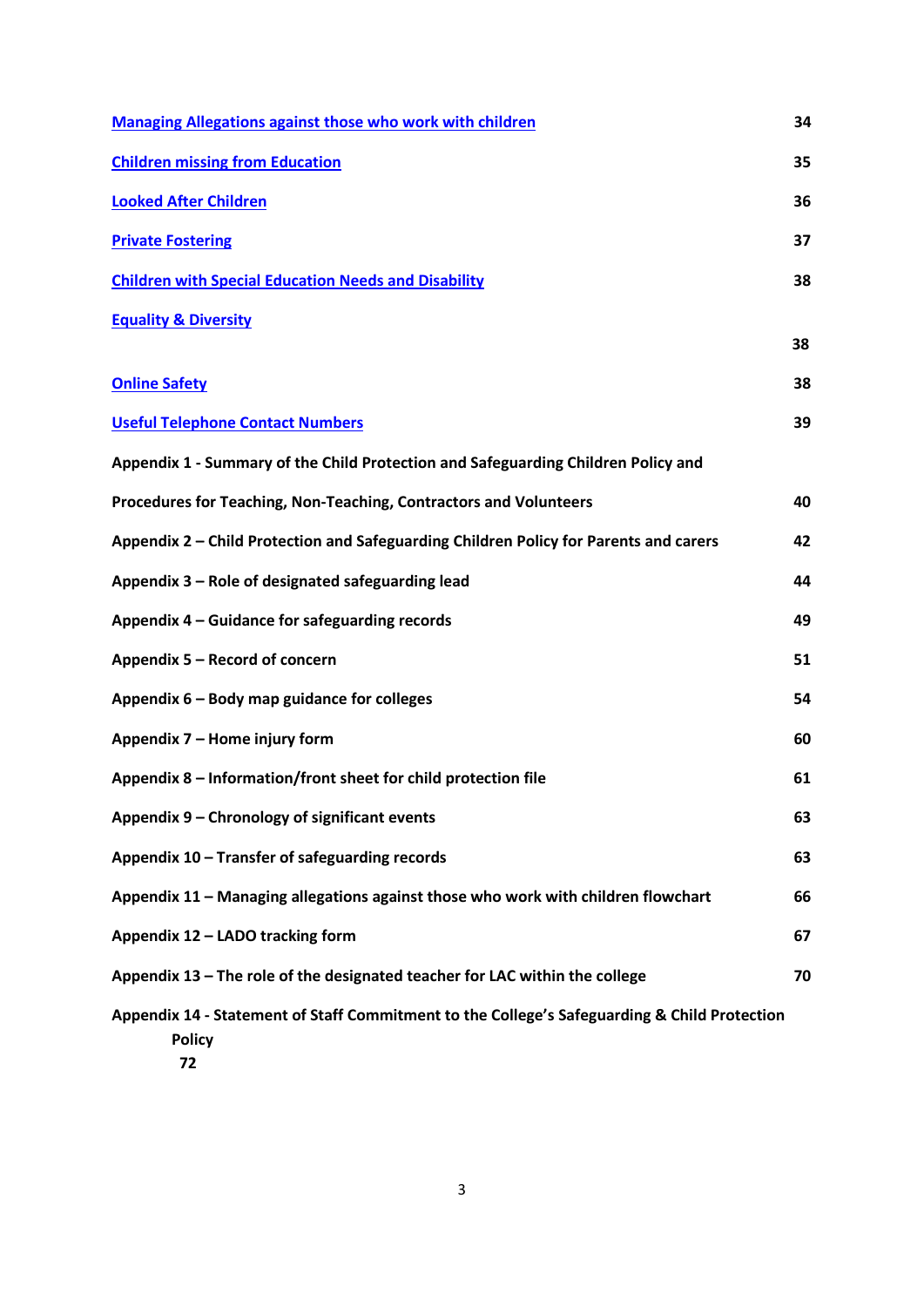| Pg. no.           | <b>Update/Amendment</b>                                                                |
|-------------------|----------------------------------------------------------------------------------------|
| <b>Throughout</b> | Reference made to R&A now replaced with                                                |
|                   | <b>MASSS- Multi Agency Safeguarding and</b>                                            |
|                   | <b>Screening Service.</b>                                                              |
| 5                 | <b>Staffing details put in boxes</b>                                                   |
| 5                 | <b>Prevent lead and Designated Teacher for LAC</b>                                     |
|                   | added                                                                                  |
| 6                 | Reference made to COVID addendum and link                                              |
|                   | to Bolton's Safeguarding Children Partnership                                          |
|                   | <b>COVID information attached.</b>                                                     |
| 9                 | Sentence added on The Data Protection Act                                              |
|                   | 2018 and GDPR                                                                          |
| 9                 | Record keeping section- Updated to include                                             |
|                   | 'within five days'                                                                     |
| 11                | Link to the Framework for Action added                                                 |
| 11                | Visual chart added regarding Early Help.                                               |
| 12                | Updated contact details for the Integrated                                             |
|                   | <b>Working Team</b>                                                                    |
| 12                | Link added for fabricated and induced illness                                          |
| 14                | Link to Domestic Abuse Handbook added                                                  |
| 17                | Procedures added in relation to Peer on Peer                                           |
|                   | abuse                                                                                  |
| 18                | <b>Contextual Safeguarding added</b>                                                   |
| 19                | <b>Complex Safeguarding Hub added</b>                                                  |
| 19                | Link to Relationship and Sex Education added                                           |
| 19-20             | Hazing/Initiation section added                                                        |
| 20                | Flow chart for sexting removed as it refers to                                         |
|                   | this already being in a stand alone policy                                             |
|                   |                                                                                        |
| 20                | Link added on Searching, Screening and<br>confiscation                                 |
|                   |                                                                                        |
| 22                | <b>Honour Based Violence changed to Honour</b>                                         |
|                   | <b>Based Abuse.</b>                                                                    |
| 23                | Link added to multi agency statutory guidance<br>for FGM                               |
|                   |                                                                                        |
| 26                | Link added - Prevent duty for colleges<br>Link added to prevent and channel fact sheet |
| 26                |                                                                                        |
| 27                | Updated with acronym for NICCO and link to<br><b>GM procedures</b>                     |
|                   |                                                                                        |
| 30                | <b>Section added on Mental Health</b>                                                  |
|                   |                                                                                        |

<span id="page-3-0"></span>**Updates and amendments made from the Safeguarding and Child Protection Policy 2019**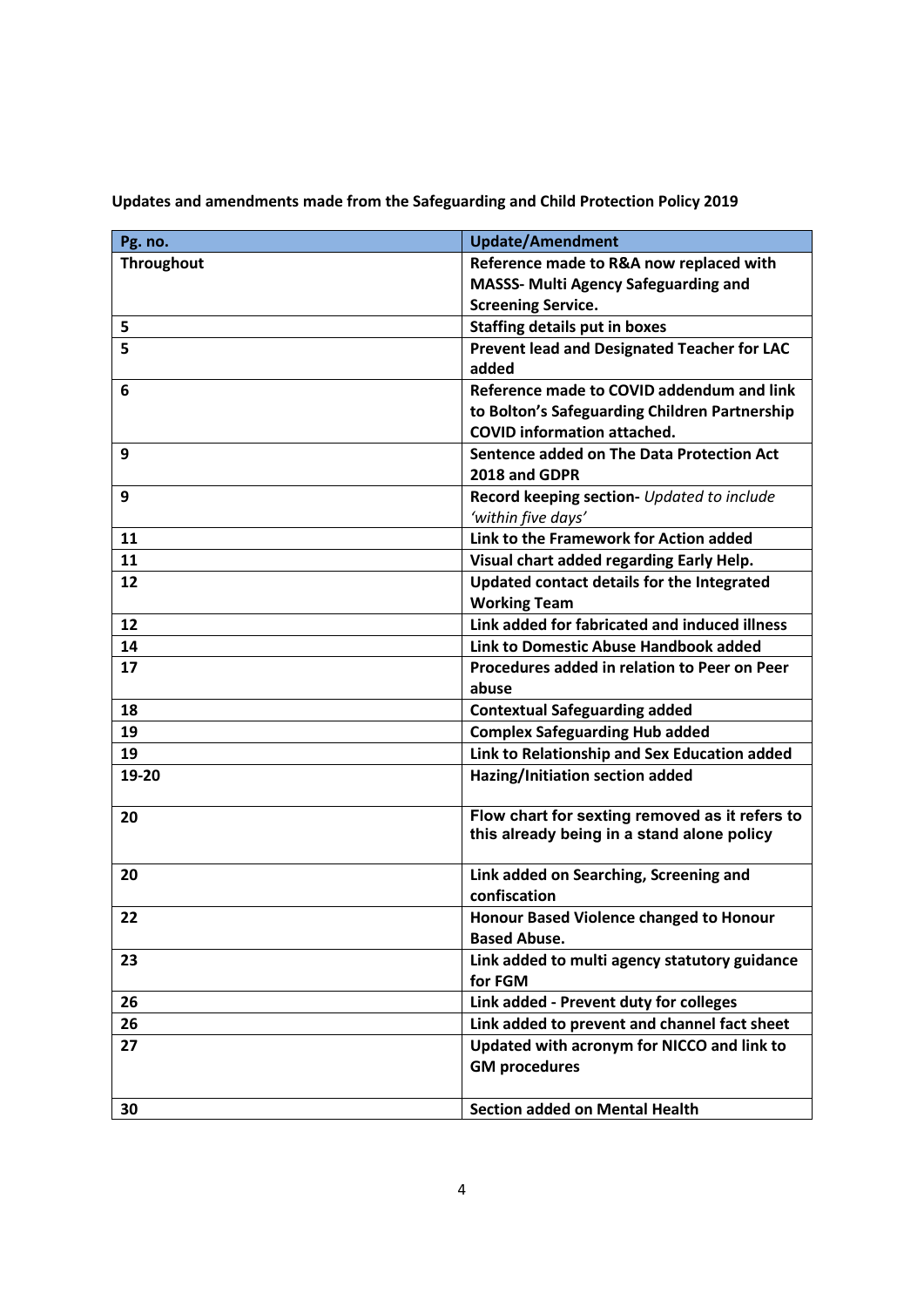| 30 | Paragraph removed regarding early help due<br>to being repetitive                                                          |
|----|----------------------------------------------------------------------------------------------------------------------------|
| 30 | "What to do if you are worried" removed (on<br>flow chart on page 31)                                                      |
| 31 | Social Care out of hours number added                                                                                      |
| 31 | Is this significant harm link added to flowchart                                                                           |
| 32 | <b>Email address updated for MASSS</b>                                                                                     |
| 32 | Link changed to Grater Manchester's guidance<br>on resolving professional differences                                      |
| 33 | Liaison with Police - link to NPCC Guidance<br>'When to call the police' included                                          |
| 34 | LADO details updated                                                                                                       |
| 34 | Safer working practices sentence and link<br>added                                                                         |
| 35 | Children Missing from Education - added that<br>this could be a sign of Child Criminal<br><b>Exploitation/County Lines</b> |
| 36 | <b>Added section on The Designated Teacher</b>                                                                             |
| 37 | <b>Added section on Virtual Head</b>                                                                                       |
| 45 | Annex 3 - The Role of the Designated<br><b>Safeguarding Lead updated</b>                                                   |
| 48 | <b>Data protection Toolkit added</b>                                                                                       |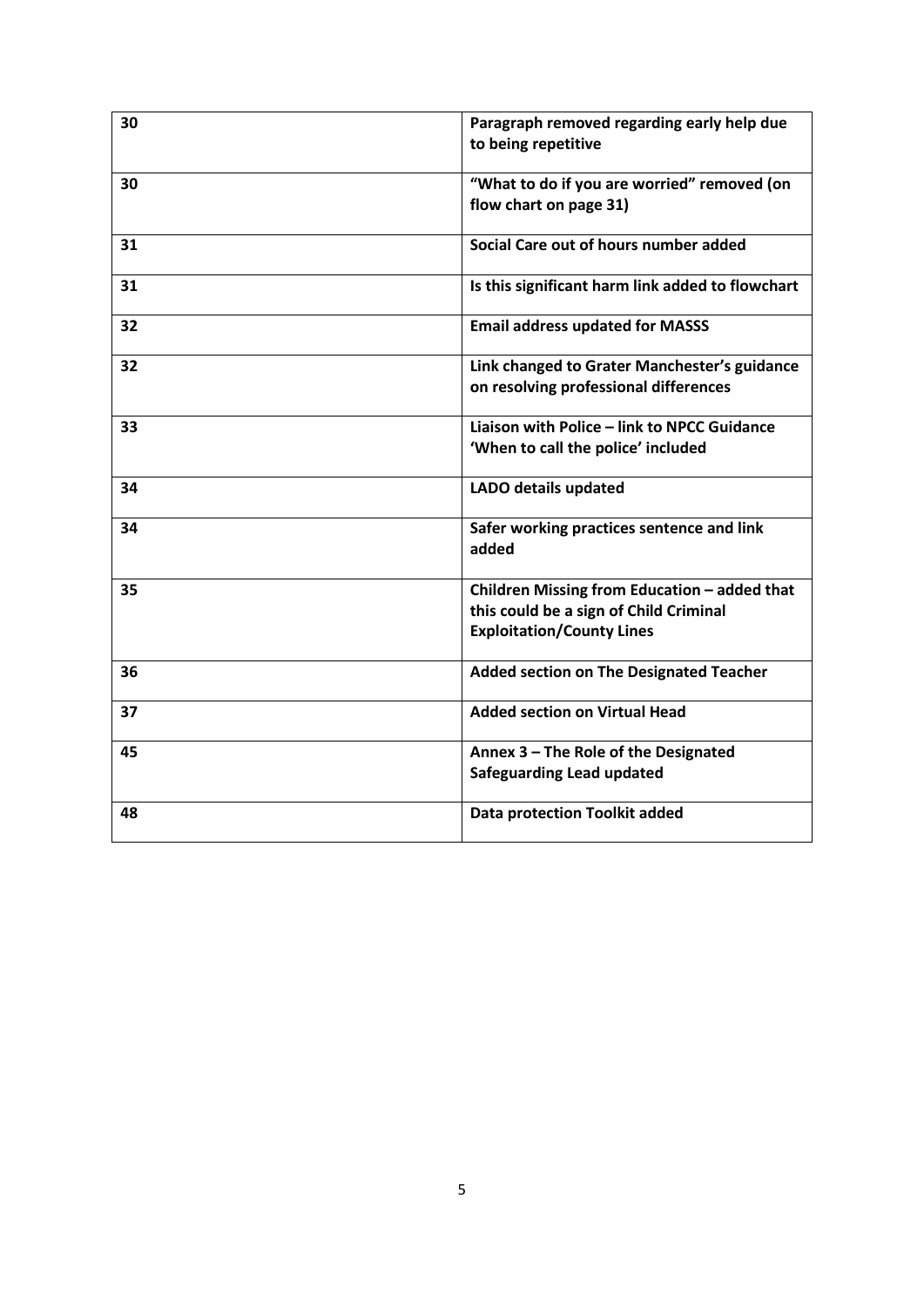<span id="page-5-0"></span>**The Sixth Form Bolton - Principles for Child Protection and Safeguarding Children** 

| <b>PRINCIPAL:</b>                          | <b>Stuart Merrills</b>                |
|--------------------------------------------|---------------------------------------|
| <b>DESIGNATED SAFEGUARDING LEAD (DSL):</b> | <b>SANDRA MCMANUS until 1st Jan</b>   |
|                                            | 2021/KAREN HAMPSON from Jan 2021      |
| DEPUTY DESIGNATED SAFEGUARDING LEAD        | RACHEL LANGFORD from 4th January 2021 |
| (DDSL):                                    |                                       |
| <b>DESIGNATED TEACHER FOR LAC:</b>         | <b>JULIE CURRAN</b>                   |
| PREVENT/CHANNEL DESIGNATED LEAD:           | <b>RACHEL LANGFORD</b>                |
| <b>CHAIR OF GOVERNORS:</b>                 | <b>NICK HORSFALL</b>                  |
| <b>DESIGNATED SAFEGUARDING GOVERNOR:</b>   | <b>CAROLE SWARBRICK</b>               |

| DATE IMPLEMENTED:     |  |
|-----------------------|--|
| <b>DATE REVIEWED:</b> |  |
| DATE OF NEXT REVIEW:  |  |
| <b>VERSION:</b>       |  |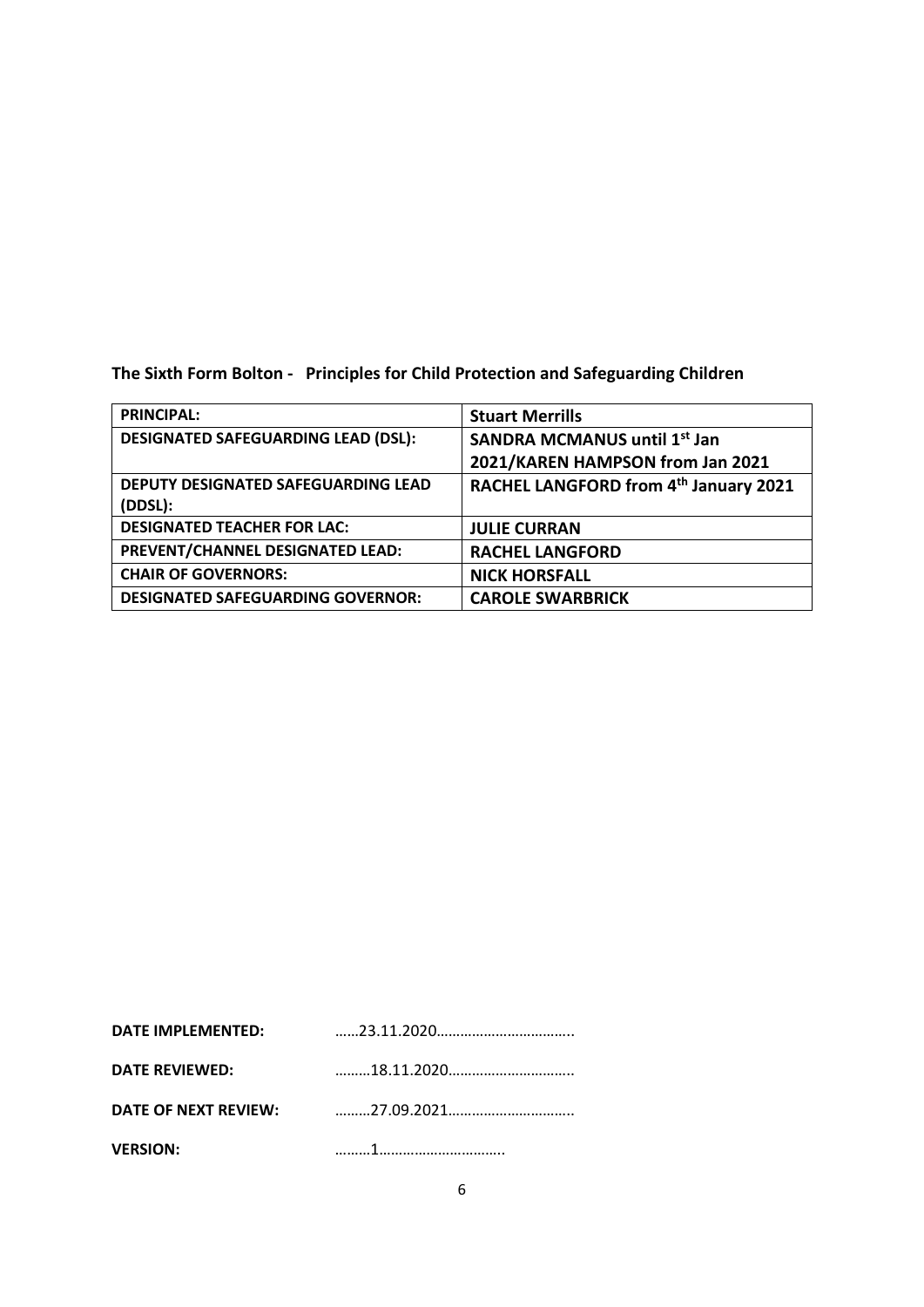#### <span id="page-6-0"></span>**SCOPE**

This Policy and Procedure reflects the current statutory guidance of from Department for Education 'Keeping Children Safe in Education' (September 2020), Working Together To Safeguard Children (2018) and in addition there is an attached addendum in relation to Safeguarding and Coronavirus. Staff must have regard to DfE Guidance for Colleges; Coronavirus along with Bolton Children's Safeguarding Partnership guidance;

#### [Bolton Safeguarding Children Arrangements during COVID 19](https://www.boltonsafeguardingchildren.org.uk/downloads/file/170/bolton-safeguarding-children-arrangements-during-covid-19)

#### [DFE COVID 19 Guidance for colleges and colleges](https://www.gov.uk/government/publications/covid-19-safeguarding-in-schools-colleges-and-other-providers)

In addition the College has published its own additional Covid safeguarding appendix in line with the DFE guidance

This policy and its procedures do not form part of the contract of employment; however, they apply to all full and part time employees of the college, including those employed on temporary or fixedterm contracts. Volunteers, supply staff and contractors who offer their services to the college and parents will be made aware of this document (see Appendices 1 and 2).

The college's Policy and Procedures will apply at all times when the college is providing services or activities directly under the management of The Sixth Form Bolton college staff. This Policy and Procedure will be reviewed annually and may be amended from time to time. Should any deficiencies or weaknesses in Child Protection arrangements become apparent, these will be remedied without delay and maybe changed before the annual date.

#### **PURPOSE AND PRINCIPLES**

**The Sixth Form Bolton** will strive to ensure that all pupils remain safe and free from harm and are committed to playing a full and active part in the Multi-Agency response to Child Protection concerns. It is recognised that schools and Colleges and their staff are an important part of the wider safeguarding system for children. The purpose of this document is to ensure that **all** staff are aware of the arrangements that **The Sixth Form Bolton** have in place for safeguarding and promoting the welfare of its pupils. It provides guidance to help staff who may have concerns about the safety or welfare of a child, and sets out the college's position in relation to all aspects of the Safeguarding and Child Protection processes.

#### <span id="page-6-1"></span>**KEY DEFINITIONS AND CONCEPTS**

#### **Child**

The Children Act 1989 and 2004, states a child is anyone who has not reached their 18<sup>th</sup> birthday. The commitment to safeguarding and promoting the welfare of children however will extend to all children who visit **THE SIXTH FORM BOLTON** as well as all pupils of college.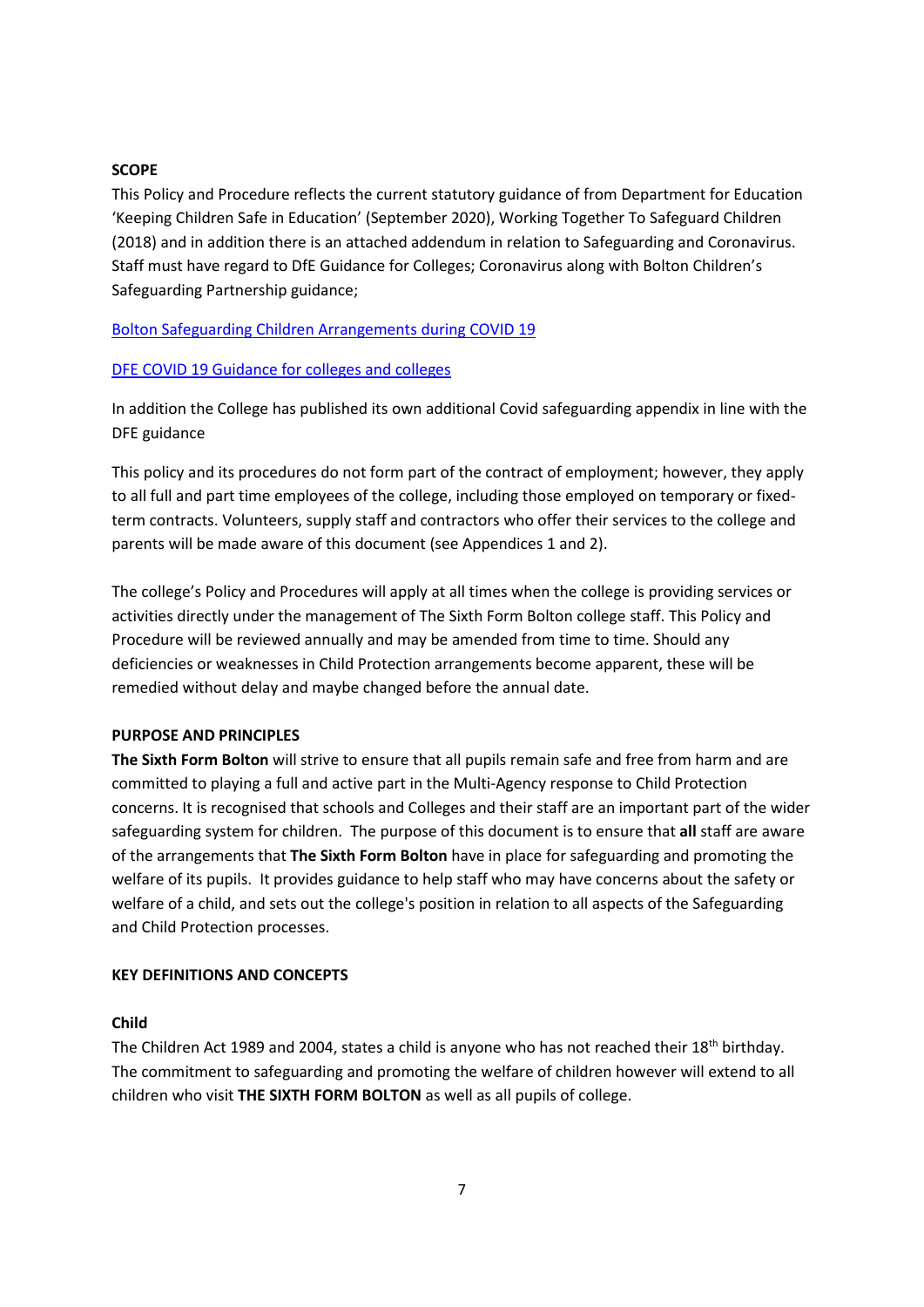#### **Safeguarding and Promoting the Welfare of Children**

No single professional can have a full picture of a child's needs and circumstances. If children and families are to receive the right help at the right time, **everyone** who comes into contact with them has a role to play in identifying concerns, sharing information and taking prompt action

Safeguarding and promoting the welfare of children is **everyone's** responsibility. **Everyone** who comes into contact with children and their families and carers has a role to play in safeguarding children. In order to fulfil this responsibility effectively, all professionals should make sure their approach is child-centred. This means that they should consider, at all times, what is in the **best interests** of the child

The Department for Education (DfE) 'Keeping Children Safe in Education' (September 2020), states safeguarding and promoting the welfare of children is defined for the purposes of this guidance as:

- Protecting children from maltreatment
- Preventing impairment of children's health or development,
- Ensuring that children are growing up in circumstances consistent with the provision of safe and effective care and
- Taking action to enable all children have the best outcomes

Safeguarding children's welfare encompasses matters such as bullying and health and safety, (about which there are specific statutory requirements) together with a range of other procedures, for example, arrangements for meeting the medical needs of children with Medical Conditions, providing First Aid, College Security, Drugs, Alcohol and Substance Misuse, Attendance, Admissions, Exclusions, Preventing Extremism and Radicalisation, Child Sexual Exploitation , EHA, Managing Allegations, Whistle-blowing, Mandatory reporting duty for Female Genital Mutilation (FGM), Valuing Equality, Racist Incidents, Harassment & Discrimination, College Security & Physical Environment, ICT / online-safety, Safe Recruitment and Selection or any other safeguarding which the DfE have issued guidance on. Details of the College's policies in these areas are contained in other documents and can be accessed via our college website.

#### **Child Protection**

Child Protection is part of safeguarding and promoting the welfare of children and refers to the activity that is undertaken to protect children who are suffering, or are at risk of suffering significant harm.

#### **Significant Harm**

The definition of significant harm is not prescriptive. The interpretation will depend largely on professional judgement, based on the known facts. It can include inappropriate touching, an assault, or a series of compounding events e.g. bullying. Other factors to be considered include the age and vulnerability of the child, the degree of force used, the frequency of the harm, the nature of the harm in terms of ill treatment, and the impact on the child's health and development.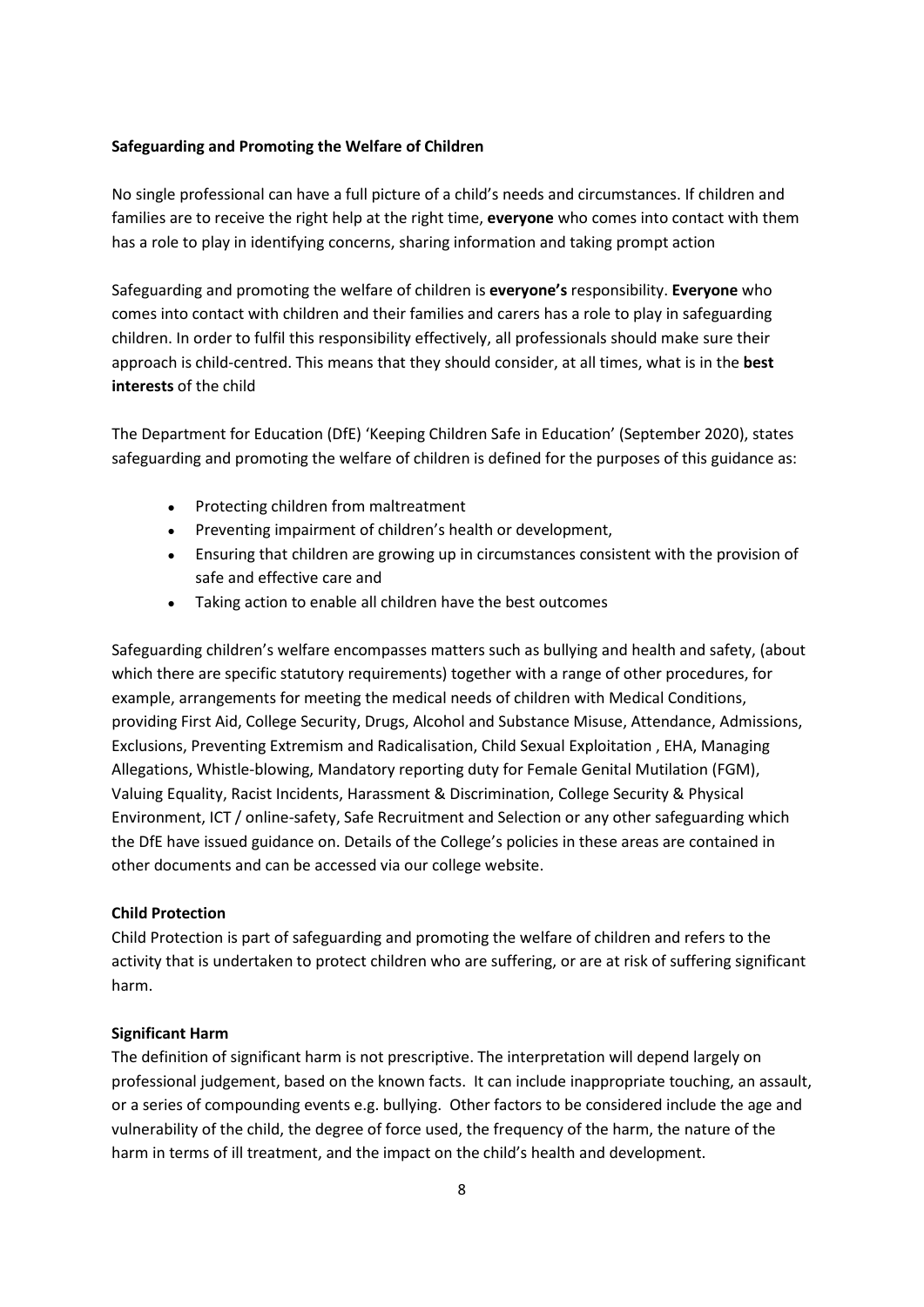# <span id="page-8-0"></span>**THE ROLE OF THE COLLEGE AND COLLEGE STAFF:**

- The child's welfare is paramount.
- All children have an absolute right to a childhood free from abuse, neglect or exploitation.
- All college staff have a responsibility to provide a safe environment in which children can learn.
- Everyone who comes into contact with children and their families have a role to play in safeguarding children. College and college staff are particularly important as they are in a position to identify concerns early and provide help for children to prevent concerns from escalating.
- All members of **THE SIXTH FORM BOLTON** staff have a responsibility to be mindful of issues related to children's safety and welfare and a **duty** to **report and refer** any concerns however "minor" they appear to be. (NB It is NOT, however the role of college staff to investigate those concerns).
- The designated safeguarding lead (and any deputies) are most likely to have a complete safeguarding picture and be the most appropriate person to advise on the response to safeguarding concerns.
- Parents have a right to be informed in respect of any concerns about their child's welfare, or any action taken to safeguard and promote the child's welfare, providing this does not compromise the child's safety.
- Children are best protected when professionals work effectively together and share responsibility for protective action.
- Where there are possible concerns about a child's safety, unconditional confidentiality cannot be guaranteed and should not be offered. When a child is subject to Child Protection Plan, information about the child and their circumstances will only be shared on a "need to know" basis.
- **THE SIXTH FORM BOLTON** college is proactive and takes positive steps to inform children of their rights to safety and protection and the options available to express their fears or concerns.
- The college has in place robust systems that deter possible abusers and will effectively manage any allegations or concerns about abuse if they arise. The staff member who has a concern about a child's welfare should follow the referral processes set below, staff may be required to support social workers and other agencies following any referral.
- When children make allegations about abuse or neglect they will always be listened to, have their comments taken seriously and, where appropriate, the allegations will be investigated thoroughly by the child's social worker.
- All college and college staff should be prepared to identify children who may benefit from early help. Early help means providing support as soon as a problem emerges at any point in a child's life, from the foundation years through to the teenage years. In the first instance, staff should discuss early help requirements with the designated safeguarding lead. Staff may be required to support other agencies and professionals in an early help assessment.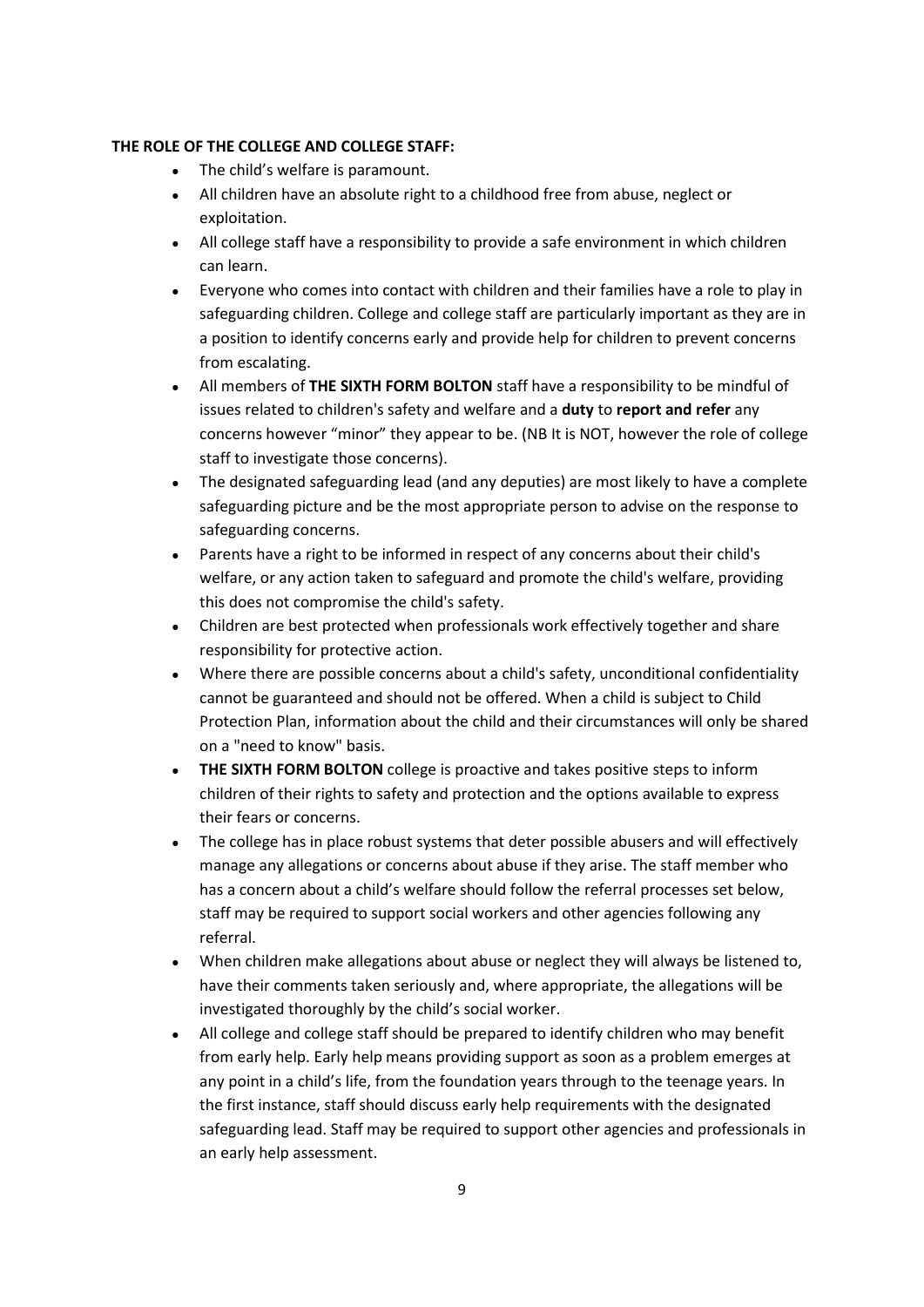● The Teachers' Standards 2012 state that teachers, including headteachers, should safeguard children's wellbeing and maintain public trust in the teaching profession as part of their professional duties.

**The Data Protection Act 2018 and GDPR do not prevent, or limit, the sharing of information for the purposes of keeping children safe. Fears about sharing information must not be allowed to stand in the way of the need to promote the welfare and protect the safety of children. Staff should have regard to the Department for Education Guidance;** *Information Sharing Advice for Safeguarding Practitioners* **(2018) [Safeguarding practitioners information sharing advice](https://www.gov.uk/government/publications/safeguarding-practitioners-information-sharing-advice)**

# **RECORD KEEEPING**

Files should be kept updated and stored securely. Files should only be accessed by those who need to and when file content is shared it is in line with Information Sharing Guidance. All concerns, discussions and decisions made, and the reasons for those decisions, should be recorded in writing or using the appropriate form or electronic data base **accessible to these staff.** If in doubt about recording requirements, staff should discuss with the designated safeguarding lead (or deputy).

The Designated Safeguarding Lead is responsible for transferring Child Protection files to the new school or college within five days of an in-year transfer or within the first five days of term. They should be transferred separately from the main file and a receipt should be obtained.

# **What college staff need to know:**

**All** staff should be aware of systems within their college which support safeguarding and these should be explained to them as part of staff induction and staff should be provided with this policy along with the following:

- Part one of Keeping Children Safe in Education (2020)
- the behaviour policy;
- the staff behaviour policy (sometimes called a code of conduct);
- the safeguarding response to children who go missing from education; and
- the role of the designated safeguarding lead (including the identity of the designated safeguarding lead and any deputies).

**All THE SIXTH FORM BOLTON** staff members should receive appropriate safeguarding and child protection training which is regularly updated. In addition, all staff members should receive safeguarding and child protection updates (for example, via email, e-bulletins and staff meetings), as required, but at least annually, to provide them with relevant skills and knowledge to safeguard children effectively.

**All THE SIXTH FORM BOLTON** staff should be aware of the early help process, and understand their role in it. This includes identifying emerging problems, liaising with the designated safeguarding lead, sharing information with other professionals to support early identification and assessment and, in some cases, acting as the lead professional in undertaking an early help assessment.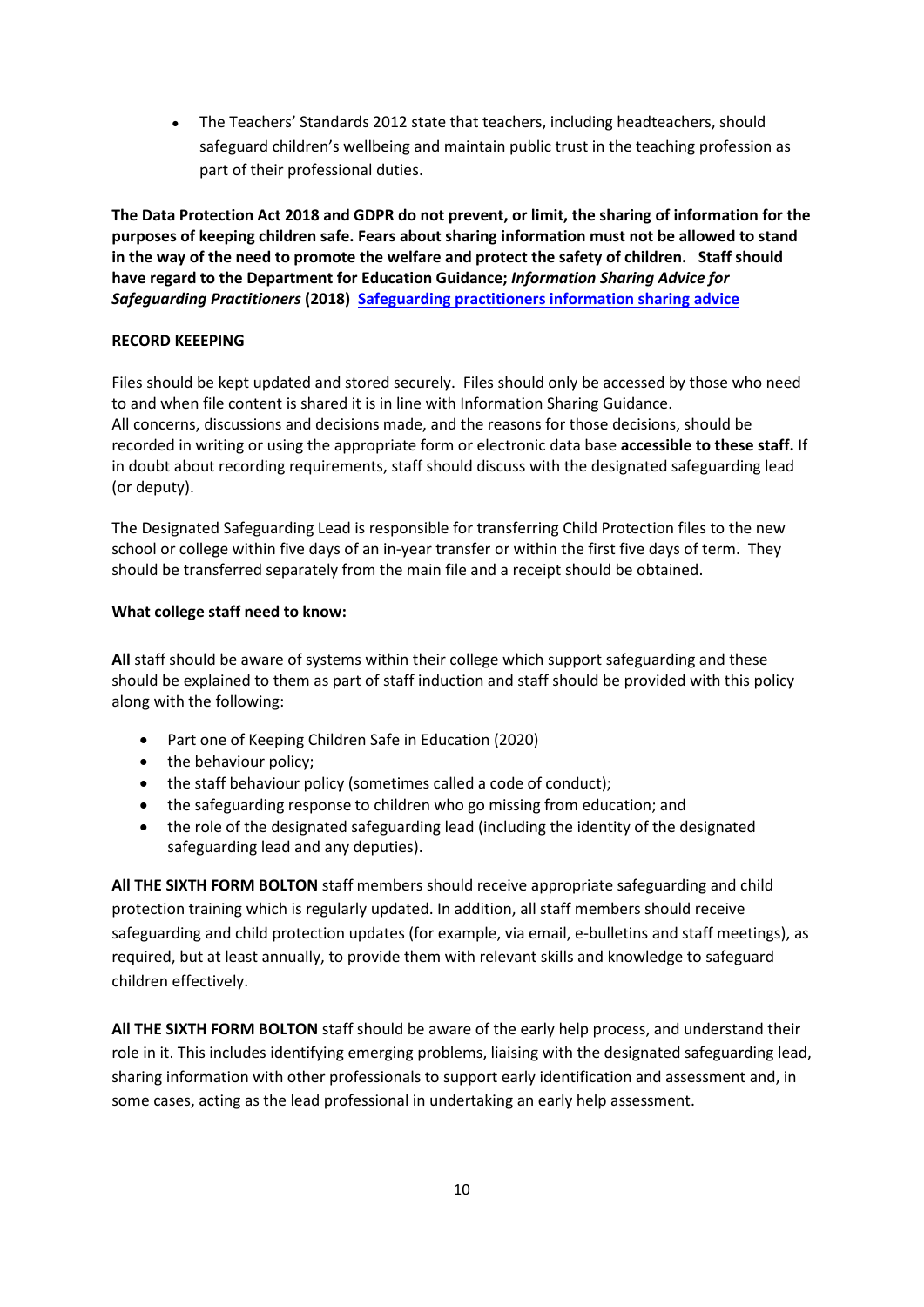**All THE SIXTH FORM BOLTON** staff should be aware of the process for making referrals to children's social care and for statutory assessments under the Children Act 1989 that may follow a referral, along with the role they might be expected to play in such assessments.

**All THE SIXTH FORM BOLTON** staff should know what to do if a child tells them he/she is being abused or neglected. Staff should know how to manage the requirement to maintain an appropriate level of confidentiality whilst at the same time liaising with relevant professionals such as the designated safeguarding lead and children's social care. Staff should never promise a child that they will not tell anyone about an allegation, as this may ultimately not be in the best interests of the child.

**All THE SIXTH FORM BOLTON** staff members working with children in our college are advised to maintain an attitude of **'it could happen here'** where safeguarding is concerned. When concerned about the welfare of a child, staff members should always act in the best interests of the child. Knowing what to look for is vital to the early identification of abuse and neglect. If staff members at our college are unsure, they know they should always speak to the designated safeguarding lead.

If a child is in **immediate danger or is at risk of harm**, a referral should be made to the Multi Agency Safeguarding and Screening Service (MASSS) and/or the police immediately. Anyone can make a referral. Where referrals are not made by the designated safeguarding lead, the designated safeguarding lead should be informed as soon as possible that a referral has been made.

# **Why is all this important?**

It is important for children to receive the right help at the right time to address risks and prevent issues escalating. Research and Serious Case Reviews have repeatedly shown the dangers of failing to take effective action. Poor practice includes: failing to act on and refer the early signs of abuse and neglect; poor record keeping; failing to listen to the views of the child; failing to re-assess concerns when situations do not improve; sharing information too slowly; and a lack of challenge to those who appear not to be taking action

# **THE SIXTH FORM BOLTON – Procedures and Guidelines for Child Protection and Safeguarding Children**

# <span id="page-10-0"></span>**PREVENTION**

**THE SIXTH FORM BOLTON** takes seriously its duty of pastoral care and is proactive in seeking to prevent children becoming the victims of abuse, neglect or exploitation. It does this in several ways:

- Through the creation of an open culture which respects all individuals' rights and discourages bullying and discrimination of all kinds
- By identifying members of staff who have overall responsibility for Child Protection matters
- By ensuring these members of staff receive training in this field and act as a source of advice and support to other College staff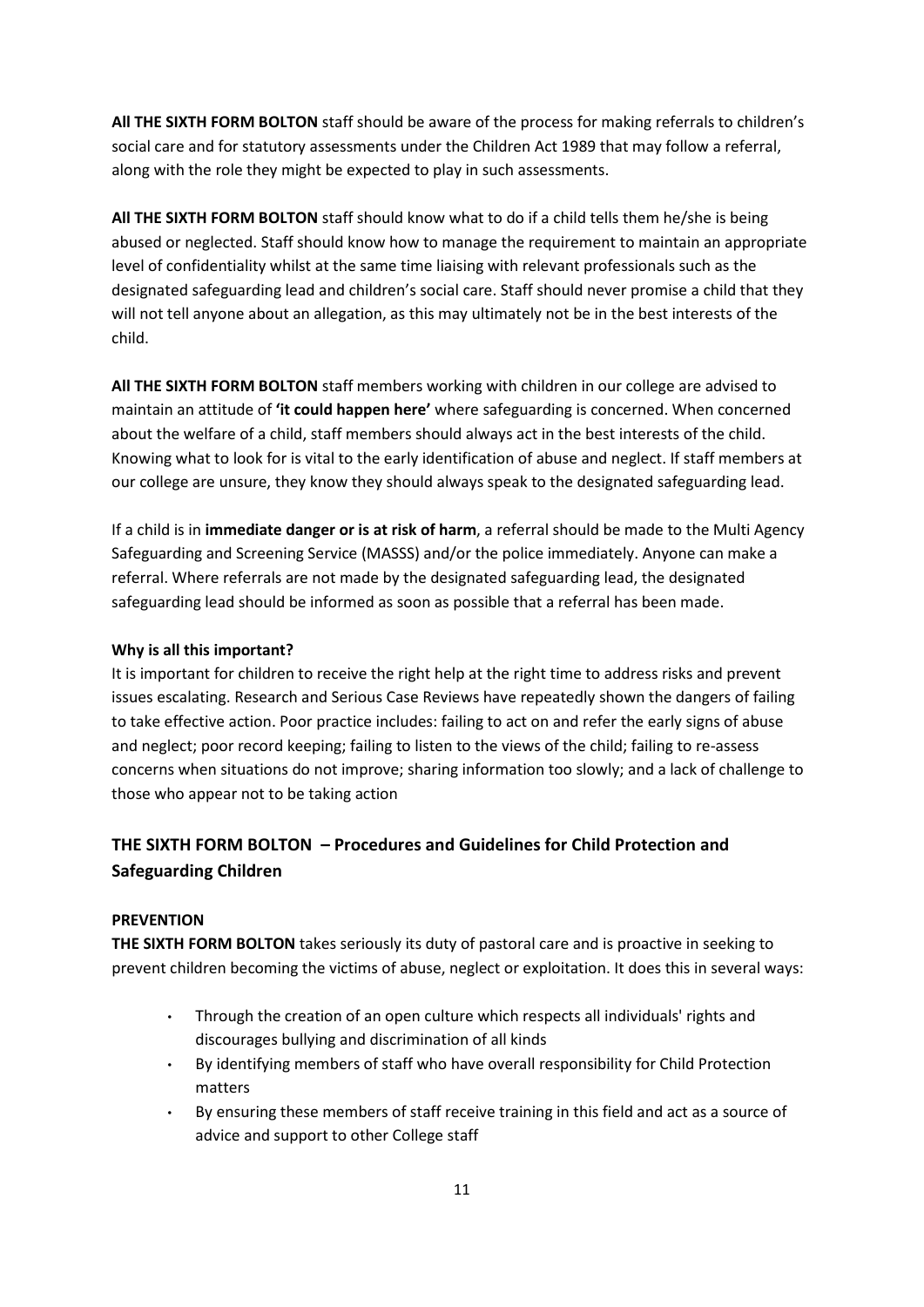- By informing children of their rights to be free from harm and encouraging them to talk to college staff if they have any concerns, and
- Through SMSC (Spiritual, Moral, Social & Cultural) and promoting British values **THE SIXTH FORM BOLTON** provides an on-going programme of support through the curriculum at an age appropriate level, to promote self-esteem and social inclusion, and to address the issue of child protection in the wider context of safeguarding.

# <span id="page-11-0"></span>**EARLY HELP**

Early Help means providing support as soon as a problem emerges, at any point in a child's life. In Bolton staff must refer to Bolton's [Framework for action,](https://www.boltonsafeguardingchildren.org.uk/downloads/file/36/framework-for-action) which provides guidance on how Early Help should be delivered to facilitate a high quality, collaborative approach to holistic assessment, support and planning and enable positive outcomes. For this to be effective, all agencies are required to work together to:

- Identify children and families who would benefit from support
- Undertake an assessment of need
- Provide services to address those needs
- Review progress to ensure that positive change has happened

**Any child may benefit from early help, but all college and college staff should be particularly alert to the potential need of Early Help;**



**THE SIXTH FORM BOLTON** is committed to early help and the identification of unmet needs and vulnerabilities of its pupils and works in partnership with other agencies to promote the welfare of the pupils and to keep them safe. All staff are aware of the early help process and understand their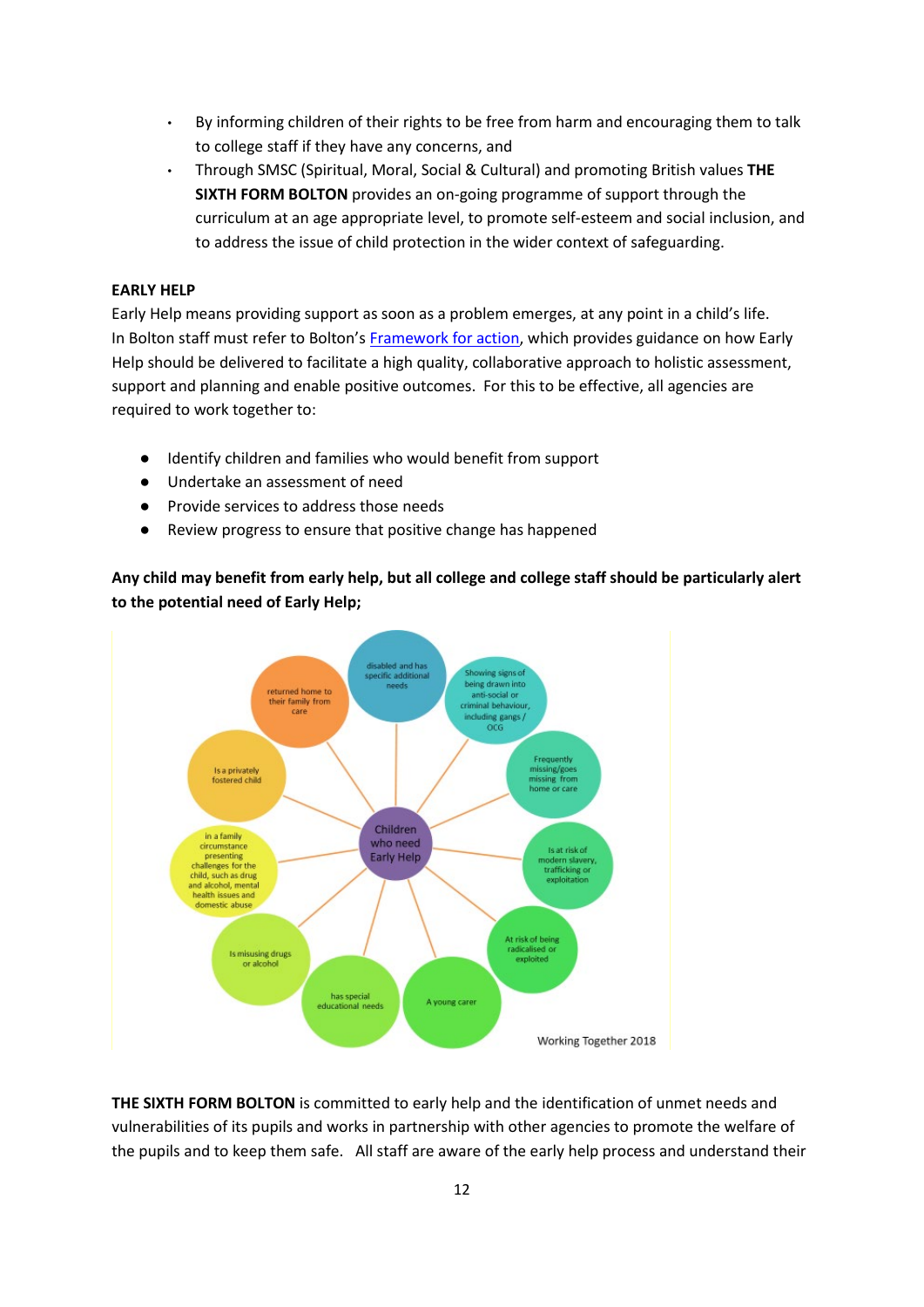role in identifying emerging problems, sharing information with other agencies and for some staff acting as the lead professional in undertaking early help assessments. **THE SIXTH FORM BOLTON** adheres to Bolton's Framework for Action and will implement the Early Help process to support the wellbeing of children and families by tackling emerging needs at the earliest opportunity and prevent them from getting worse.

Bolton's Integrated Working Team provides advice, support, guidance documents and training on Early Help processes. They can be contacted by phone: 01204 331392/4; Email: [boltonISA@bolton.gov.uk](mailto:boltonISA@bolton.gov.uk) or o[n https://www.boltonsafeguardingchildren.org.uk/early-help](https://www.boltonsafeguardingchildren.org.uk/early-help-working-together)[working-together](https://www.boltonsafeguardingchildren.org.uk/early-help-working-together)

#### <span id="page-12-0"></span>**TYPES OF ABUSE AND NEGLECT**

**Abuse**: a form of maltreatment of a child. Somebody may abuse or neglect a child by inflicting harm, or by failing to act to prevent harm. Children may be abused in a family or in an institutional or community setting by those who know them or, more rarely by others (e.g. via the internet). They may be abused by an adult or adults or another child or children.

**Physical abuse**: a form of abuse which may involve hitting, shaking, throwing, poisoning, burning or scalding, drowning, suffocating or otherwise causing physical harm to a child. Physical harm may also be caused when a parent or carer fabricates the symptoms of, or deliberately induces, illness in a child. For more information on Fabricated or Induced Illness go to: [https://greatermanchesterscb.proceduresonline.com/chapters/p\\_fab\\_ind\\_illness.html](https://greatermanchesterscb.proceduresonline.com/chapters/p_fab_ind_illness.html)

**Emotional abuse**: the persistent emotional maltreatment of a child such as to cause severe and adverse effects on the child's emotional development. It may involve conveying to a child that they are worthless or unloved, inadequate, or valued only insofar as they meet the needs of another person. It may include not giving the child opportunities to express their views, deliberately silencing them or 'making fun' of what they say or how they communicate. It may feature age or developmentally inappropriate expectations being imposed on children. These may include interactions that are beyond a child's developmental capability as well as overprotection and limitation of exploration and learning, or preventing the child participating in normal social interaction. It may involve seeing or hearing the ill-treatment of another. It may involve serious bullying (including cyberbullying), causing children frequently to feel frightened or in danger, or the exploitation or corruption of children. Some level of emotional abuse is involved in all types of maltreatment of a child, although it may occur alone.

**Sexual abuse**: involves forcing or enticing a child or young person to take part in sexual activities, not necessarily involving a high level of violence, whether or not the child is aware of what is happening. The activities may involve physical contact, including assault by penetration (for example rape or oral sex) or non-penetrative acts such as masturbation, kissing, rubbing and touching outside of clothing. They may also include non-contact activities, such as involving children in looking at, or in the production of, sexual images, watching sexual activities, encouraging children to behave in sexually inappropriate ways, or grooming a child in preparation for abuse (including via the internet).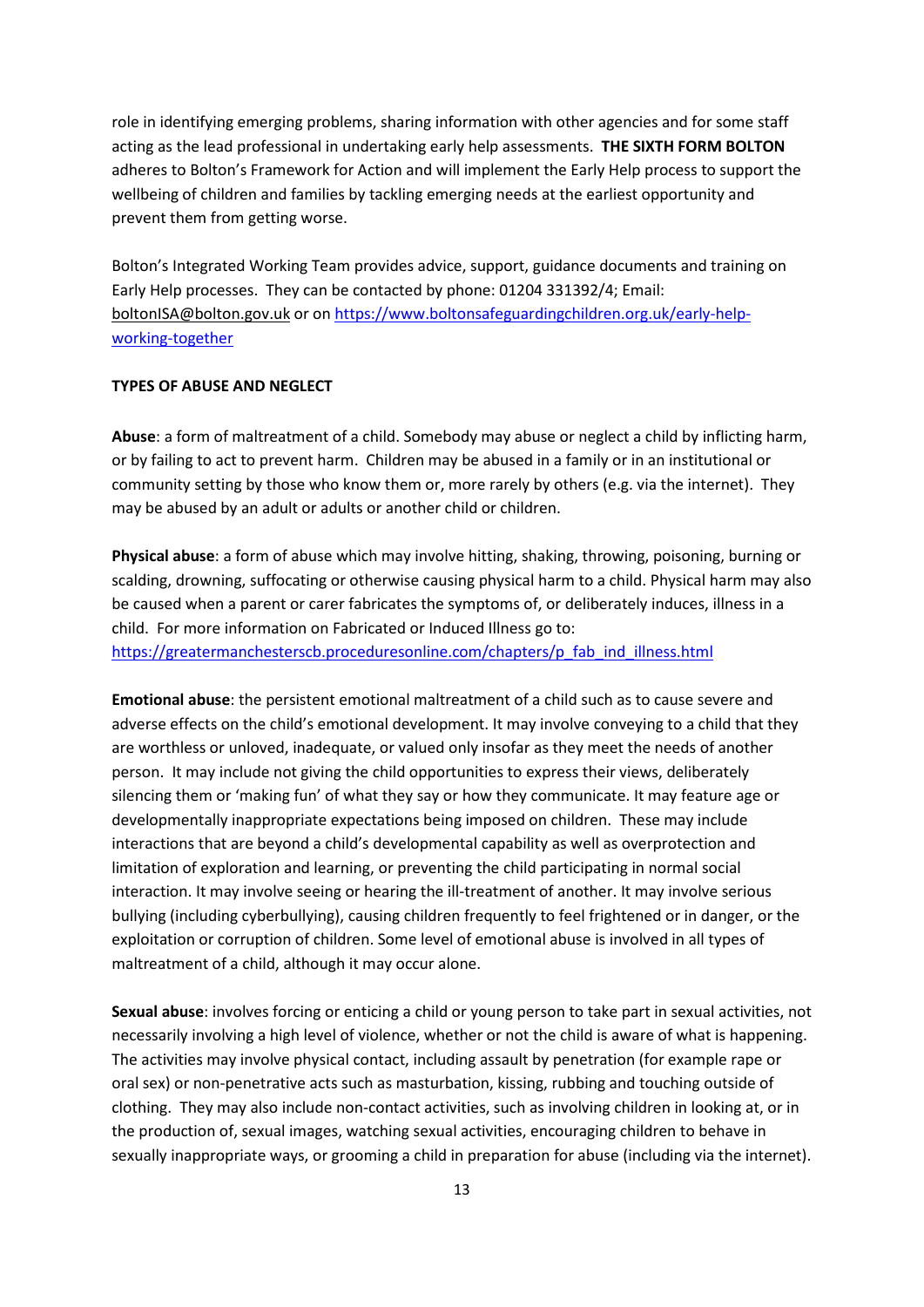Sexual abuse is not solely perpetrated by adult males. Women can also commit acts of sexual abuse, as can other children.

**Neglect:** Neglect is the persistent failure to meet a child's basic physical and/or psychological needs, likely to result in the serious impairment of the child's health or development. Neglect may occur during pregnancy as a result of maternal substance abuse. Once a child is born, neglect may involve a parent or carer failing to:

- Protect a child from physical and emotional harm or danger.
- Ensure adequate supervision (including the use of inadequate care-givers).
- Ensure access to appropriate medical care or treatment.
- It may also include neglect of, or unresponsiveness to, a child's basic emotional needs.

# **Working Together to Safeguard Children, 2018**

Neglect remains the most common form of child abuse across the UK and in Bolton. Neglect is one of the forms of child abuse where there are opportunities to improve identification, make predictions about the likelihood of its continued occurrence and take more effective and earlier interventions to reduce the impact on a child.

Research from Serious Case Reviews has shown that there are often a number of missed opportunities to identify early emerging patterns of neglect, but sadly those opportunities are either not recognised or not responded to.

This is why **THE SIXTH FORM BOLTON** college promotes the Early Help Process, evidencing impact and reviewing outcomes.

# <span id="page-13-0"></span>**INDICATORS OF ABUSE AND NEGELCT**

The college acknowledges that members of staff will not be experts at recognising where abuse may occur, or has already taken place, however staff will be expected to look out for any of the following indicators and take the appropriate action. The child may:

- Show unexplained or suspicious injuries such as bruising, cuts or burns, particularly if situated on a part of the body not normally prone to such injuries
- Have an injury for which the explanation seems inconsistent
- Describe what appears to be an abusive act in which they were involved verbally or in written form such as an essay or drawing
- Show unexplained changes in behaviour e.g. becoming very quiet, withdrawn, or displaying sudden outbursts of temper or hysteria. Academic work may suddenly deteriorate at this time
- Demonstrate age inappropriate sexual awareness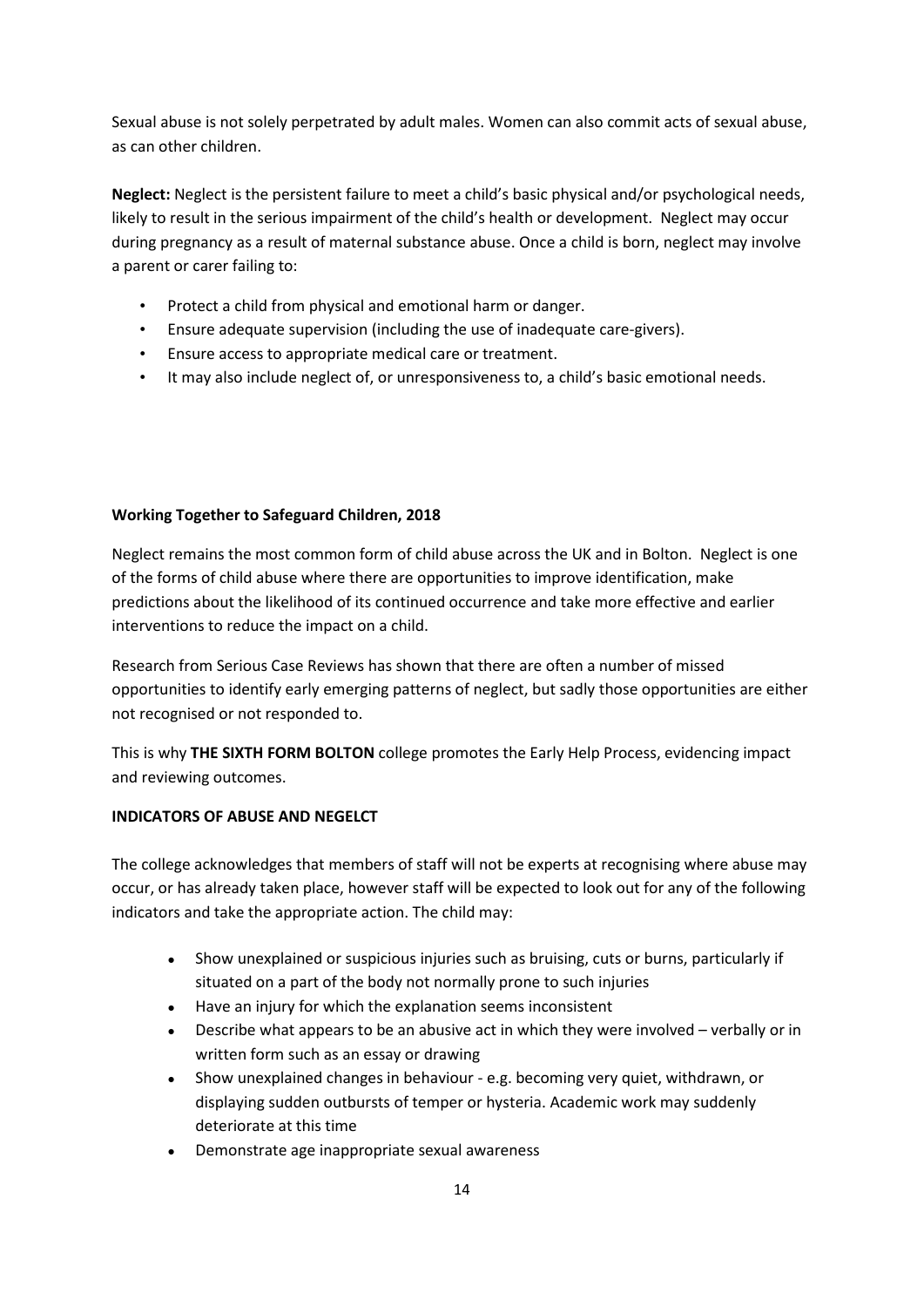- Engage in sexually explicit behaviour in games/PE or other areas of the college
- Be distrustful of adults, particularly those with whom a close relationship will normally be expected
- Have difficulty in making friends
- Be prevented from socialising with other children
- Showing signs of depression, self-injury, suicidal tendencies
- Display variations in eating patterns including overeating or loss of appetite
- Lose weight for no apparent reason
- Become increasingly dirty or unkempt, with inadequate or damaged clothing

The above list is not exhaustive and the presence of one or more of the indicators will not be proof that abuse is actually taking place. It is **not** the responsibility of members of staff to decide that abuse is occurring, but it is their responsibility to act on any concerns.

# <span id="page-14-0"></span>**SPECIFIC SAFEGUARDING ISSUES**

**All** staff should have an awareness of safeguarding issues, some of which are listed below. Staff should be aware that behaviours linked to the likes of drug taking, alcohol abuse, truanting and sexting put children in danger.

**All** staff should be aware that safeguarding issues can manifest themselves via peer on peer abuse. This is most likely to include, but may not be limited to, bullying (including cyberbullying), gender based violence/sexual assaults and sexting. Staff should be clear as to the college or college's policy and procedures with regards to peer on peer abuse

Expert and professional organisations are best placed to provide up-to-date guidance and practical support on specific safeguarding issues. For example NSPCC offers information for colleges and colleges on the TES website and also on its own website [www.nspcc.org.uk](http://www.nspcc.org.uk/)

Colleges and colleges can also access broad government guidance on the issues listed below via the GOV.UK website, Bolton Safeguarding Partnership website [www.boltonsafeguardingchildren.org.uk](http://www.boltonsafeguardingchildren.org.uk/)  and Bolton'[s Domestic Abuse Handbook](https://www.boltonsafeguardingchildren.org.uk/downloads/file/114/bolton-domestic-abuse-handbook-2017) which was updated in March 2016 to include a section on 'Adolescent to Parent Violence'.

- bullying including cyberbullying
- children missing education
- child missing from home or care
- child sexual exploitation  $(CSE)$  see also below
- domestic abuse
- drugs
- fabricated or induced illness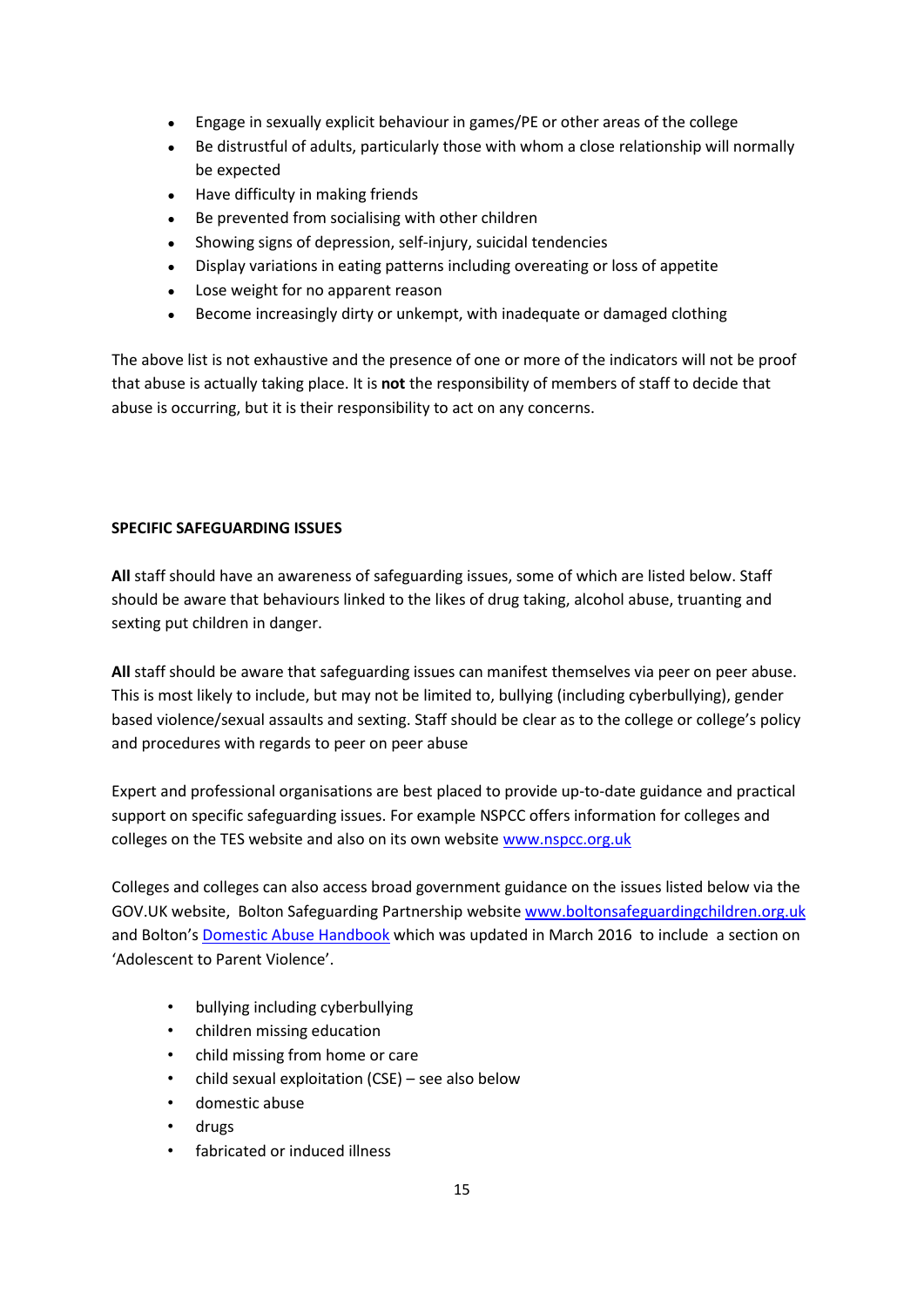- faith abuse
- female genital mutilation (FGM) see also below
- forced marriage
- gangs and youth violence
- gender-based violence/violence against women and girls (VAWG)
- hate crime
- Initiation/hazing type violence rituals
- mental health
- missing children and adults
- private fostering
- prevent and radicalisation
- relationship abuse
- sexual violence and sexual harassment
- sexting (also known as youth produced sexual imagery)
- trafficking

# <span id="page-15-0"></span>**DOMESTIC ABUSE AND THE SIXTH FORM BOLTON COLLEGE'S COMMITMENT TO ENCOMPASS**

The cross-government definition of domestic violence and abuse is:

Any incident or pattern of incidents of controlling, coercive, threatening behaviour, violence or abuse between those aged 16 or over who are or have intimate partners or family members regardless of gender or sexuality. The abuse can encompass, but is not limited to:

- Psychological
- Physical
- Sexual
- Financial; and
- Emotional

Exposure to domestic abuse and/or violence can have a serious, long lasting emotional and psychological impact on children. In some cases, a child may blame themselves for the abuse or may have had to leave the family home as a result. Domestic abuse affecting young people can also occur within their personal relationships as well as in the context of their home life. Bolton's Domestic Abuse Handbook should also be referred to. This has been refreshed and updated and can be accessed here[: https://www.bolton.gov.uk/downloads/file/1959/bolton](https://www.bolton.gov.uk/downloads/file/1959/bolton-domestic-abuse-handbook)[domestic-abuse-handbook](https://www.bolton.gov.uk/downloads/file/1959/bolton-domestic-abuse-handbook)

Domestic abuse is a safeguarding children issue and statistics show that in 90% of cases children are present in a household during a domestic abuse incident. Often the following day children are illprepared to deal with the college day.

Additional to the above, Bolton recognises domestic abuse and the impact this may have of Children and Young People, therefore in Bolton we have adopted the process of **Encompass.**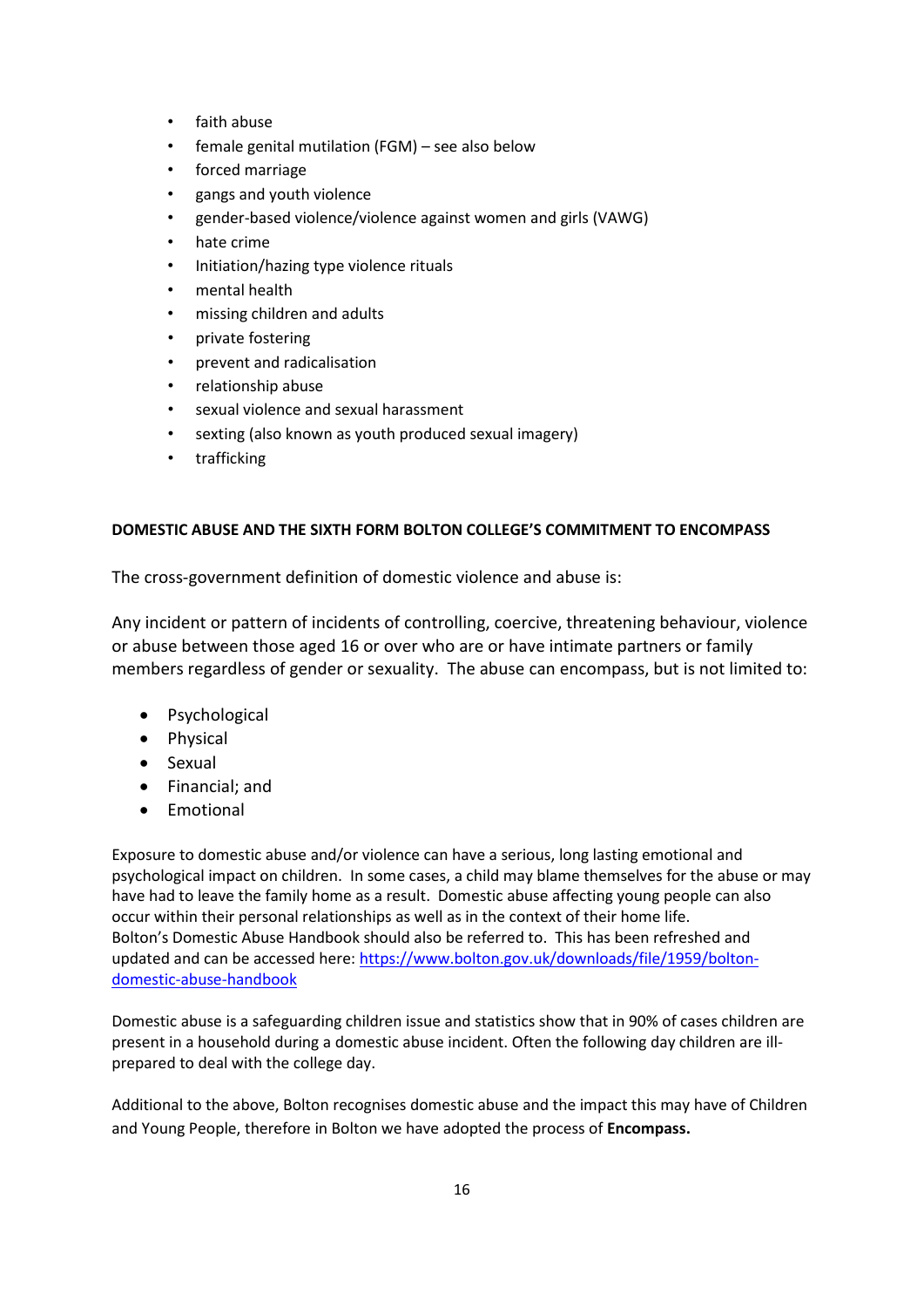#### **ENCOMPASS**

Encompass is a partnership between Greater Manchester Police, (in Bolton this is the (PPIU) Police Protection Investigation Unit), Bolton Safeguarding Children Partnership and designated college staff, known as Key Adults. Working together to safeguard children, Greater Manchester Police will inform the Key Adults within colleges about any domestic abuse incident where the child or young person has been present. This will enable the college to take appropriate steps to support their pupil during what could be an emotionally difficult day. Key adults within the college are then able to accommodate the college day to lessen the impact and to support the child if they need it. In its simplest form, they are given some leeway, comfort and support. This can make a huge difference to children and allows them to have a safe space (see flow chart below).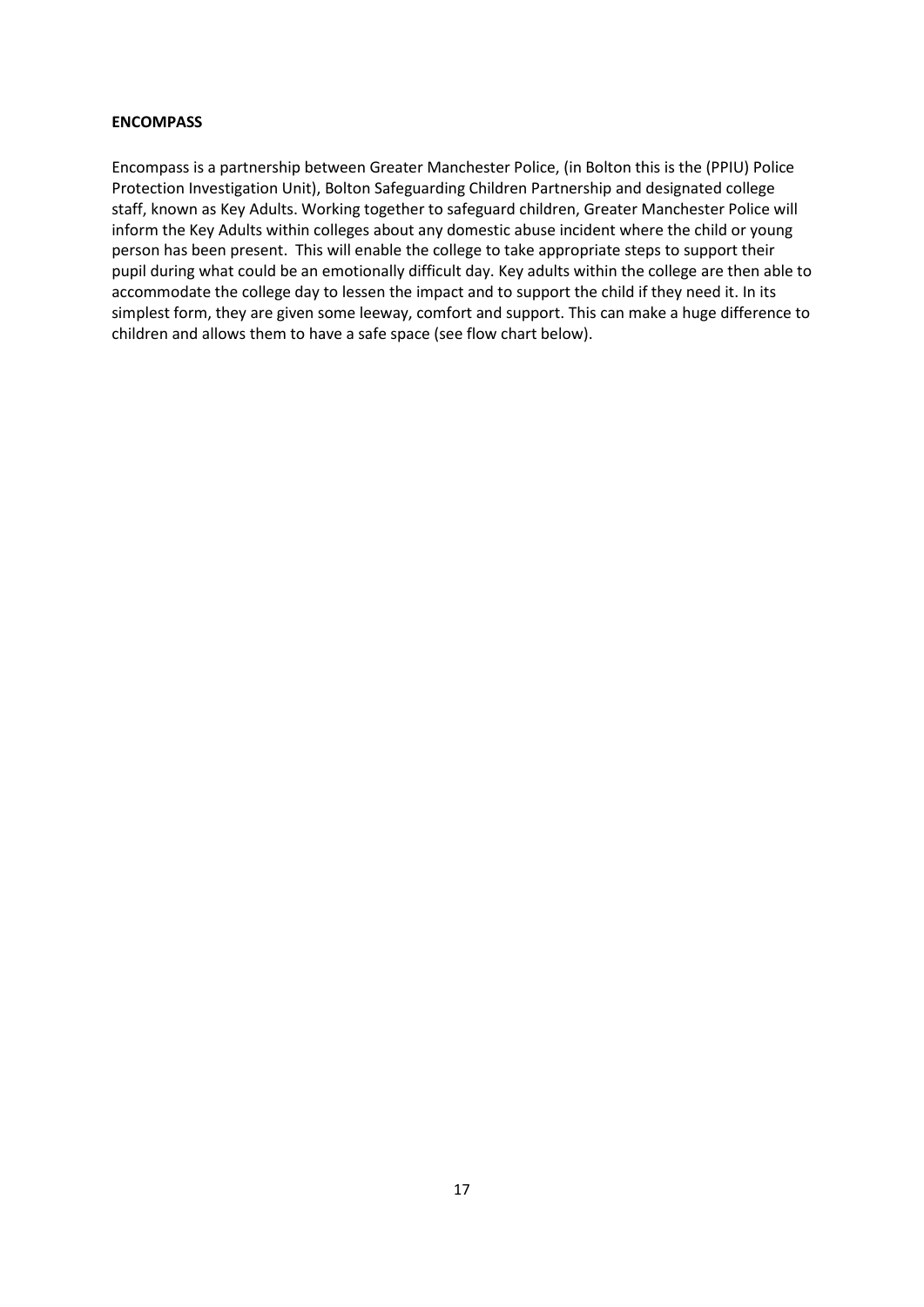<span id="page-17-0"></span>

#### **PEER ON PEER ABUSE**

Children can abuse other children. This is generally referred to as peer on peer abuse and can take many forms. This can include (but is not limited to)

- bullying (including cyberbullying);
- physical abuse such as hitting, kicking, shaking, biting, hair pulling, or otherwise causing physical harm;
- sexual violence such as rape, assault by penetration and sexual assault;
- sexual harassment, such as sexual comments, remarks, jokes and online sexual harassment, which may be stand-alone or part of a broader pattern of abuse;
- upskirting, which typically involves taking a picture under a person's clothing without them knowing, with the intention of viewing their genitals or buttocks to obtain sexual gratification, or cause the victim humiliation, distress or harm;
- sexting (also known as youth produced imagery)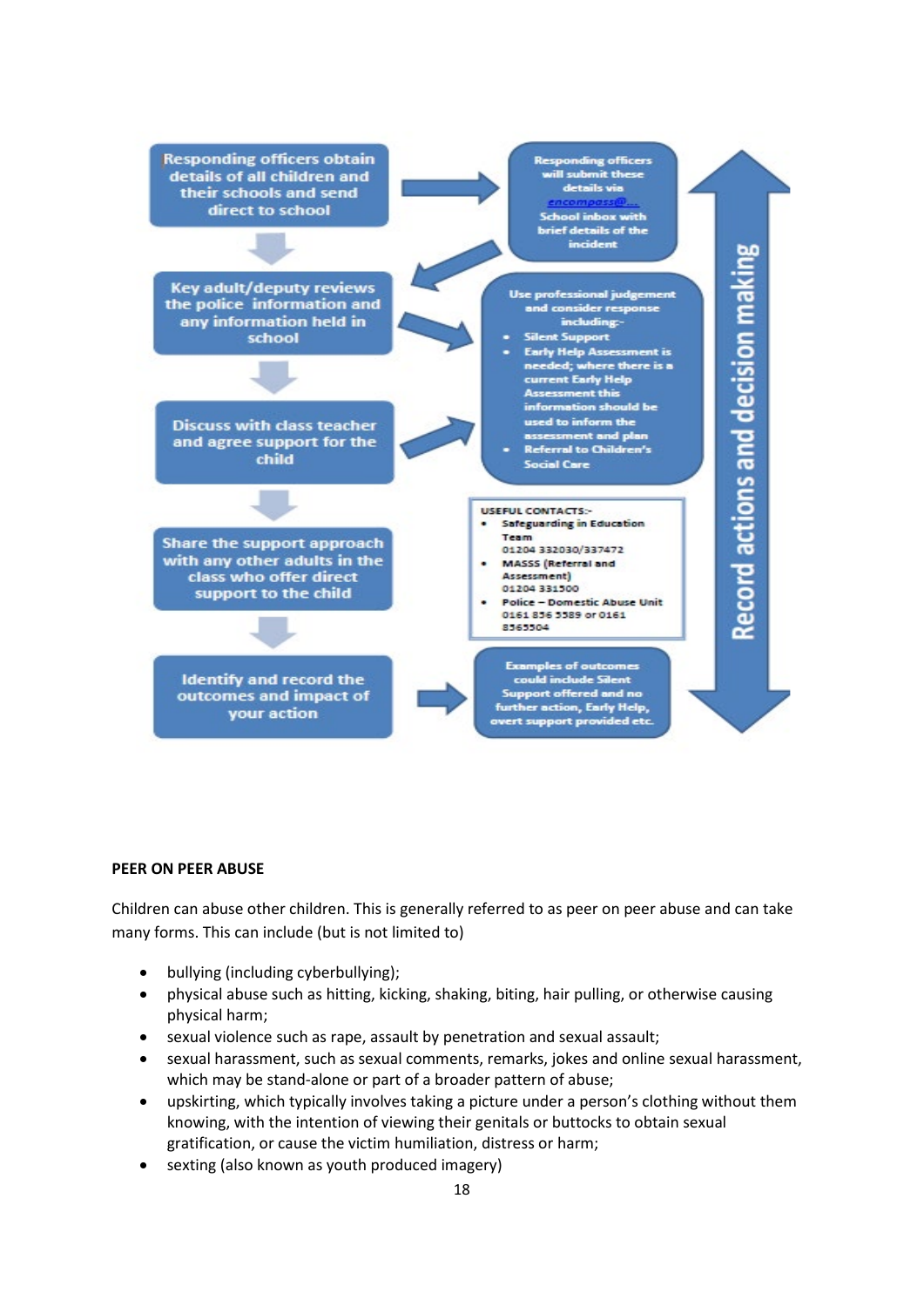Peer-on-peer abuse will never be accepted or dismissed as 'children being children'. Staff will refer peer on peer abuse to MASSS to make sure that the children affected are getting the help they need.

If the children involved in Peer on Peer abuse are in the same class, college will consider carefully whether to separate them while the concerns are being investigated. In situations of alleged rape and assault by penetration, the [statutory Guidance](https://www.gov.uk/government/publications/sexual-violence-and-sexual-harassment-between-children-in-schools-and-colleges) is clear that the alleged perpetrator should always be removed from classes they share with the victim.

The DfE guidance also asks colleges and colleges to consider how best to keep the victim and alleged perpetrator a reasonable distance apart while they are on the same premises, as well as on transport to and from college or college, where appropriate.

The arrangements for keeping both the alleged victim and alleged perpetrator safe in college will be considered at the strategy meeting and the Safeguarding in Education Team can assist college with implementing a safety and support plan for both the alleged perpetrator and the alleged victim.

#### <span id="page-18-0"></span>**CHILDREN WITH SEXUALLY HARMFUL BEHAVIOUR**

Children may be harmed by other children or young people. Staff will be aware of the harm caused by bullying and will use the college's anti-bullying procedures where necessary. However, there will be occasions when a child's behaviour warrants a response under child protection rather than antibullying procedures. In particular, research suggests that up to 30 per cent of child sexual abuse is committed by someone under the age of 18.

The management of children and young people with sexually harmful behaviour is complex and the college will work with other relevant agencies to maintain the safety of the whole college community. Young people who display such behaviour may be victims of abuse themselves and the child protection procedures will be followed for both victim and perpetrator. Children who harm others should be held responsible for their harmful behaviours while being identified and responded to in a way which meets their needs as well as protecting others.

If a child is displaying sexually harmful behaviour a referral should be made to MASSS and the Safeguarding in Education Team should be contacted to support the college with implementing a Safety Plan.

# **CONSENT ISSUES**

If a young person is under the age of 13 years old, under the Sexual Offences Act 2003 they cannot legally consent to any form of sexual activity. Therefore, a referral to MASSS is required in all such cases.

The Sexual Offences Act 2003 reinforces that, whilst mutually agreed, non-exploitative sexual activity between teenagers does take place and that often no harm comes from it, the age of consent still remains at 16 years of age. This acknowledges that this group of young people are still vulnerable even when they do not view themselves as such. Whilst a referral to Social Care or the police is not mandatory in such cases, careful consideration (including whether the children are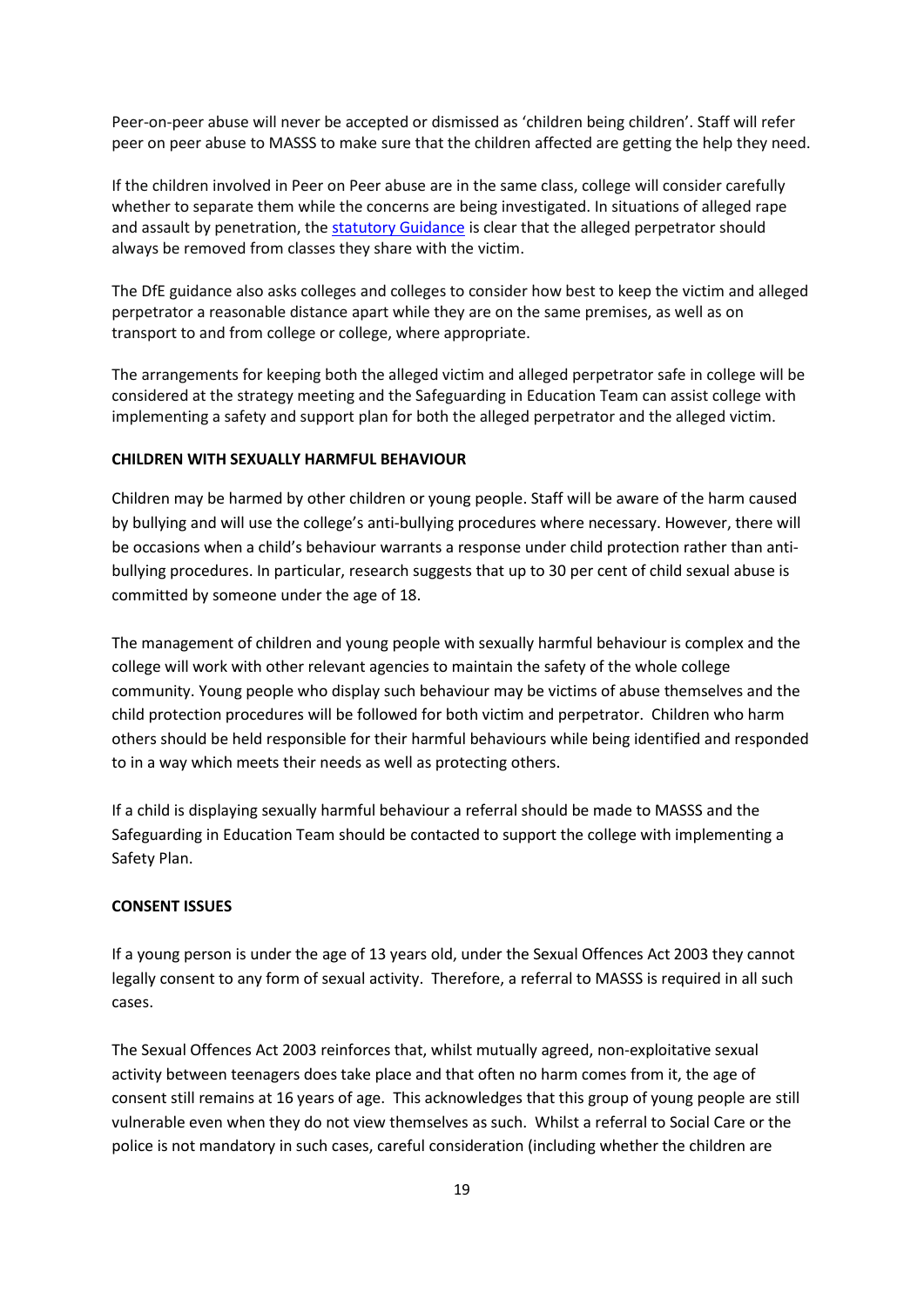Gillick Competent (using Fraser Competent guidelines) must be given and explore any difference of age, maturity, functioning and experiences and also an awareness of the potential consequences of their act. It would be advisable for the Designated Safeguarding Lead to seek guidance from Social Care in such cases.

#### **RELATIONSHIP AND SEX EDUCATION**

It is now [compulsory to teach relationships education](https://www.gov.uk/government/news/new-relationships-and-health-education-in-schools) in primary colleges in England, and relationships and sex education in secondary colleges. It is therefore essential that all teachers regardless of their previous experience - are comfortable and confident in delivering these lessons. And crucially, that they're prepared to handle any safeguarding issues that may arise and report any concerns that are highlighted to the Designated Safeguarding Lead without delay.

#### [DFE guidance on Sex Education RSE and Health Education](https://www.gov.uk/government/publications/relationships-education-relationships-and-sex-education-rse-and-health-education)

#### **CONTEXTUAL SAFEGUARDING**

Contextual Safeguarding is an approach to understanding, and responding to, young people's experiences of significant harm beyond their families. It recognises that the different relationships that young people form in their neighborhoods, colleges and online can feature violence and abuse. Parents and carers have little influence over these contexts, and young people's experiences of extra-familial abuse can undermine parent-child relationships.

#### **CHILD CRIMINAL EXPLOITATION/ COUNTY LINES**

Criminal exploitation of children (CCE) is a geographical widespread form of harm that is a typical feature of county lines criminal activity, drug networks or gangs groom and exploit children and young people to carry drugs and money from urban areas to suburban and rural areas, market and seaside towns. Key to identifying potential involvement in county lines are missing episodes, when the victim may have been trafficked for the transporting of drugs and a referral to the National Referral Mechanism should be considered. If there are any concerns regarding CCE then staff must follow the college safeguarding procedures for reporting and recording the concerns and referring to the MASSS and or consider The designated safeguarding lead (and any deputies) should be aware of a referral to the National Referral Mechanism or if one should be considered. Like other forms of abuse and exploitation, CCE can:

- affect any child or young person (male or female) under the age of 18 years;
- affect any vulnerable adult over the age of 18 years;
- still be exploitation even if the activity appears consensual;
- involve force and/or enticement-based methods of compliance and is often accompanied by violence or threats of violence;
- be perpetrated by individuals or groups, males or females, and young people or adults; and
- is typified by some form of power imbalance in favour of those perpetrating the exploitation.

# **CHILD SEXUAL EXPLOITATION (CSE)**:

The definition of Child Sexual Exploitation is as follows: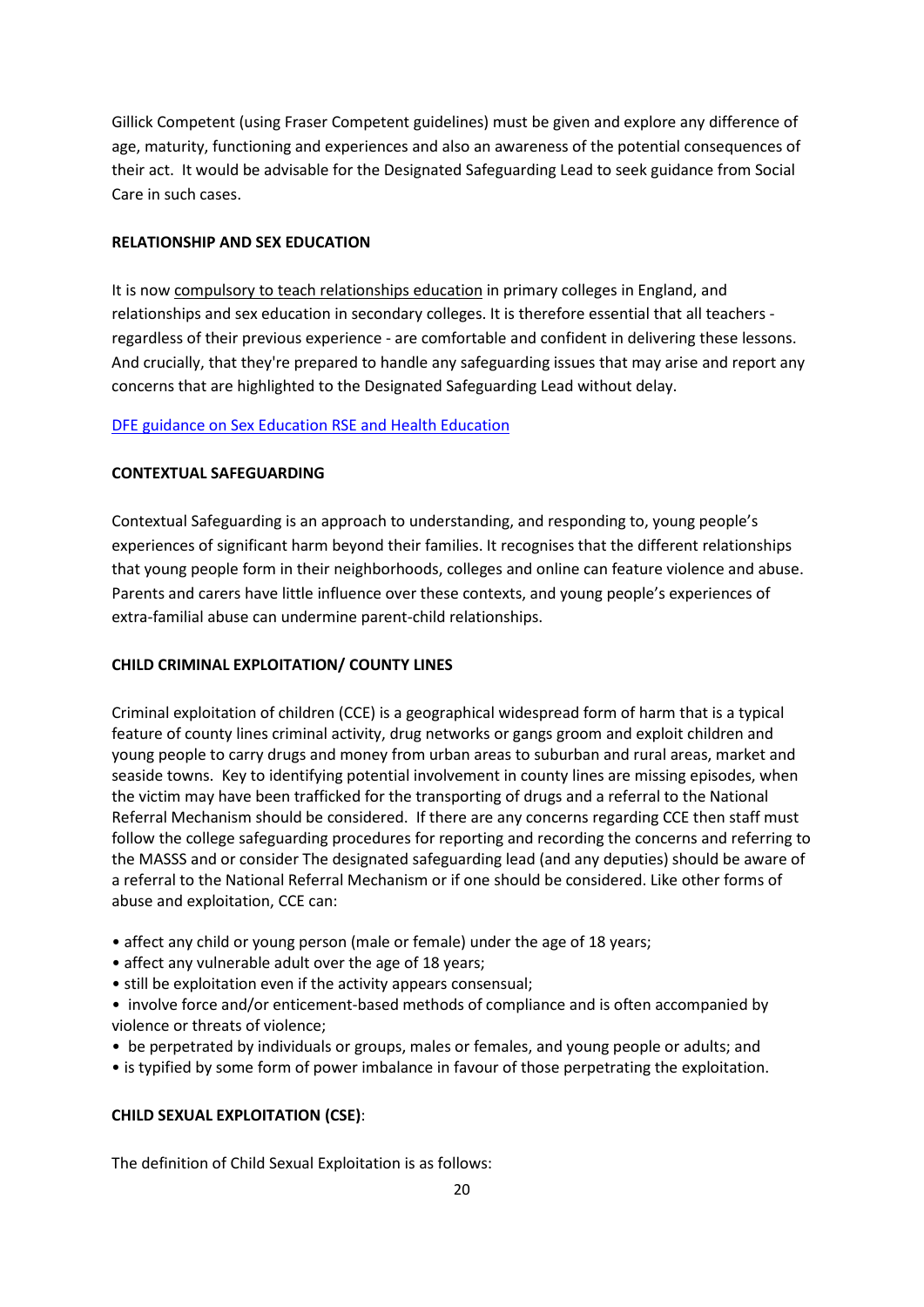*Child Sexual Exploitation is a form of child sexual abuse. It occurs when an individual or group takes advantage of an imbalance of power to coerce, manipulate or deceive a child or young person under the age of 18 into sexual activity (a) in exchange for something the victim needs or wants, and/or (b) for the financial advantage or increased status of the perpetrator or facilitator. The victim may have been sexually exploited even if the sexual activity appears consensual. Child sexual exploitation does not always involve physical contact, it can also occur through the use of technology* (DfE, February 2017).

Technology is widely used by perpetrators as a method of grooming and coercing victims, often through social networking sites, such as Facebook, Snapchat, Instagram, and mobile devices. More information about Child Sexual Exploitation is available on th[e Bolton Safeguarding Children](https://www.boltonsafeguardingchildren.org.uk/working-children-young-people)  [Partnership](https://www.boltonsafeguardingchildren.org.uk/working-children-young-people) website and college staff should also be aware of the Department for Education'[s Child](https://www.gov.uk/government/publications/child-sexual-exploitation-definition-and-guide-for-practitioners)  [sexual exploitation: guide for practitioners](https://www.gov.uk/government/publications/child-sexual-exploitation-definition-and-guide-for-practitioners) Online training is also available at [Pace UK](http://www.paceuk.info/the-problem/keep-them-safe/)

If there are concerns that a child in college may be being sexually exploited staff must follow college's safeguarding procedures and the Designated Safeguarding Lead should refer to MASSS.

#### **COMPLEX SAFEGUARDING HUB**

If colleges have concerns that a pupil/student is being exploited or they are frequently missing from home then a referral should be made to the MASSS. The referral will be then triaged by the MASSS and if the risks are considered medium/high then the case will be referred to CEAM (Child Criminal Exploitation and Missing) Panel and if deemed appropriate a Complex Safeguarding Social Care worker will be allocated to support the objectives within the plan.

#### **SERIOUS VIOLENT CRIME**

All staff should be aware of indicators, which may signal that children are at risk from, or involved in serious violent crime. They may include increased absence from college, a change in friendships or relationships with older individuals or groups, a significant change in wellbeing or signs of assault and unexplained injuries. Unexplained gifts or new possessions could also indicate that children have been approached by, or are involved with, individuals associated with criminal networks or gangs.

**Guidance on [Searching, Screening and Confiscation](https://www.gov.uk/government/publications/searching-screening-and-confiscation) is available from the DFE.** 

#### **HAZING/INITIATION**

Hazing or initiation ceremonies refers to the practice of rituals, challenges, and other activities involving harassment, abuse or humiliation used as a way of initiating a person into a group.

Hazing is seen in many different types of social groups, including gangs, sports teams and college groups. The initiation rites can range from relatively benign pranks, to protracted patterns of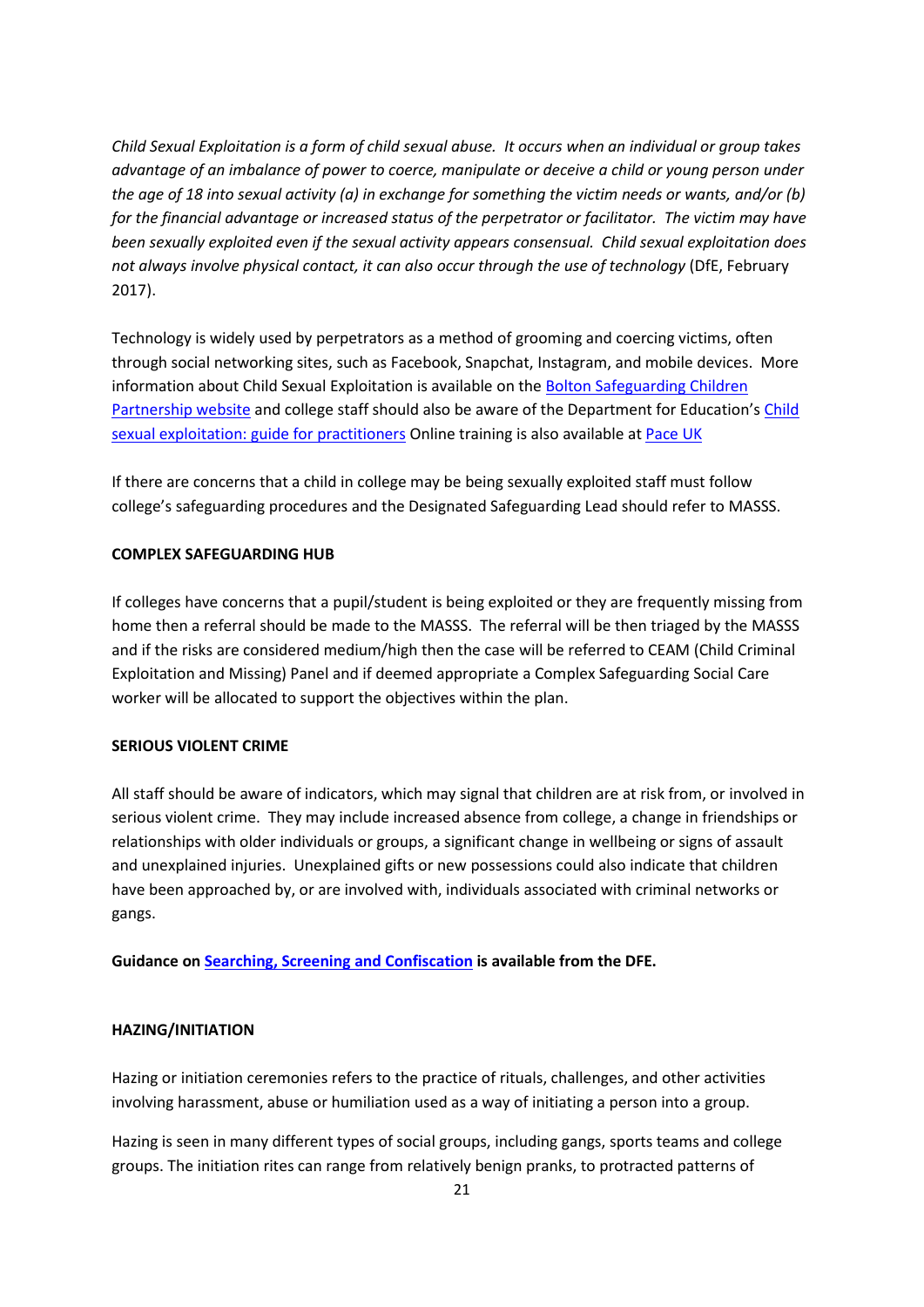behaviour that rise to the level of abuse or criminal misconduct. Hazing may include physical or psychological abuse. It may also include nudity or sexual assault. Staff need to be alert to such behaviour and act in line with this policy and behaviour policies.

#### **SEXTING**

THE SIXTH FORM BOLTON has a stand-alone policy on Sexting that includes a flowchart. Staff should also refer to the [Sexting Guidance for colleges](https://www.gov.uk/government/publications/sexting-in-schools-and-colleges) that was released by the UK Council (UKCCIS) for Child Internet Safety; Sexting in Colleges and Colleges: Responding to incidents and safeguarding young people (September, 2016). The guidance is designed for Designated Safeguarding Leads, their deputies, head teachers and Senior Leaders in colleges and educational establishments.

#### <span id="page-21-0"></span>**HONOUR BASED ABUSE (including Female Genital Mutilation and Forced Marriage)**

So-called 'honour-based' abuse (HBA) encompasses crimes which have been committed to protect or defend the honour of the family and/or the community, including Female Genital Mutilation (FGM), forced marriage, and practices such as breast ironing. Abuse committed in the context of preserving 'honour' often involves a wider network of family and community pressure and can include multiple perpetrators. It is important to be aware of this dynamic and additional risk factor when deciding what action to take. All forms of so-called Honour based abuse (regardless of the motivation) and should be handled and escalated as such. If in any doubts staff should speak to the designated safeguarding lead. Professionals in all agencies, and individuals and groups in relevant communities, need to be alert to the possibility of a child being at risk of HBA, or already having suffered HBA.

**Indicators** There are a range of potential indicators that a child may be at risk of HBA. Guidance on the warning signs that FGM or forced marriage may be about to take place, or may have already taken place and are listed below.

#### **Actions**

If staff have a concern regarding a child that might be at risk of HBA they should activate local safeguarding procedures, using existing national and local protocols for multi-agency liaison with police and children's social care.

For further information on Breast Ironing and Honour Based Abuse follow the links below:

[Forced Marriage](http://greatermanchesterscb.proceduresonline.com/chapters/p_force_marriage.html)

[Breast Ironing](http://greatermanchesterscb.proceduresonline.com/chapters/p_breast_ironing.html)

#### <span id="page-21-1"></span>**FEMALE GENITAL MUTILATION (FGM)**

FGM comprises all procedures involving partial or total removal of the external female genitalia or other injury to the female genital organs. It is illegal in the UK and a form of child abuse with longlasting harmful consequences. Professionals in all agencies, and individuals and groups in relevant communities, need to be alert to the possibility of a girl being at risk of FGM, or already having suffered FGM.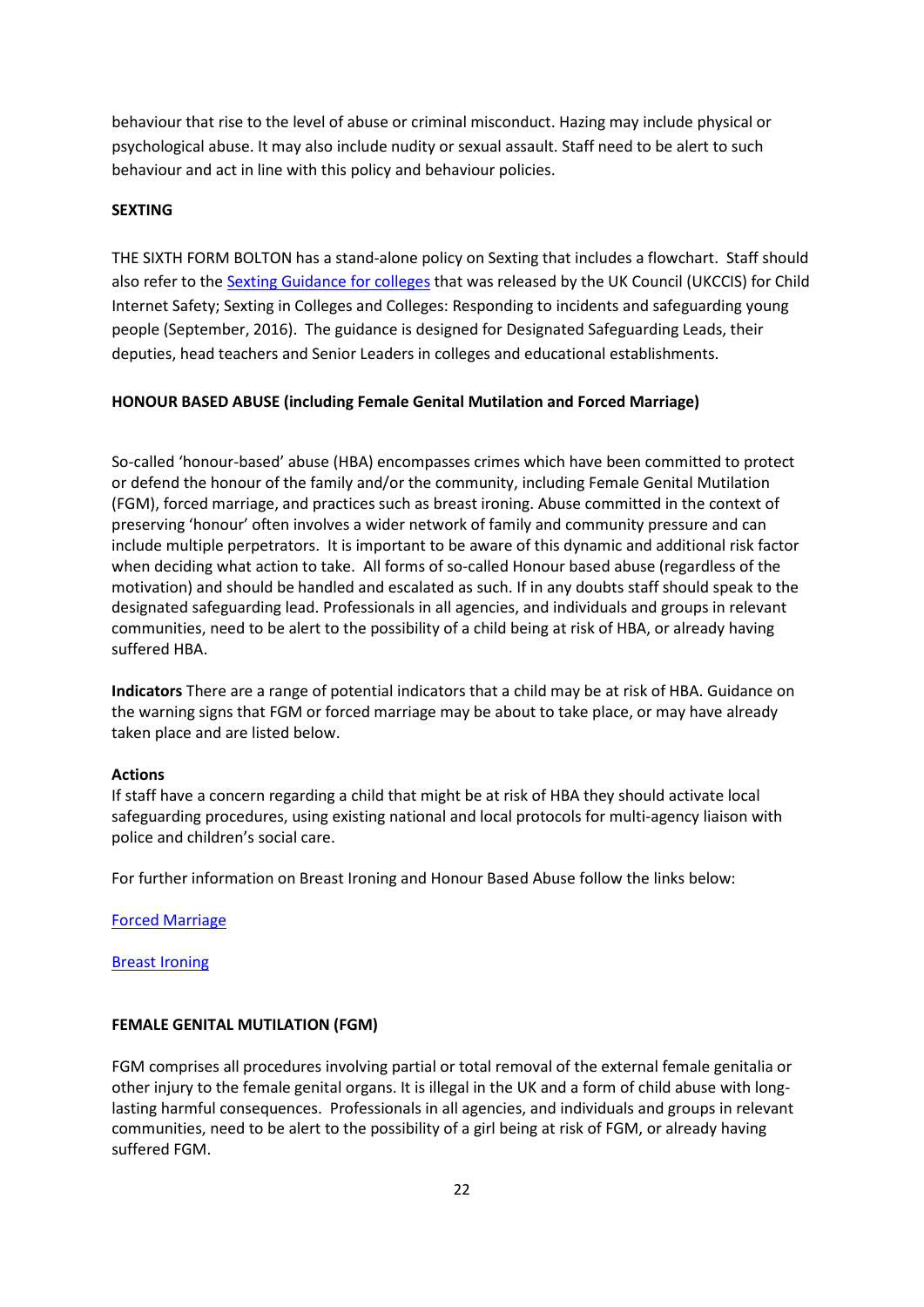# **Indicators that a girl is at risk of FGM**

- Victims are likely to come from a community that is known to practice FGM
- Any girl born to a woman who has been subjected to FGM
- Any girl who has a sister who has undergone FGM
- Girls taken abroad at start of college holidays
- Parents state that they or a relative will take the child out of the country for a prolonged period
- A professional hears reference to FGM in conversation e.g. a child may tell other children about it.
- ●

# **Indicators that a girl has undergone FGM**

- Girl may have difficulty walking, sitting or standing
- May spend longer in the bathroom or toilet owing to difficulties in urinating
- Recurrent urinary tract infections or complaints of abdominal pain
- spend longer periods away from the classroom
- Young girls refusing to participate in P.E. regularly without a medical note
- Prolonged absence from college with noticeable behaviour changes on the girl's return

# **Actions**

If staff have a concern regarding a girl that might be at risk of FGM they should speak with the designated safeguarding lead or deputy. There is also a specific legal duty on teachers. If is believed that there is an immediate risk of FGM then this should be reported to the police. Since 31 October 2015 there has been a mandatory reporting duty placed on **teachers** that requires a different approach where FGM has taken place (see following section).

# **Mandatory Reporting Duty**

Section 5B of the Female Genital Mutilation Act 2003 (as inserted by section 74 of the Serious Crime Act 2015) places a statutory duty upon **teachers,** along with social workers and healthcare professionals, to report to the police where they discover (either through disclosure by the victim or visual evidence) that FGM appears to have been carried out on a girl under 18. Those failing to report such cases will face disciplinary sanctions. It will be rare for teachers to see visual evidence, and they should not be examining pupils, but the same definition of what is meant by "to discover that an act of FGM appears to have been carried out" is used for all professionals to whom this mandatory reporting duty applies.

Teachers **must** personally report to the police cases where they discover that an act of FGM appears to have been carried out, by telephoning 101.

Unless the teacher has a good reason not to, they should still consider and discuss any such case with the college's designated safeguarding lead and contact the MASSS.

- Online training on FGM is available for staff here E-Learning Package [http://www.fgmelearning.co.uk](http://www.fgmelearning.co.uk/)
- Government documents and further info on FGM can be found here: <https://www.gov.uk/government/collections/female-genital-mutilation>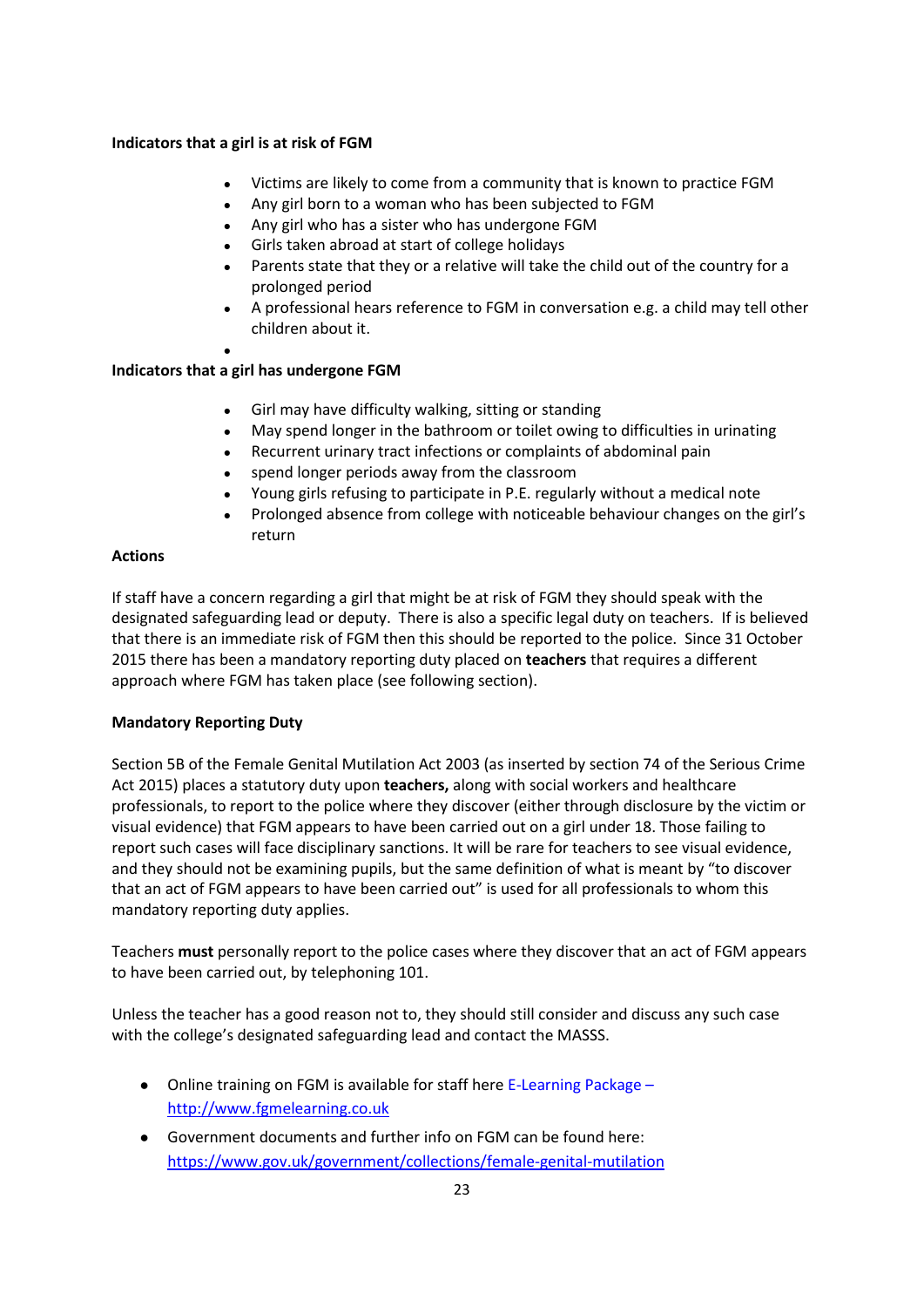#### [Multi agency statutory guidance for FGM July 2020](https://assets.publishing.service.gov.uk/government/uploads/system/uploads/attachment_data/file/905125/6-1914-HO-Multi_Agency_Statutory_Guidance_on_FGM__-_MASTER_V7_-_FINAL__July_2020.pdf)

# **REPORTING FEMALE GENITAL MUTILATION**



*NB: Staff must not examine the girl and must not inform parents of the concerns without seeking advice from Social Care or the police*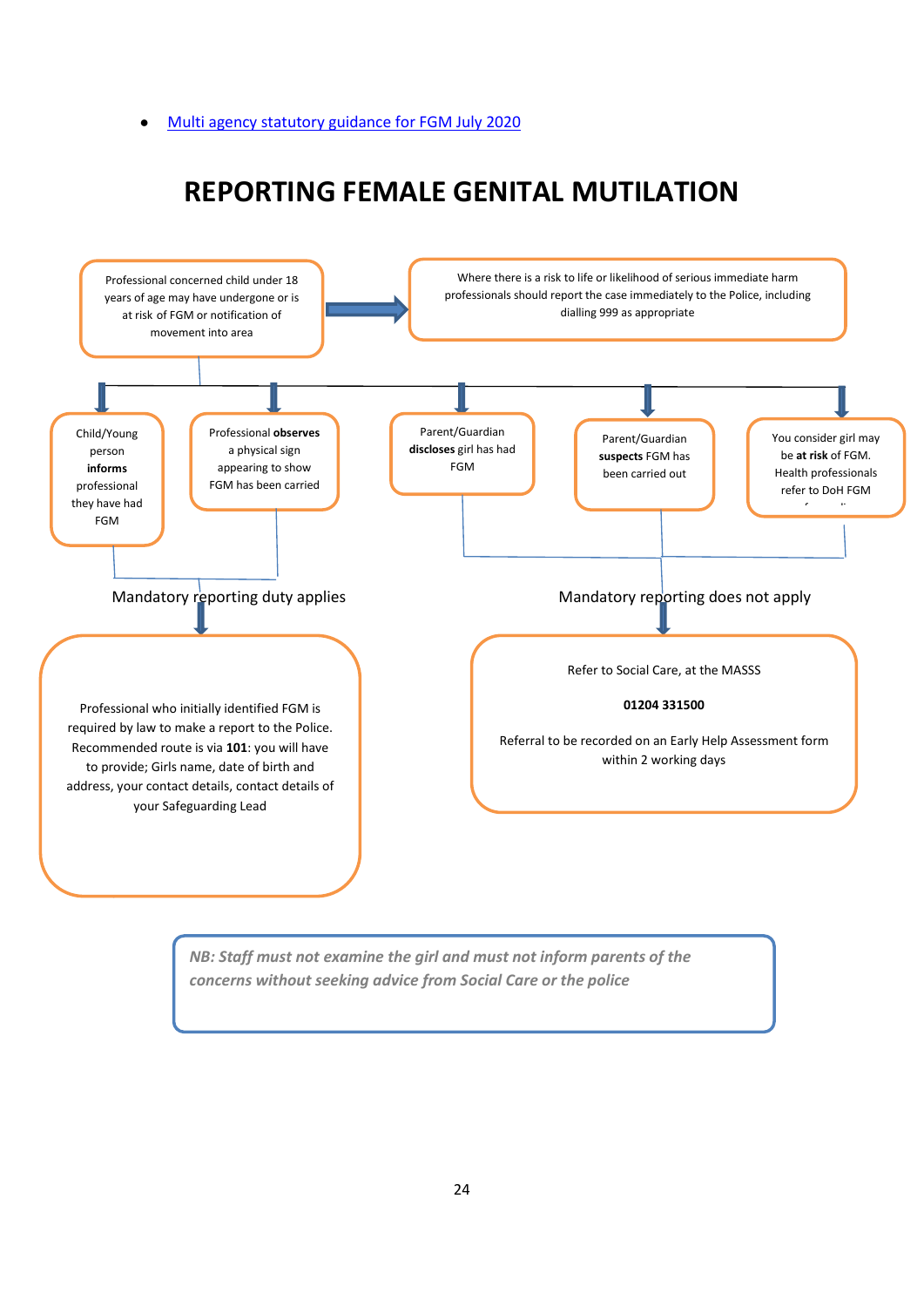#### <span id="page-24-0"></span>**RADICALISATION:**

Protecting children from the risk of radicalisation is seen as part of **THE SIXTH FORM BOLTON** College's wider safeguarding duties, and is similar in nature to protecting children from other forms of harm and abuse. During the process of radicalisation it is possible to intervene to prevent vulnerable people from being radicalised.

Radicalisation refers to the process by which a person comes to support terrorism and forms of extremism. There is no single way of identifying an individual who is likely to be susceptible to an extremist ideology. It can happen in many different ways and settings. Specific background factors may contribute to vulnerability which are often combined with specific influences such as family, friends or online, and with specific needs for which an extremist or terrorist group may appear to provide an answer. The internet and the use of social media in particular has become a major factor in the radicalisation of young people.

As with managing other safeguarding risks, staff should be alert to changes in children's behaviour which could indicate that they may be in need of help or protection. College staff should use their professional judgement in identifying children who might be at risk of radicalisation and act proportionately which may include making a referral to the Channel programme.

#### **Prevent**

From 1 July 2015 specified authorities, including all colleges as defined in the summary of this guidance, are subject to a duty under section 26 of the Counter-Terrorism and Security Act 2015 ("the CTSA 2015"), in the exercise of their functions, to have "due regard to the need to prevent people from being drawn into terrorism. This duty is known as the Prevent duty. It applies to a wide range of public-facing bodies. Bodies to which this duty applies must have regard to statutory guidance issued under section 29 of the CTSA 2015 ('Prevent Guidance'). Paragraphs 57-76 of the Prevent Guidance are concerned specifically with colleges.

The statutory Prevent guidance summarises the requirements on colleges in terms of four general themes: risk assessment, working in partnership, staff training and IT policies.

Colleges are expected to assess the risk of children being drawn into terrorism, including support for extremist ideas that are part of terrorist ideology. This means being able to demonstrate both a general understanding of the risks affecting children and young people in the area and a specific understanding of how to identify individual children who may be at risk of radicalisation and what to do to support them. Colleges and colleges should have clear procedures in place for protecting children at risk of radicalisation. These procedures may be set out in existing safeguarding policies. It is not necessary for colleges and colleges to have distinct policies on implementing the Prevent duty.

The Prevent duty builds on existing local partnership arrangements. For example, governing bodies and proprietors of all colleges should ensure that their safeguarding arrangements take into account the policies and procedures of The Safeguarding Partnership (previously Local Safeguarding Children's Board).

The Prevent guidance refers to the importance of Prevent awareness training to equip staff to identify children at risk of being drawn into terrorism and to challenge extremist ideas. Individual colleges are best placed to assess the training needs of staff in the light of their assessment of the risk to pupils at the college of being drawn into terrorism. As a minimum, however, colleges should ensure that the designated safeguarding lead undertakes Prevent awareness training and is able to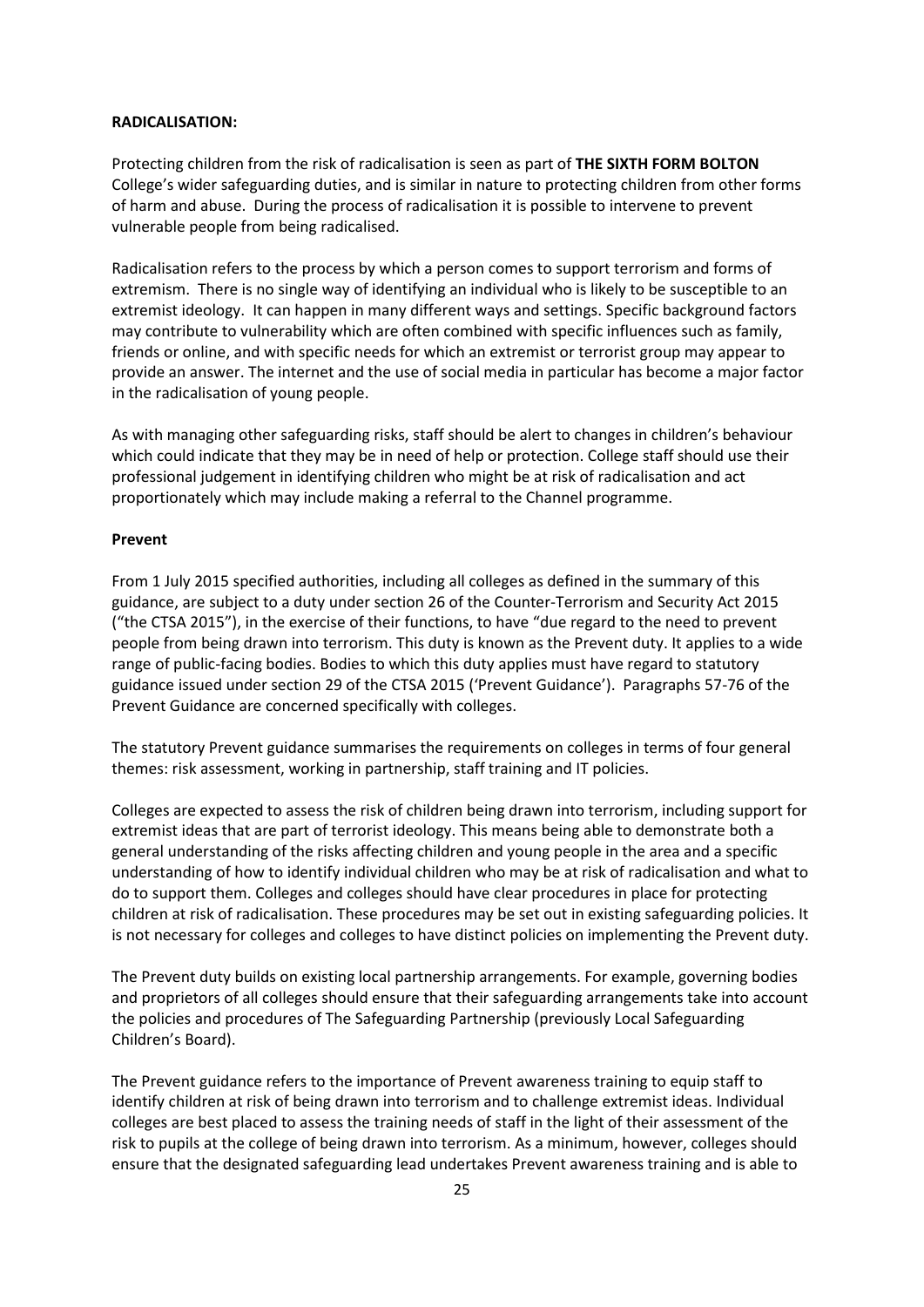provide advice and support to other members of staff on protecting children from the risk of radicalisation. Colleges must ensure that children are safe from terrorist and extremist material when accessing the internet in colleges. Colleges should ensure that suitable filtering is in place. It is also important that colleges teach pupils about online safety more generally.

The Department for Education has also published advice for colleges on the Prevent duty. The advice is intended to complement the Prevent guidance and signposts other sources of advice and support. Prevent duty- [Guidance for colleges](https://www.gov.uk/government/publications/protecting-children-from-radicalisation-the-prevent-duty)

The Government has launched educate against hate, a website designed to equip college and college leaders, teachers and parents with the information, tools and resources they need to recognise and address extremism and radicalisation in young people. The website provides information on training resources for teachers, staff and college and college leaders, such as Prevent e-learning, via the Prevent Training catalogue.

#### **Channel**

College staff should understand when it is appropriate to make a referral to the Channel programme. Channel is a programme which focuses on providing support at an early stage to people who are identified as being vulnerable to being drawn into terrorism. It provides a mechanism for colleges to make referrals if they are concerned that an individual might be vulnerable to radicalisation. An individual's engagement with the programme is entirely voluntary at all stages.

Section 36 of the CTSA 2015 places a duty on local authorities to ensure Channel panels are in place. The panel must be chaired by the local authority and include the police for the relevant local authority area. Following a referral the panel will assess the extent to which identified individuals are vulnerable to being drawn into terrorism, and, where considered appropriate and necessary consent is obtained, arrange for support to be provided to those individuals. Section 38 of the CTSA 2015 requires partners of Channel panels to co-operate with the panel in the carrying out of its functions and with the police in providing information about a referred individual. Colleges and colleges which are required to have regard to Keeping Children Safe in Education are listed in the CTSA 2015 as partners required to co-operate with local Channel panels.

#### [Prevent and Channel Fact Sheet](https://homeofficemedia.blog.gov.uk/2019/12/19/prevent-and-channel-factsheet/#:%7E:text=A%20referral%20to%20Channel%20can%20come%20from%20anyone,to%20see%20if%20they%20are%20suitable%20for%20Channel.)

If you have any concerns about an individual you should complete the referral form. If you would like to discuss your concerns before making a referral please contact the CTPNW on 0161 856 6362.

For Prevent training visit the Home Office website at the following web links:

Prevent E-Learning:<https://www.elearning.prevent.homeoffice.gov.uk/>

Prevent referrals[: https://www.elearning.prevent.homeoffice.gov.uk/preventreferrals](https://www.elearning.prevent.homeoffice.gov.uk/preventreferrals)

Channel Awareness:<https://www.elearning.prevent.homeoffice.gov.uk/channelawareness>

Liam Twigg, Channel Coordinator Tel: 0161 227 3543 (int:43543) Work mobile: 07971385238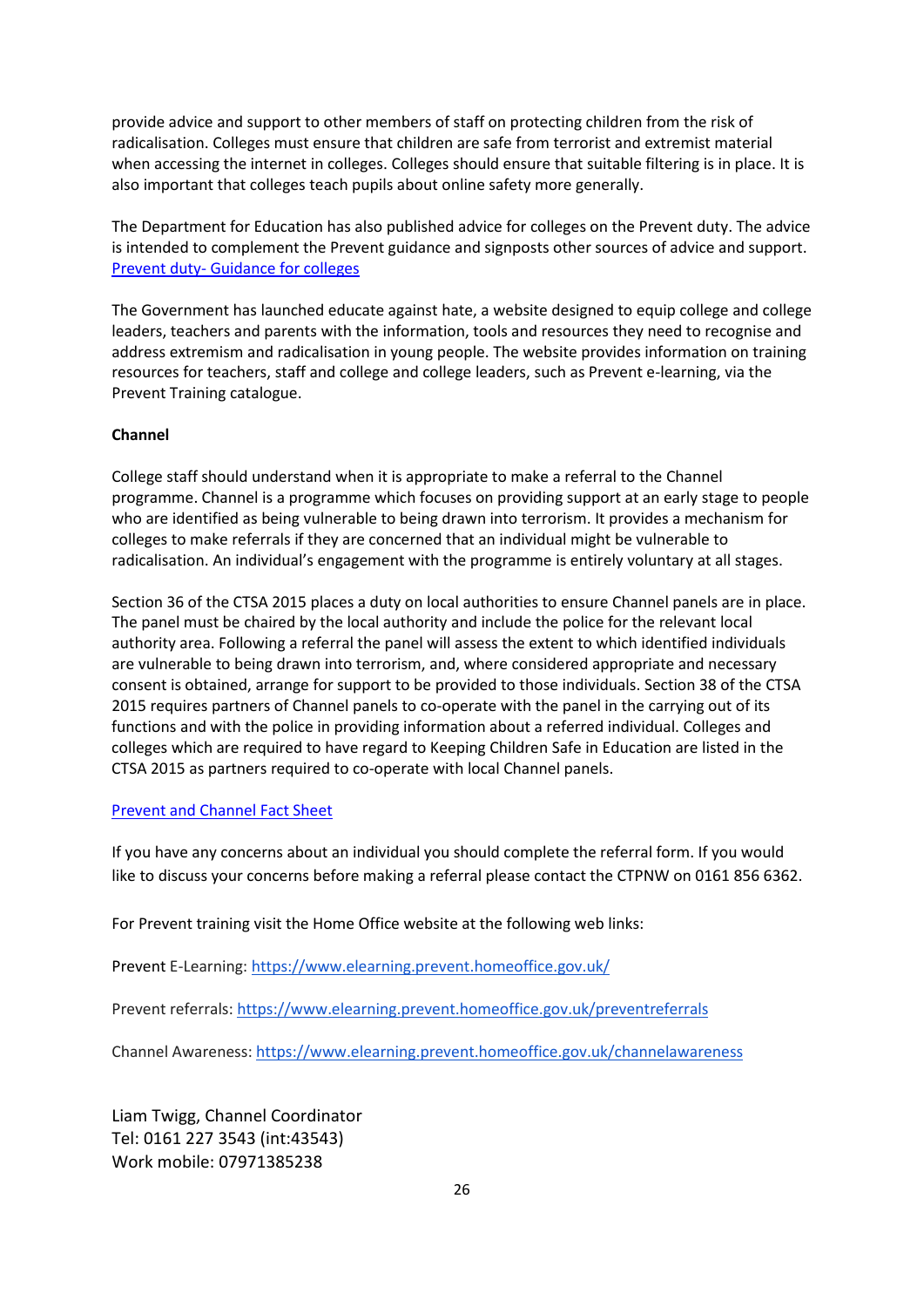E-mail: [Liam.Twigg@manchester.gov.uk](mailto:Liam.Twigg@manchester.gov.uk) Secure e-mail: [L.Twigg@manchester.gcsx.gov.uk](mailto:L.Twigg@manchester.gcsx.gov.uk)

\*Prevent/channel online training is available via the Bolton Safeguarding Partnership website\*

#### <span id="page-26-0"></span>**CHILDREN AND THE COURT SYSTEM**

Children are sometimes required to give evidence in criminal courts, either for crimes committed against them or for crimes they have witnessed. There are two age appropriate guides to support children 5-11-year olds and 12-17 year olds.

The guides explain each step of the process and support and special measures that are available. There are diagrams illustrating the courtroom structure and the use of video links is explained.

Making child arrangements via the family courts following separation can be stressful and entrench conflict in families. This can be stressful for children. The Ministry of Justice has launched an online child arrangements information tool <https://helpwithchildarrangements.service.justice.gov.uk/> with clear and concise information on the dispute resolution service. This may be useful for some parents and carers.

#### <span id="page-26-1"></span>**CHILDREN WITH FAMILY MEMBERS IN PRISON**

Approximately 200,000 children have a parent sent to prison each year. These children are at risk of poor outcomes including poverty, stigma, isolation and poor mental health. National Intervention for Children with Parents in Custody (NICCO) provides information designed to support professionals working with offenders and their children, to help mitigate negative consequences for those children <https://www.nicco.org.uk/> . For further information go:

[https://greatermanchesterscb.proceduresonline.com/chapters/p\\_child\\_parent\\_prison.html](https://greatermanchesterscb.proceduresonline.com/chapters/p_child_parent_prison.html)

# <span id="page-26-2"></span>**HOMELESSNESS**

Being homeless or being at risk of becoming homeless presents a real risk to a child's welfare. Whilst age may be the most obvious, this power imbalance can also be routes into the Local Housing Authority so they can raise/progress concerns at the earliest opportunity. Indicators that a family may be at risk of homelessness include household debt, rent arrears, domestic abuse and anti-social behaviour, as well as the family being asked to leave a property. Whilst referrals and or discussion with the Local Housing Authority should be progressed as appropriate, and in accordance with local procedures, this does not, and should not, replace a referral into children's social care (MASSS) where a child has been harmed or is at risk of harm.

The Homelessness Reduction Act 2017 places a new legal duty on English councils so that everyone who is homeless or at risk of homelessness will have access to meaningful help including an assessment of their needs and circumstances, the development of a personalised housing plan, and work to help them retain their accommodation or find a new place to live. The new duties shift focus to early intervention and encourage those at risk to seek support as soon as possible, before they are facing a homelessness crisis.

In most cases college and college staff will be considering homelessness in the context of children who live with their families, and intervention will be on that basis. However, it should also be recognised in some cases 16 and 17 year olds could be living independently from their parents or guardians, for example through their exclusion from the family home, and will require a different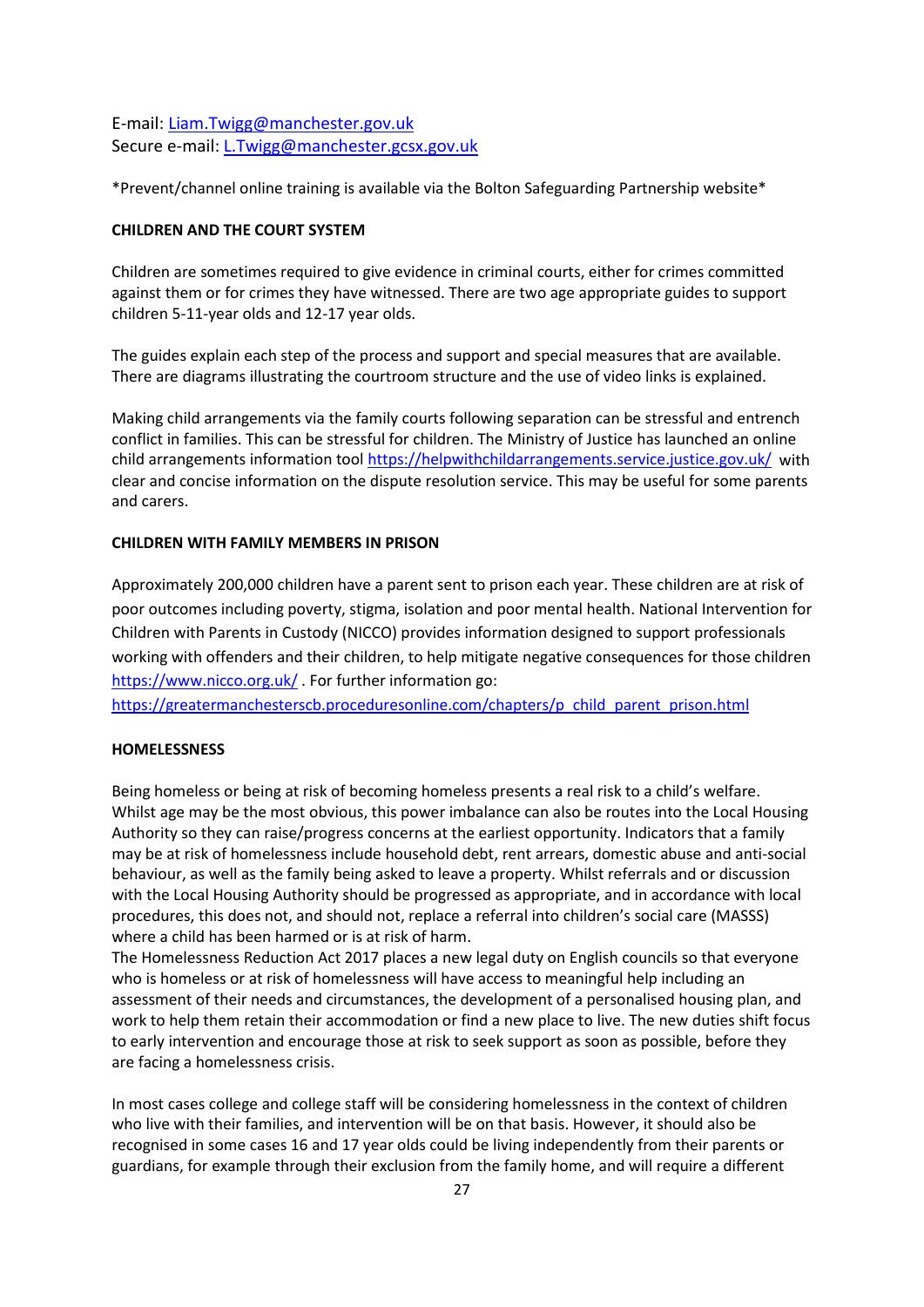level of intervention and support. Children's services will be the lead agency for these young people and the designated safeguarding lead (or a deputy) should ensure appropriate referrals are made based on the child's circumstances. The department and the Ministry of Housing, Communities and Local Government have published joint statutory guidance on the provision of accommodation for 16 and 17 year olds who may be homeless and/ or require accommodation.

#### <span id="page-27-0"></span>**SEXUAL VIOLENCE AND SEXUAL HARASSMENT BETWEEN CHILDREN IN COLLEGES AND COLLEGES**

# **Context**

Sexual violence and sexual harassment can occur between two children of **any** age and sex. It can also occur through a group of children sexually assaulting or sexually harassing a single child or group of children.

Children who are victims of sexual violence and sexual harassment will likely find the experience stressful and distressing. This will, in all likelihood, adversely affect their educational attainment.

Sexual violence and sexual harassment exist on a continuum and may overlap, they can occur online and offline (both physical and verbal) and are never acceptable. It is important that **all** victims are taken seriously and offered appropriate support. Staff should be aware that some groups are potentially more at risk. Evidence shows girls, children with SEND and LGBT children are at greater risk.

Staff should be aware of the importance of:

- making clear that sexual violence and sexual harassment is not acceptable, will never be tolerated and is not an inevitable part of growing up;
- not tolerating or dismissing sexual violence or sexual harassment as "banter", "part of growing up", "just having a laugh" or "boys being boys"; and
- challenging behaviours (potentially criminal in nature), such as grabbing bottoms, breasts and genitalia, flicking bras and lifting up skirts. Dismissing or tolerating such behaviours risks normalising them.

# **What is Sexual violence and sexual harassment?**

# **Sexual violence**

It is important that college and college staff are aware of sexual violence and the fact children can, and sometimes do, abuse their peers in this way. When referring to sexual violence we are referring to sexual offences under the Sexual Offences Act 2003 as described below:

**Rape:** A person (A) commits an offence of rape if: he intentionally penetrates the vagina, anus or mouth of another person (B) with his penis, B does not consent to the penetration and A does not reasonably believe that B consents.

**Assault by Penetration:** A person (A) commits an offence if: s/he intentionally penetrates the vagina or anus of another person (B) with a part of her/his body or anything else, the penetration is sexual, B does not consent to the penetration and A does not reasonably believe that B consents.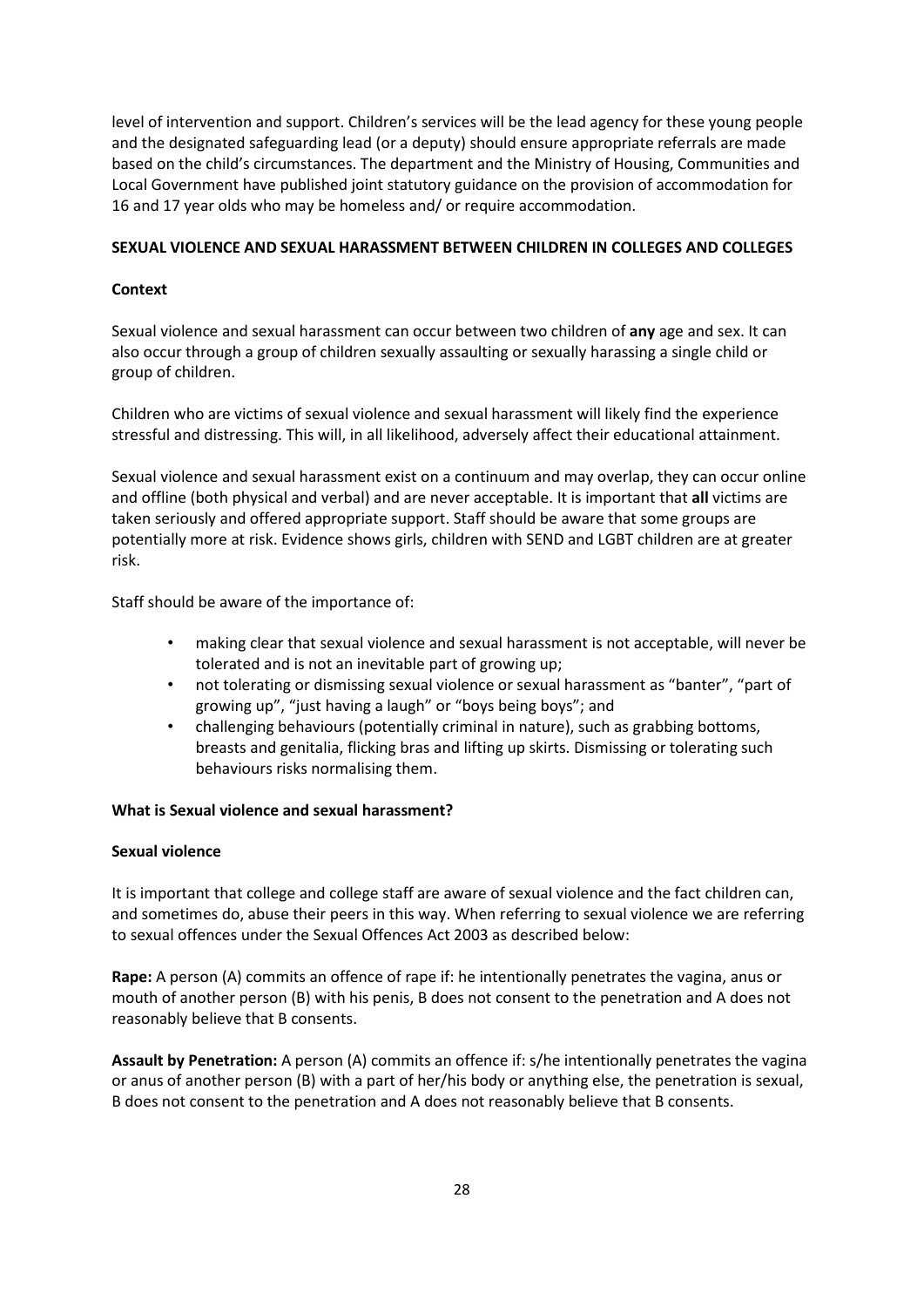**Sexual Assault:** A person (A) commits an offence of sexual assault if: s/he intentionally touches another person (B), the touching is sexual, B does not consent to the touching and A does not reasonably believe that B consents.

#### **What is consent?**

Consent is about having the freedom and capacity to choose. Consent to sexual activity may be given to one sort of sexual activity but not another, e.g.to vaginal but not anal sex or penetration with conditions, such as wearing a condom. Consent can be withdrawn at any time during sexual activity and each time activity occurs. Someone consents to vaginal, anal or oral penetration only if s/he agrees by choice to that penetration and has the freedom and capacity to make that choice.

#### **Sexual harassment**

When referring to sexual harassment we mean 'unwanted conduct of a sexual nature' that can occur online and offline. When we reference sexual harassment, we do so in the context of child on child sexual harassment. Sexual harassment is likely to: violate a child's dignity, and/or make them feel intimidated, degraded or humiliated and/or create a hostile, offensive or sexualised environment. Whilst not intended to be an exhaustive list, sexual harassment can include:

- sexual comments, such as: telling sexual stories, making lewd comments, making sexual remarks about clothes and appearance and calling someone sexualised names;
- sexual "jokes" or taunting;
- physical behaviour, such as: deliberately brushing against someone, interfering with someone's clothes (colleges and colleges should be considering when any of this crosses a line into sexual violence - it is important to talk to and consider the experience of the victim) and displaying pictures, photos or drawings of a sexual nature; and
- online sexual harassment. This may be standalone, or part of a wider pattern of sexual harassment and/or sexual violence. It may include:
- non-consensual sharing of sexual images and videos;
- sexualised online bullying;
- unwanted sexual comments and messages, including, on social media; and
- sexual exploitation; coercion and threats

# **The response to a report of sexual violence or sexual harassment**

The initial response to a report from a child is important. It is essential that all victims are reassured that they are being taken seriously and that they will be supported and kept safe. A victim should never be given the impression that they are creating a problem by reporting sexual violence or harassment. Nor should a victim ever be made to feel ashamed of making a report.

If staff have a concern about a child or a child makes a report to them, they should follow the college's safeguarding procedures; they must listen to the report but must not ask any leading questions nor speak to the alleged perpetrator at this stage. The member of staff must then report to the Designated Safeguarding Lead and ensure that what has been reported and what actions have been is recorded accurately.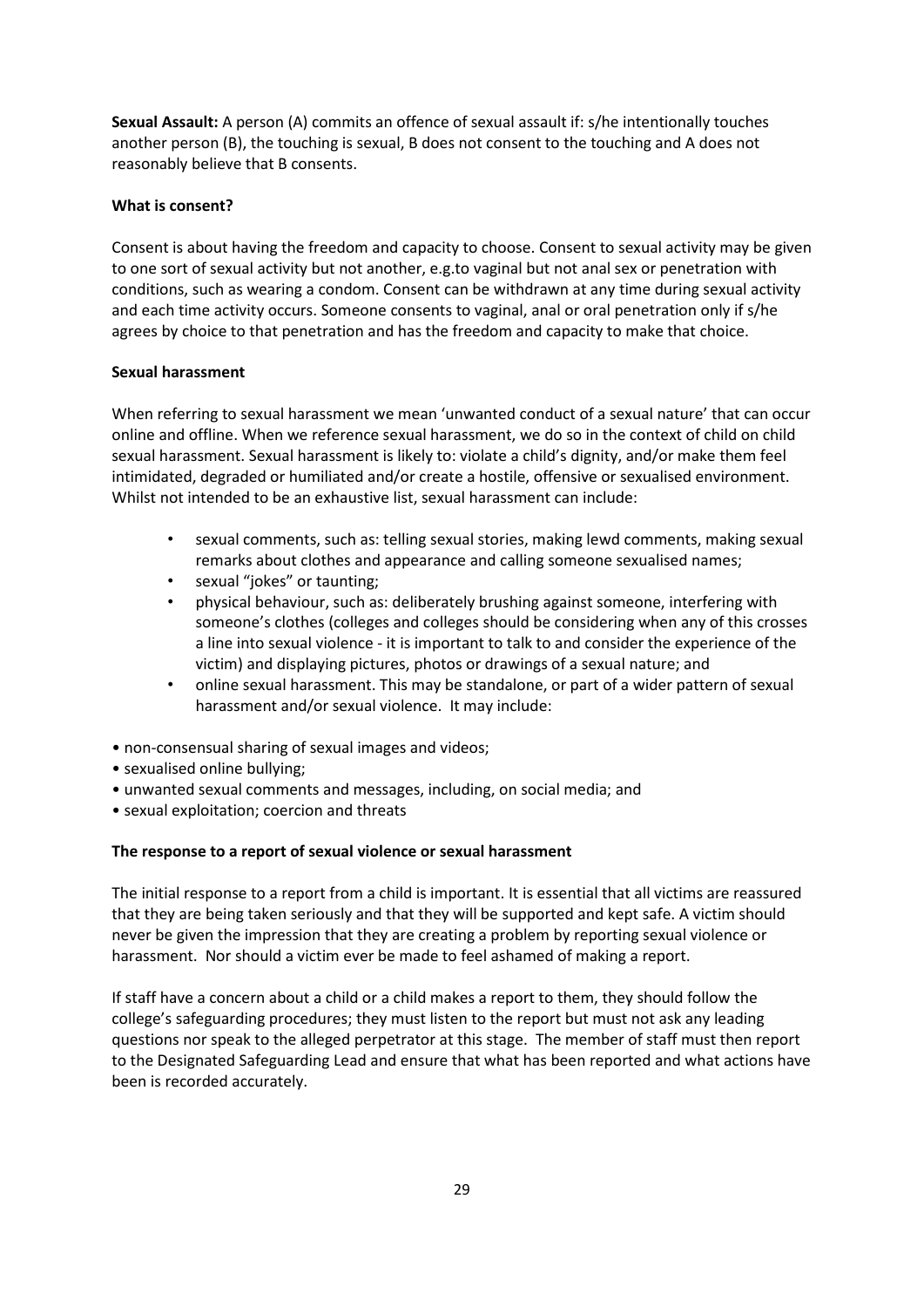#### **MENTAL HEALTH**

**All** staff should also be aware that mental health problems can, in some cases, be an indicator that a child has suffered or is at risk of suffering abuse, neglect or exploitation.

Only appropriately trained professionals should attempt to make a mental health diagnosis. Staff however, are well placed to observe children day-to-day and identify those whose behaviour suggests that they may be experiencing a mental health difficulty or be at risk of developing one.

Where children have suffered abuse and neglect, or other potentially traumatic adverse childhood experiences, this can have a lasting impact throughout childhood, adolescence and into adulthood. It is important that staff are aware of how these children's experiences, and their high prevalence of special educational needs and mental health needs, can impact on their behaviour and education.

If staff have a mental health concern about a child that is also a safeguarding concern, immediate action should be taken, consulting with the Designated Safeguarding Lead and making a referral to MASSS.

#### **Children requiring mental health support**

Colleges and colleges have an important role to play in supporting the mental health and wellbeing of their pupils.

Mental health problems can, in some cases, be an indicator that a child has suffered or is at risk of suffering abuse, neglect or exploitation. Governing bodies and proprietors should ensure they have clear systems and processes in place for identifying possible mental health problems, including routes to escalate and clear referral and accountability systems.

Colleges and colleges can access a range of advice to help them identify children in need of extra mental health support, this includes working with external agencies. More information can be found in the [mental health and behaviour in colleges guidance,](https://www.naht.org.uk/news-and-opinion/news/pupil-support-and-safeguarding-news/updated-guidance-mental-health-and-behaviour-in-schools/) colleges may also wish to follow this guidance as best practice.

The Be Kind to My Mind Website details what Mental Health support is available to children and young people in Bolton **[www.bekindtomymind.co.uk](http://www.bekindtomymind.co.uk/)** 

#### <span id="page-29-0"></span>**WHAT THE SIXTH FORM BOLTON STAFF SHOULD DO IF THEY HAVE CONCERNS ABOUT A CHILD:**

**THE SIXTH FORM BOLTON** staff who have concerns about a child should raise these with the college's designated safeguarding lead (DSL).

#### *Karen Hampson & the deputy, Rachel Langford*

**It will be the responsibility of the designated safeguarding lead to ensure that appropriate advice is obtained from the Children's Social Care Department and that the relevant paperwork is completed.**

**If, at any point, there is a risk of immediate serious harm to a child a referral should be made to children's social care immediately. Anybody can make a referral. If the child's situation does not appear to be improving the staff member with concerns should press for re-consideration. Concerns should always lead to help for the child at some point.** Knowing what to look for is vital to the early identification of abuse and neglect.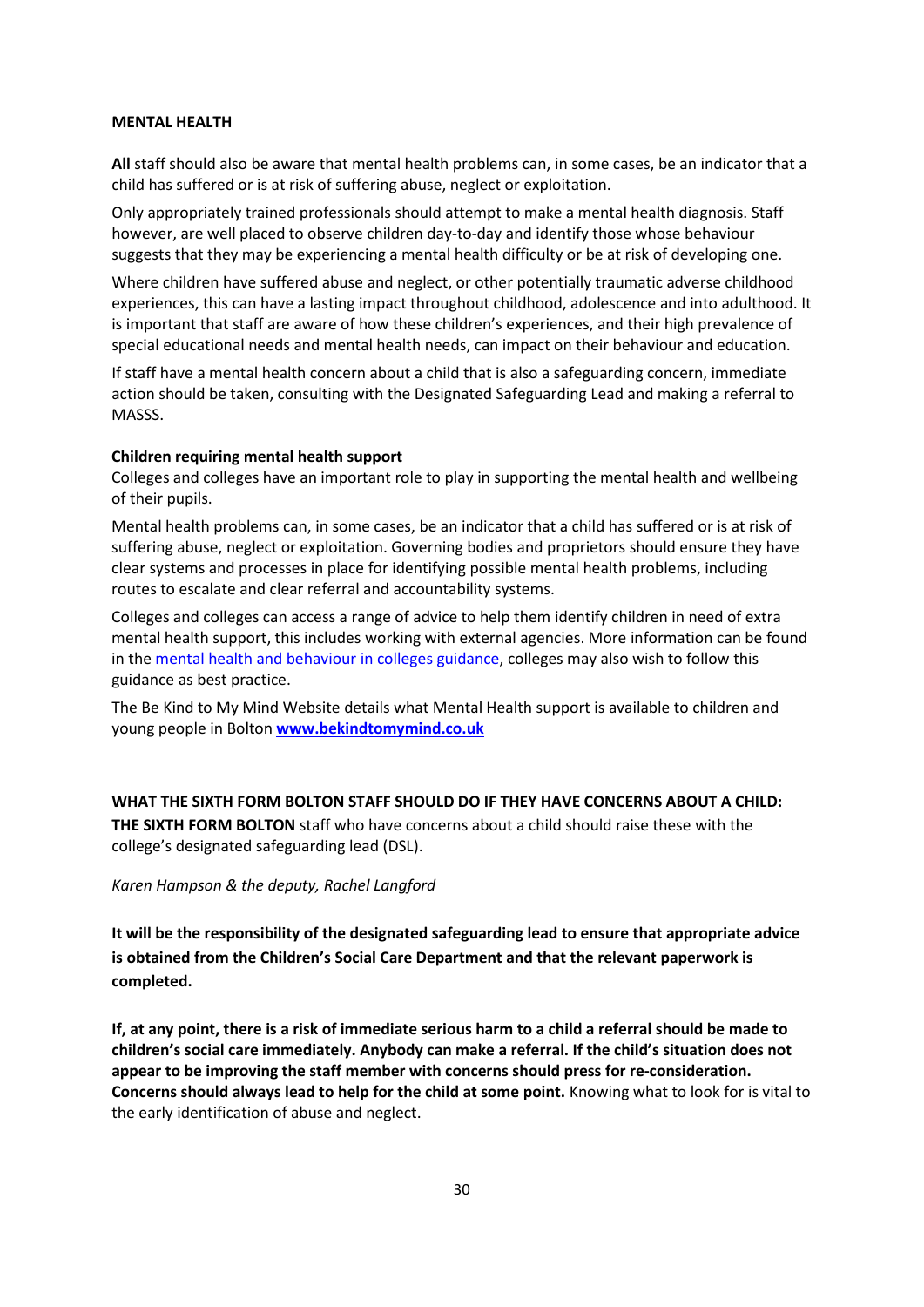If staff members are unsure they should always speak to the designated safeguarding lead. In exceptional circumstances, such as in emergency or a genuine concern that appropriate action has not been taken, staff members can speak directly to MASSS.

If an incident happens outside normal college time or during an out of college activity, and neither the designated safeguarding lead, nor the Head, nor any other senior staff member is available, then the member of staff will contact the Police and/or MASSS as soon as possible (the out of hours number is- 01204 337777) The member of staff will inform the Designated Safeguarding Lead , Head, Deputy Head or other senior member of staff as soon as possible.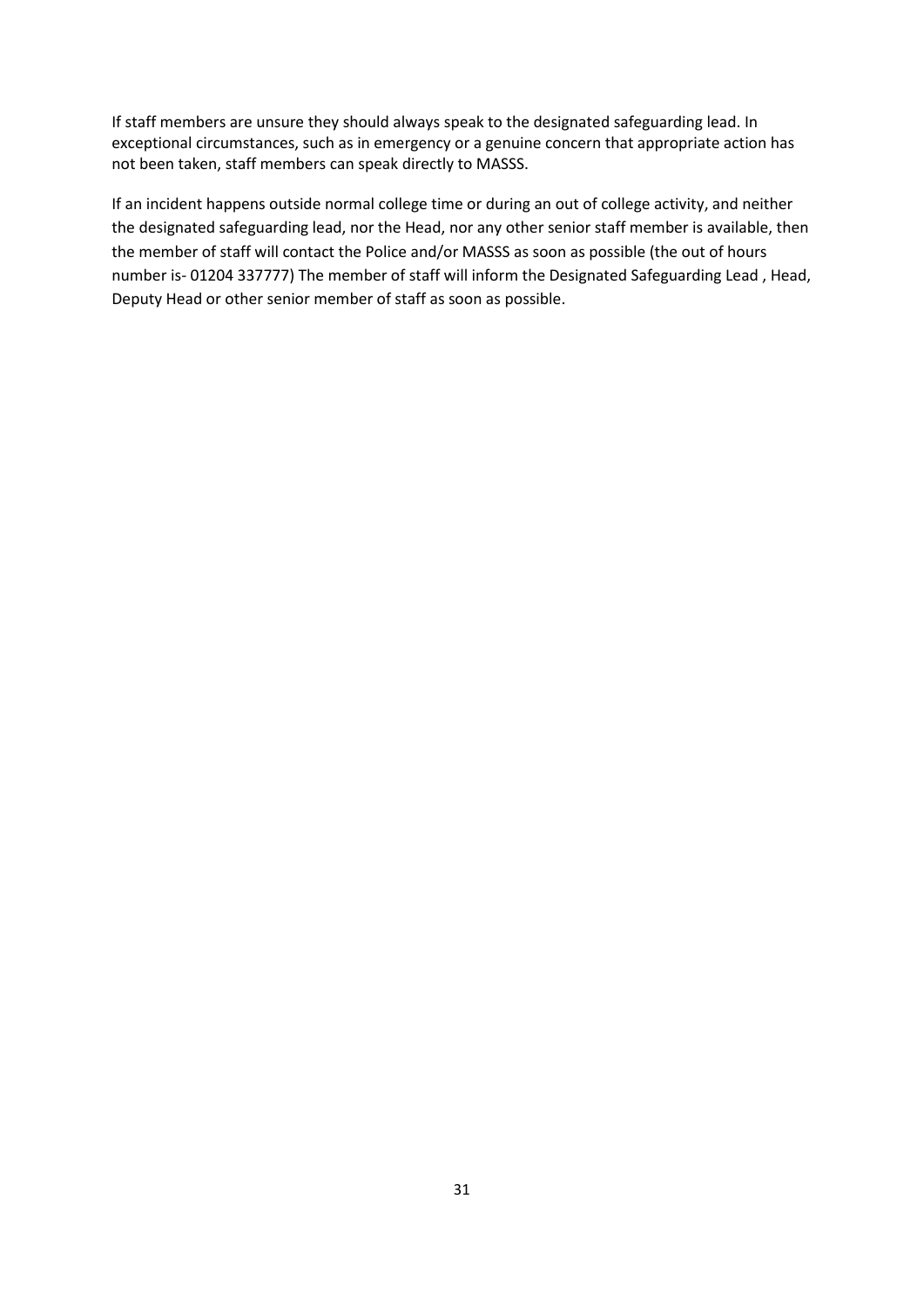# <span id="page-31-0"></span>**PRACTITIONERS QUICK GUIDE TO MAKING A REFERRAL ABOUT THE SAFETY OR WELFARE OF A CHILD**

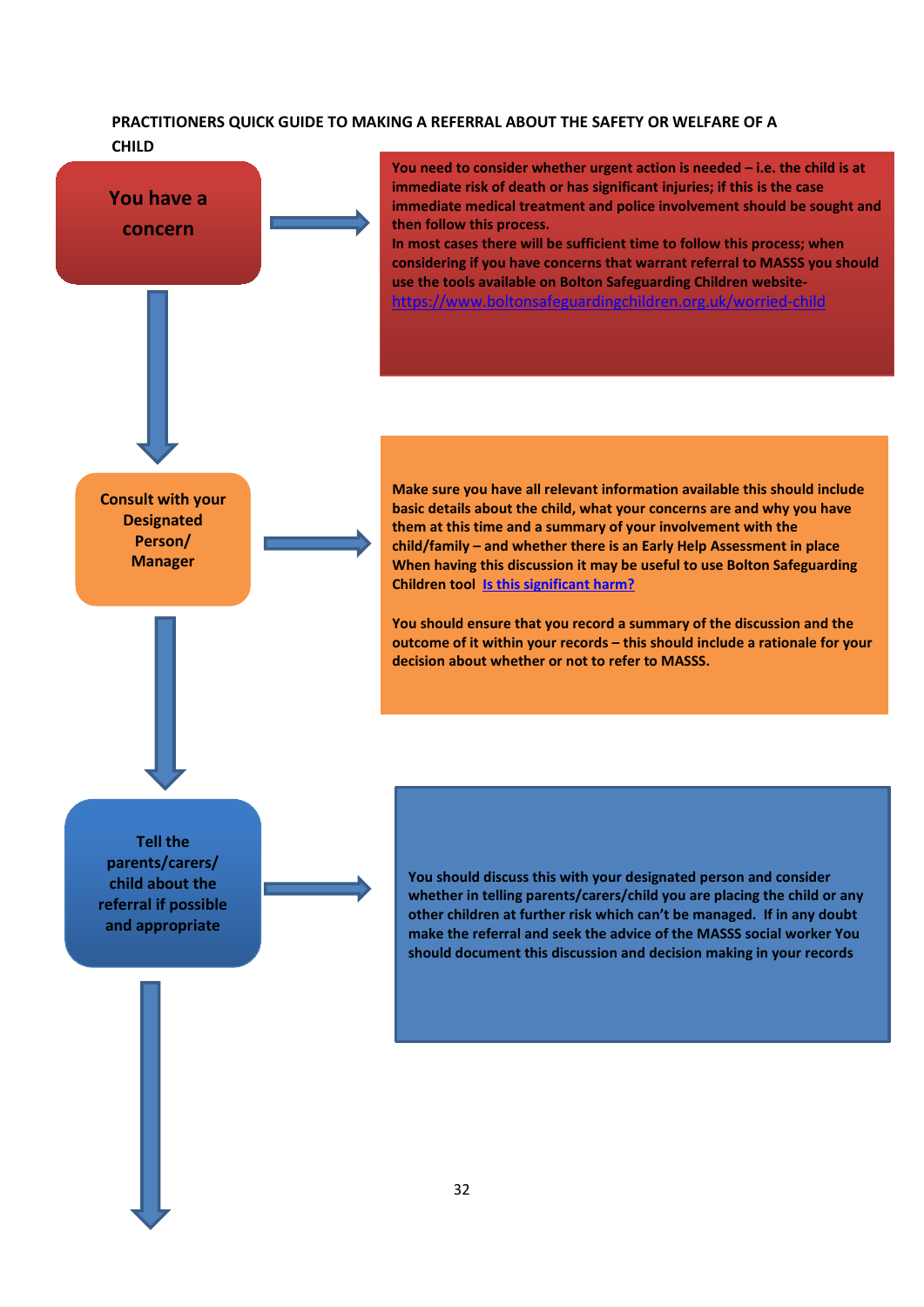**Refer to the (MASSS) Duty Social Worker**

**Follow up in writing using Early Help Assessment Form within 2 working days**

**Contact the social worker by telephone and clearly state you are making a referral, this will avoid confusion 01204 331500**

**Make sure you record who you are talking to, make sure you provide a clear account of your concerns and why you are contacting MASSS now.**

**At the end of the call you should know what is going to happen next, the timescales for action and what your role in this will be. When making a referral refer t[o Useful](https://www.boltonsafeguardingchildren.org.uk/bscb-assessment-tools)  [information when making a Child Protection referral](https://www.boltonsafeguardingchildren.org.uk/bscb-assessment-tools) If the duty worker does not agree that social work involvement is needed you should listen to their reasoning for this and their advice about alternative action – including recommendations to use early help processes; if at the end of this you still do not agree then you should refer to Grater Manchester guidance o[n Resolving](https://greatermanchesterscb.proceduresonline.com/chapters/p_resolv_prof_dis.html?zoom_highlight=resolving+professional+dif#resolve)  [professional differences](https://greatermanchesterscb.proceduresonline.com/chapters/p_resolv_prof_dis.html?zoom_highlight=resolving+professional+dif#resolve)**

**You should ensure that the child and their family continues to be supported and kept safe while awaiting resolution** 

**After you make a telephone referral to a social worker you**  should follow this up, securely, in writing using the **Early to confirm your concerns and to share any additional information you know about the child and their family. Send to RA@bolton.gov.uk**

**You override consent as you are taking action to safeguard a child –If you have had no acknowledgment that the written information has been received, you should recontact the social worker and request an update. If you know there is an Early Help Assessment and Plan open but you are not the Lead Professional, you should tell the Lead Professional about the action you have taken and why as soon as possible; if you are not sure if there is an Early Help Assessment you can check with the Integrated Working Team on 01204 331394 who will let you know and share details of the Lead Professional where one is identified – it would be good practice to share this information with the Lead Professional If you are the current Lead Professional making the referral and there is an Early Help Assessment and Plan in place, this should be updated to include the referral information and used to follow up your referral in writing to the social worker - this helps to avoid duplication and gives the social worker the best possible information from which to start their assessment. Remember to also send a secure copy to the Integrated Working Team at boltonISA@bolton.gov.uk**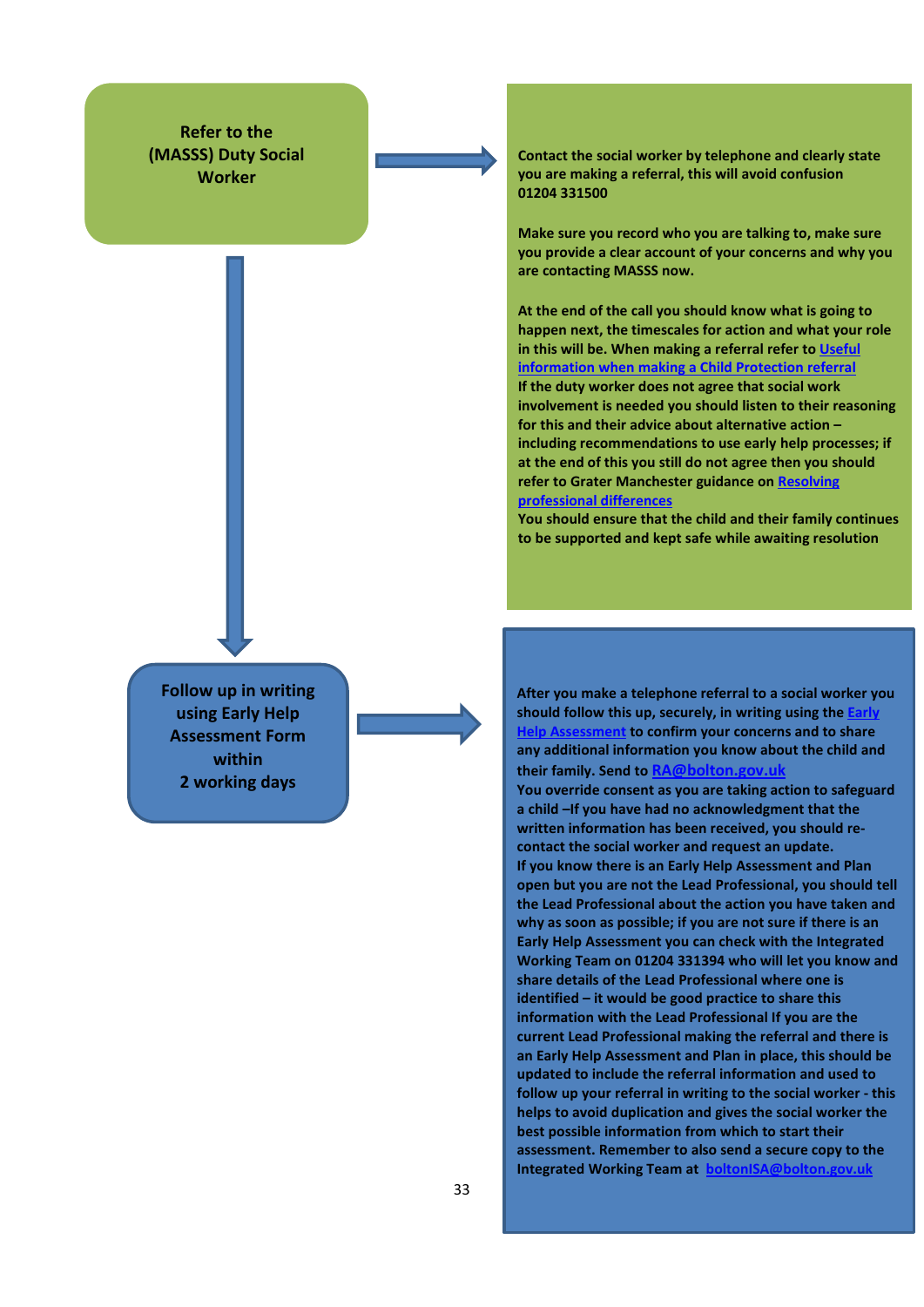# <span id="page-33-0"></span>**What college staff should do if they have concerns about safeguarding practices within the college:**

Staff and volunteers should feel able to raise concerns about poor or unsafe practice and potential failures in the college or college's safeguarding regime. Appropriate whistleblowing procedures, which are suitably reflected in staff training and staff behaviour policies, should be in place for such concerns to be raised with the college or college's management team.

Where a staff member feels unable to raise the issue with their employer or feels that their genuine concerns are not being addressed, other whistleblowing channels may be open to them.

The college's Whistleblowing policy enables staff to raise concerns or allegations in confidence and for a sensitive enquiry to take place. All concerns of poor practice or concerns about a child's welfare brought about by the behaviour of colleagues should be reported to the head teacher. Complaints about the head teacher should be reported to the chair of governors.

If you have any concerns about a child in your workplace you should raise this with your employer or organisational safeguarding lead in the first instance.

You can also refer to the NSPCC Whistleblowing Advice Line if:

- your organisation doesn't have clear safeguarding procedures to follow
- you think your concern won't be dealt with properly or may be covered-up
- you've raised a concern but it hasn't been acted upon
- you're worried about being treated unfairly.

You can call about an incident that happened in the past, is happening now or you believe may happen in the future.

#### **Contact details: Contact the Whistleblowing Advice Line**

**Call [0800 028 0285](about:blank) Email [help@nspcc.org.uk](mailto:help@nspcc.org.uk)** [Whistleblowing Advice Line](https://www.nspcc.org.uk/what-you-can-do/report-abuse/dedicated-helplines/whistleblowing-advice-line/)

# **LIAISING WITH THE POLICE**

NPCC- [When to call the police](https://www.npcc.police.uk/documents/Children%20and%20Young%20people/When%20to%20call%20the%20police%20guidance%20for%20schools%20and%20colleges.pdf) should help designated safeguarding leads understand when they should consider calling the police and what to expect when they do

# <span id="page-33-1"></span>**RESPONDING TO A CHILD MAKING A DISCLOSURE**

It is recognised that a child may seek out an individual teacher/adult to share information specifically about abuse or neglect, or a child may talk spontaneously, individually or in a group when College staff or volunteers are present.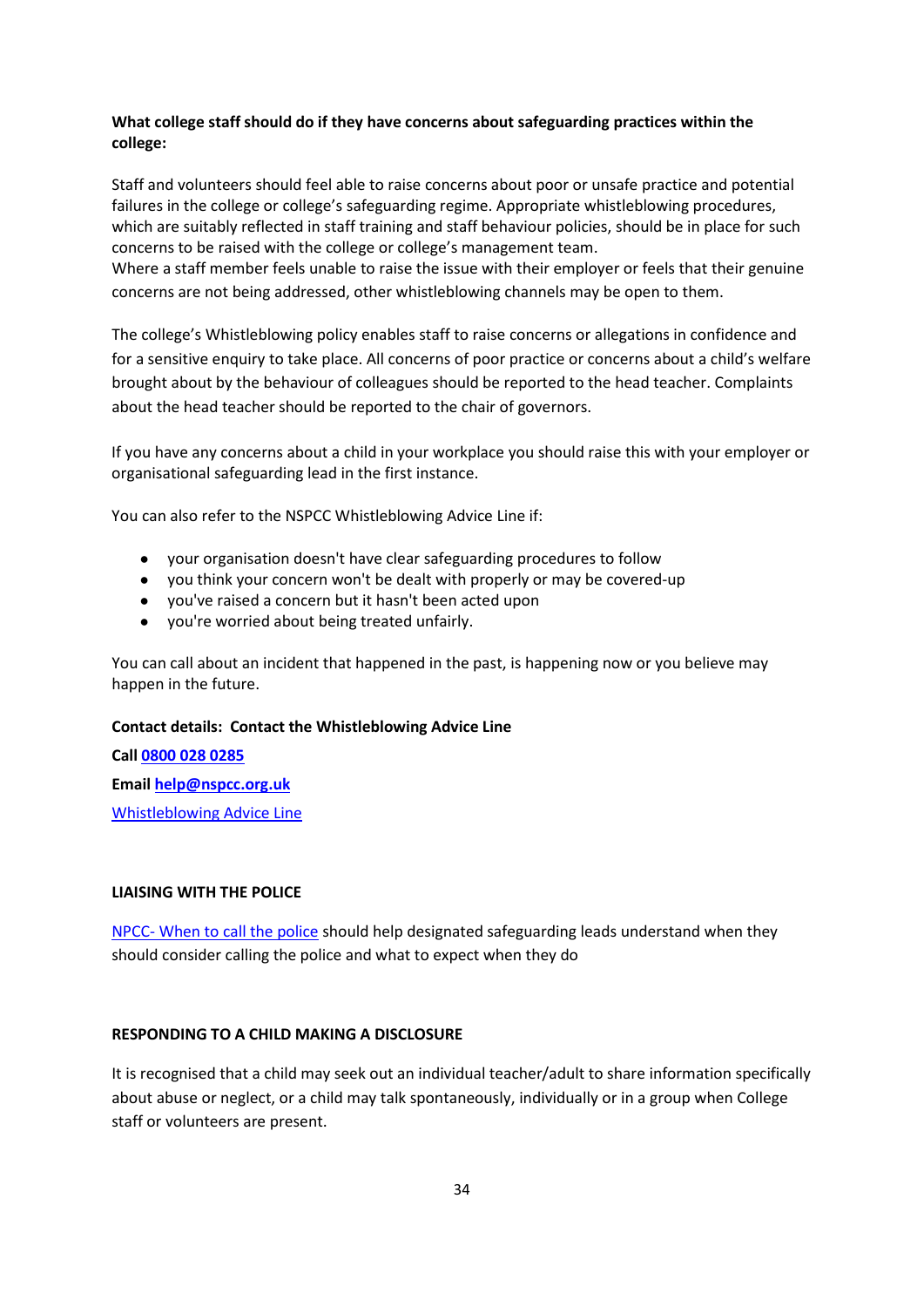In these situations staffs are required to:

- Listen to the child, and allow the child to freely recall significant events, keeping questions to the absolute minimum necessary to ensure a clear and accurate understanding of what has been said.
- Reassure the child but tell them that a record of the information given will be made and do this. Include timing, setting and others present. Record the child's demeanour as well as what is said.
- Explain that they cannot promise to keep confidential anything the child says if the matter is related to child protection or abuse.
- Explain that help may be required to keep them safe, but do not ask the child to repeat their account of events to anyone else.

The individual who receives the information will be expected to pass it on as a matter of urgency to the relevant Designated Safeguarding Lead (see Appendix 3) to record the information.

# <span id="page-34-0"></span>**MANAGING ALLEGATIONS AGAINST THOSE WHO WORK WITH CHILDREN**

# **If you have concerns about a colleague**

Staff who are concerned about the conduct of a colleague towards a child are undoubtedly placed in a very difficult situation. They may worry that they have misunderstood the situation and they will wonder whether a report could jeopardise their colleague's career. All staff must remember that the welfare of the child is paramount. Staff should follow Bolton Safeguarding Children Partnership's ['First FIVE Minutes'](https://www.boltonsafeguardingchildren.org.uk/downloads/file/132/first-five-minutes) flowchart (appendix 10). Staff must not question the child or the alleged perpetrator. Allegations against staff should be reported to the head teacher. Allegations against the headteacher should be reported to the chair of governors.

# **Staff who are the subject of an allegation**

When an allegation is made against a member of staff, set procedures must be followed. It is rare for a child to make an entirely false or malicious allegation, although misunderstandings and misinterpretations of events can and do happen. A child may also make an allegation against an innocent party because they are too afraid to name the real perpetrator. Even so, we must accept that some adults do pose a serious risk to children's welfare and safety and we must act on every allegation made. Staff who are the subject of an allegation have the right to have their case dealt with fairly, quickly and consistently and to be kept informed of its progress. Suspension is not mandatory, nor is it automatic but, in some cases, staff may be suspended where this is deemed to be the best way to ensure that children are protected.

There is a tracking form that has been devised for colleges to record allegations of professional abuse (appendix 11). The form also allows for the recording of outcomes and lessons learned, keeps all the information in one place and allows reflection as to how a case has progressed.

More information on Managing Allegations can be found here: <https://www.boltonsafeguardingchildren.org.uk/managing-allegations>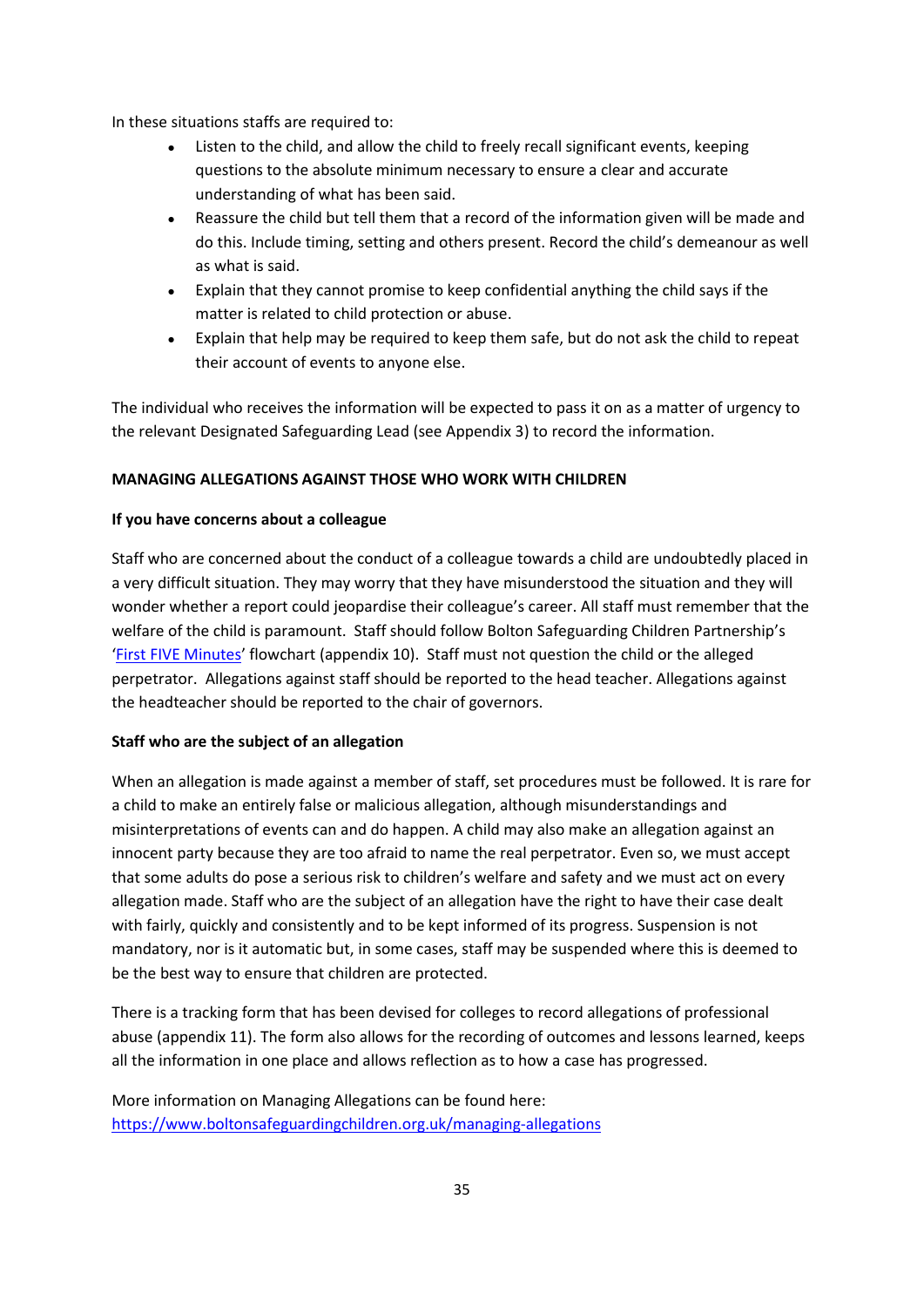For further information on managing allegations against staff contact your Local Authority Designated Officer (LADO)

Colin Jones – 01204 33747[4 colin.jones@bolton.gov.uk](mailto:colin.jones@bolton.gov.uk)

Staff should also have regard to Safer Working Practice for those working in Education settings which was updated in April 2020 with an addendum to include guidance on Covid-19, college closures and online learning.

# <span id="page-35-0"></span>[https://www.saferrecruitmentconsortium.org/GSWP%20COVID%20addendum%20April%202020%2](https://www.saferrecruitmentconsortium.org/GSWP%20COVID%20addendum%20April%202020%20final-2.pdf) [0final-2.pdf](https://www.saferrecruitmentconsortium.org/GSWP%20COVID%20addendum%20April%202020%20final-2.pdf)

#### **CHILDREN MISSING FROM EDUCATION**

All children, regardless of their circumstances, are entitled to a full time education which is suitable to their age, ability, aptitude and any special educational needs they may have. Local authorities have a duty to establish, as far as it is possible to do so, the identity of children of compulsory college age who are missing education in their area.

All staff should be aware that children going missing, particularly repeatedly, can act as a vital warning sign of a range of safeguarding possibilities. This may include abuse and neglect, which may include sexual abuse or exploitation and can also be a sign of child criminal exploitation including involvement in county lines. It may indicate mental health problems, risk of substance abuse, risk of travelling to conflict zones, risk of female genital mutilation or risk of forced marriage. Early intervention is necessary to identify the existence of any underlying safeguarding risk and to help prevent the risks of a child going missing in future. Staff should be aware of their college's or college's unauthorised absence and children missing from education procedures.

Colleges should put in place appropriate safeguarding policies, procedures and responses for children who go missing from education, particularly on repeat occasions.

The law requires all colleges to have an admission register and, with the exception of colleges where all pupils are boarders, an attendance register. All pupils must be placed on both registers.

**THE SIXTH FORM BOLTON** college will inform the local authority of any pupil who is going to be deleted from the admission register where they:

- have been taken out of college by their parents and are being educated outside the college system e.g. home education;
- have ceased to attend college and no longer live within reasonable distance of the college at which they are registered;
- have been certified by the college medical officer as unlikely to be in a fit state of health to attend college before ceasing to be of compulsory college age, and neither he/she nor his/her parent has indicated the intention to continue to attend the college after ceasing to be of compulsory college age;
- are in custody for a period of more than four months due to a final court order and the proprietor does not reasonably believe they will be returning to the college at the end of that period; or,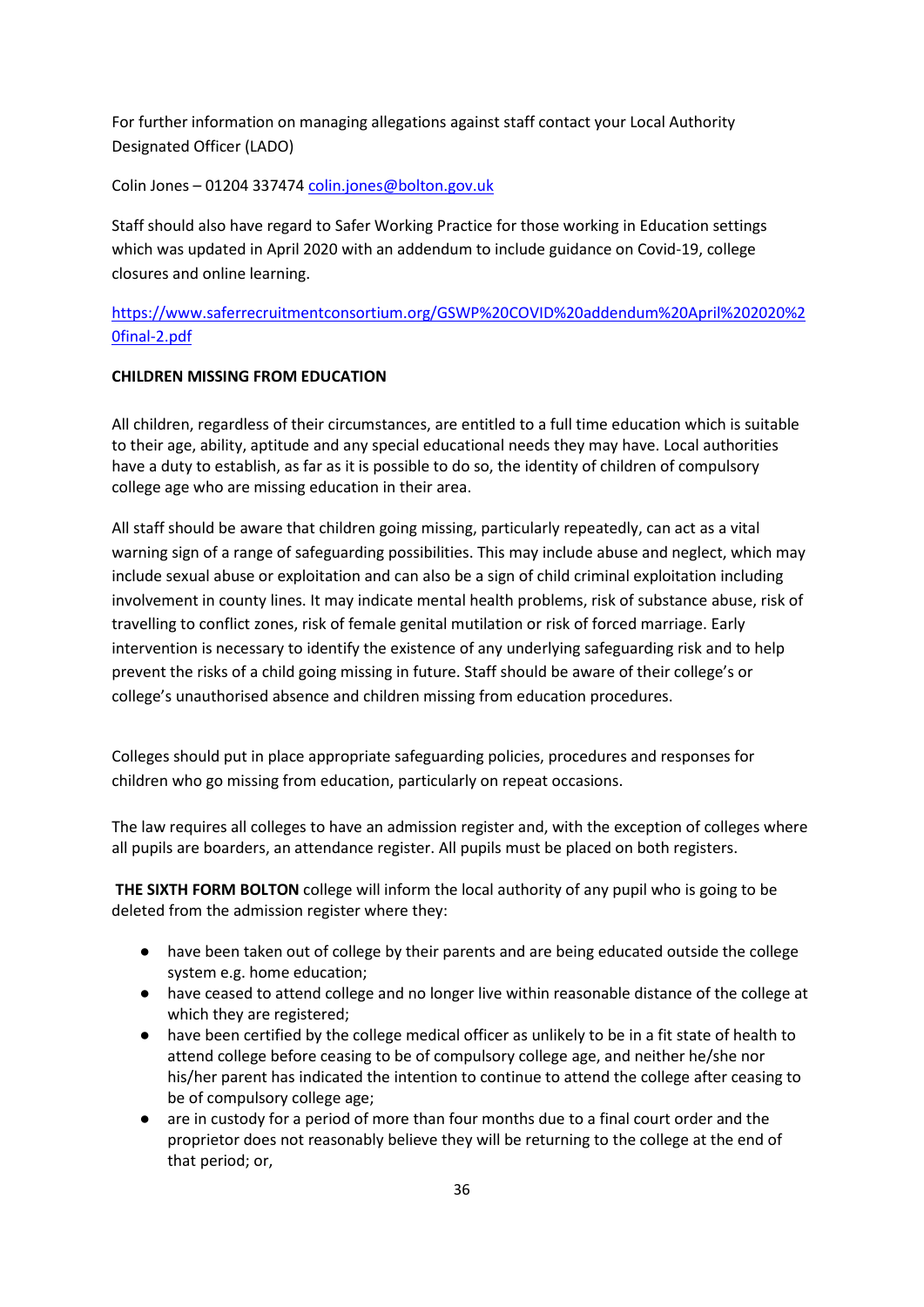● have been permanently excluded.

The local authority must be notified when a college is to delete a pupil from its register under the above circumstances. This should be done as soon as the grounds for deletion are met, but no later than deleting the pupil's name from the register. It is essential that colleges comply with this duty, so that local authorities can, as part of their duty to identify children of compulsory college age who are missing education, follow up with any child who might be in danger of not receiving an education and who might be at risk of abuse or neglect.

**All colleges must inform the local authority of any pupil who fails to attend college regularly, or has been absent without the college's permission for a continuous period of 10 college days or more, at such intervals as are agreed between the college and the local authority.**

### **Notification and Referral Route**

If a practitioner becomes aware of a child missing from education (CME), in whatever capacity, they should notify the CME Officer 01204 332139.

All cases of children and young people missing education or at risk of doing so should be reported to the CME Officer to ensure that comprehensive data on the issues is recorded. Even if a worker is ensuring that the child or young person moves swiftly into appropriate provision they should still make a referral.

### **Process within Bolton**

- Complete the [CME referral form](https://boltonchildcare.proceduresonline.com/chapters/p_chi_miss_edu.html#schools)
- Email to CME Officer a[t childrenmissingeducation@bolton.gov.uk](mailto:childrenmissingeducation@bolton.gov.uk)
- Telephone CME Officer, Jane Roscoe on 01204 332193

The CME Officer will make necessary enquiries and create a referral to the Early Intervention Team Service, if appropriate, so that further investigations can be undertaken.

For further information and guidance please refer to

<https://www.bolton.gov.uk/downloads/file/2199/children-missing-education-five-minute-facts>

### **LOOKED AFTER CHILDREN**

The most common reason for children becoming looked after is as a result of abuse and/or neglect. Governing bodies of maintained colleges and proprietors of academies should ensure that staff have the skills, knowledge and understanding necessary to keeping looked after children safe. In particular, they should ensure that appropriate staff have the information they need in relation to a child's looked after legal status (whether they are looked after under voluntary arrangements with consent of parents or on an interim or full care order) and contact arrangements with birth parents or those with parental responsibility. They should also have information about the child's care arrangements and the levels of authority delegated to the carer by the authority looking after him/her.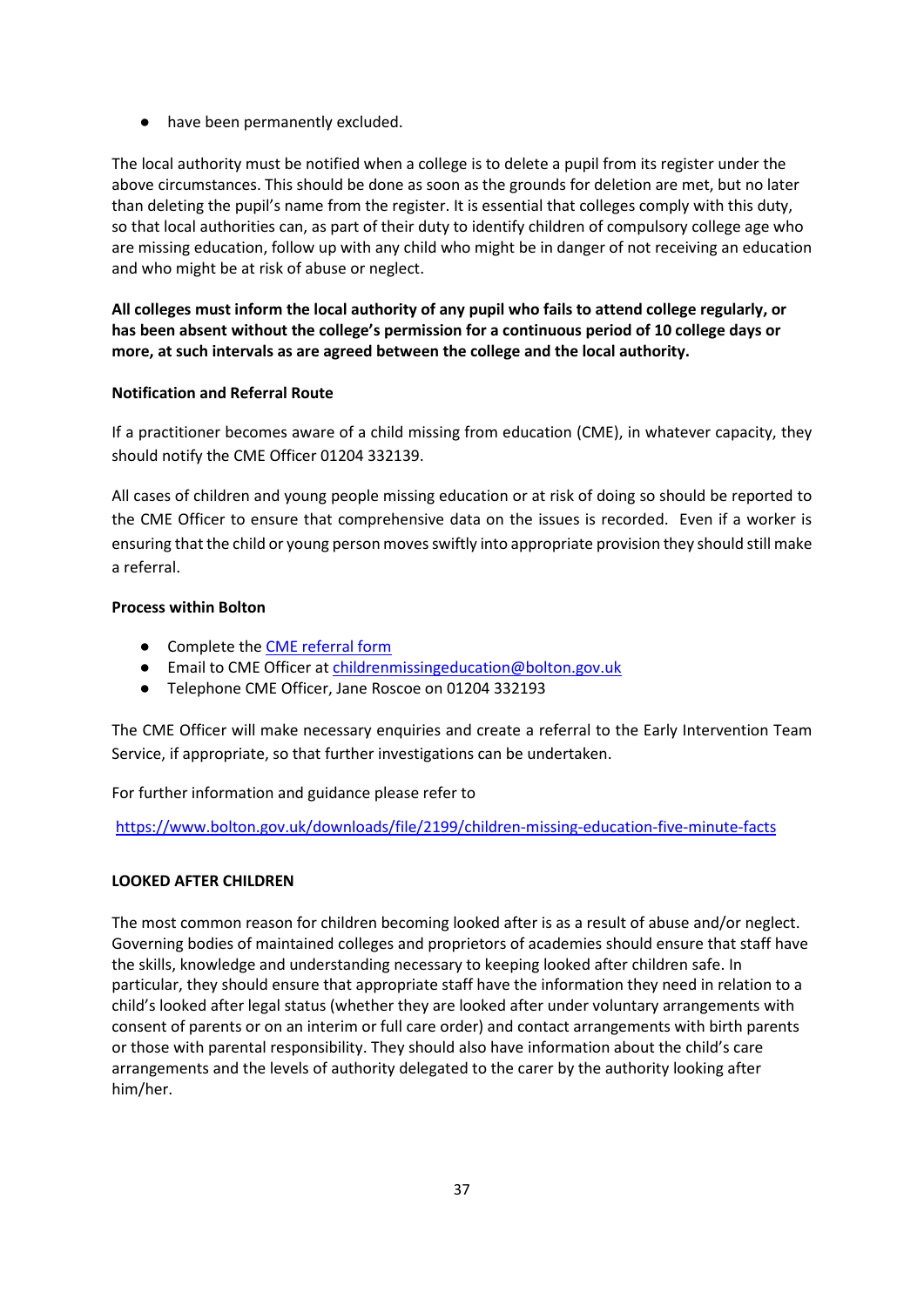#### **THE DESIGNATED TEACHER**

Governing bodies of maintained colleges and proprietors of academies **must** appoint a designated teacher/staff member and should work with local authorities to promote the educational achievement of registered pupils who are looked-after. With the commencement of sections 4 to 6 of the Children and Social Work Act 2017, designated teachers have responsibility for promoting the educational achievement of children who have left care through adoption, special guardianship or child arrangement orders. At The Sixth Form Bolton, this person is **Julie Curran**.

#### **VIRTUAL COLLEGE HEAD**

The Virtual College Head is the lead responsible officer for ensuring that arrangements are in place to improve the educational experiences and outcomes of a local authority's looked-after children, including those placed out-of-authority. The Virtual College Head should ensure the educational attainment and progress of children looked after by the local authority are monitored and evaluated as if those children attended a single college. The Virtual College Head is also responsible for managing pupil premium plus for looked-after children.

The designated teacher should work with the Virtual College Head to promote the educational achievement of previously looked-after children, including discussing how funding can be best used to support the progress of looked after children in the college and meet the needs identified in the child's personal education plan (PEPs).

As with designated teachers, following the commencement of sections 4 to 6 of the Children and Social Work Act 2017,Virtual College Heads have responsibilities towards children who have left care through adoption, special guardianship or child arrangement orders or who were adopted from state care outside England or Wales.

In Bolton we have a guide for Bolton Colleges and their teachers. There may already be looked after children on roll in your college, but even if there isn't, the chances are there will be in the future. The guidance is designed to help colleges ensure that their policies and practices are fully inclusive of the needs of looked after children. Bolton (Looked After Children) Virtual Colleges

#### **Bolton (Looked After Children) Virtual Colleges guidance and process** -

[http://boltonsafeguardingchildren.org.uk/documents/2016/03/having-a-looked-after-child-in-your](about:blank)[college.pdf](about:blank)

Looked After Children Virtual College Head -Mikaela Wallace Bannon [mikaela.wallace](mailto:mikaela.wallace-bannon@bolton.gov.uk)[bannon@bolton.gov.uk](mailto:mikaela.wallace-bannon@bolton.gov.uk)

#### **PRIVATE FOSTERING**

Many people do not realise that by law Bolton Council must be notified when parents make arrangements for their child to be cared for by friends, neighbours or extended family for more than 28 days. When parents make plans for their child to be cared for like this it is called a Private Fostering Arrangement. Private Fostering happens for lots of different reasons some of which include:-

> • Children living with a friend's family as a result of separation, divorce or problems at home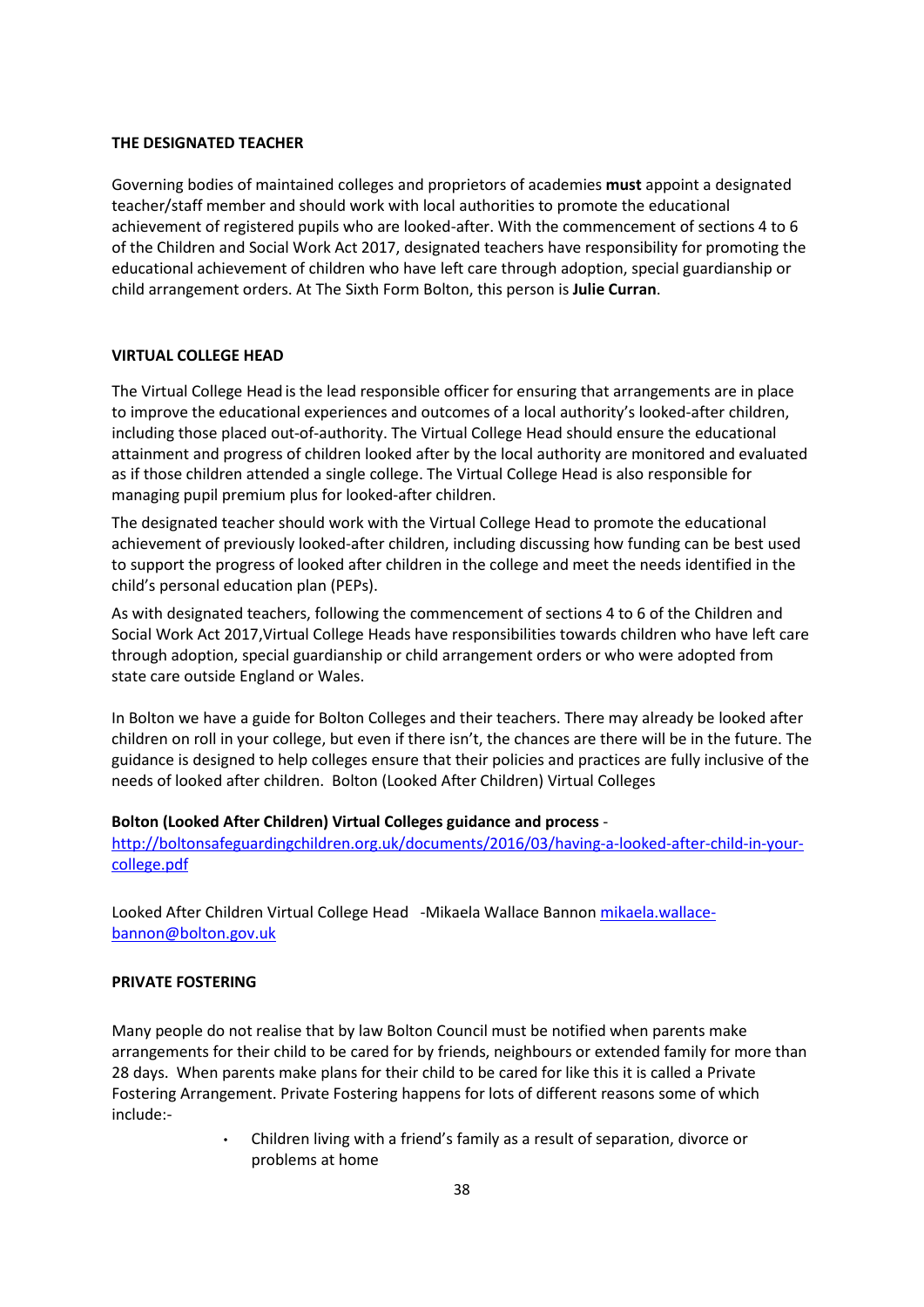- Children sent to this country for education or health care by birth parents living overseas
- Teenagers living with the family of a boyfriend or girlfriend
- Teenagers who have broken ties with their parents and are staying with friends or non-relatives
- Those living with host families whilst pursuing courses of study

If a member of staff believes a child may be privately fostered **they must** inform the designated safeguarding lead, who **must** inform the Local Authority.

T- 01204 337479

E [–boltonsafeguardingchildren@bolton.gov.uk](mailto:%E2%80%93boltonsafeguardingchildren@bolton.gov.uk)

### **CHILDREN WITH SPECIAL EDUCTIONAL NEEDS AND DISABILITIES:**

Children with special educational needs and disabilities (SEND) can face additional safeguarding challenges. Governing bodies and proprietors should ensure their child protection policy reflects the fact that additional barriers can exist when recognising abuse and neglect in this group of children. These can include:

- assumptions that indicators of possible abuse such as behaviour, mood and injury relate to the child's disability without further exploration;
- the potential for children with SEN and disabilities being disproportionally impacted by behaviours such as bullying, without outwardly showing any signs; and
- communication barriers and difficulties in overcoming these barriers.

### **EQUALITY AND DIVERSITY**

THE SIXTH FORM BOLTON college understands that promoting equality and diversity and tackling discrimination is essential in safeguarding the pupils. THE SIXTH FORM BOLTON has separate policies and procedures in place to address issues such as transgender. The college also has an antibullying policy that covers harassment and discrimination.

### **ONLINE SAFETY**

Most of our children will use mobile phones and computers at some time. They are a source of fun, entertainment, communication and education. However, we know that some men, women and young people will use these technologies to harm children. The harm might range from sending hurtful or abusive texts and emails, to enticing children to engage in sexually harmful conversations, webcam photography or face-to-face meetings. The college's online safety policy explains how we try to keep children safe in college. Cyber-bullying by children, via texts and emails, will be treated as seriously as any other type of bullying and will be managed through our anti-bullying procedures. As part of its online safety, the College uses an online monitoring service called E safe which reports back online activity that requires safeguarding intervention. It also enables us to receive data about the type and nature of issues that emerge with our learners and this in turn generates a response to changing need and education of our learners.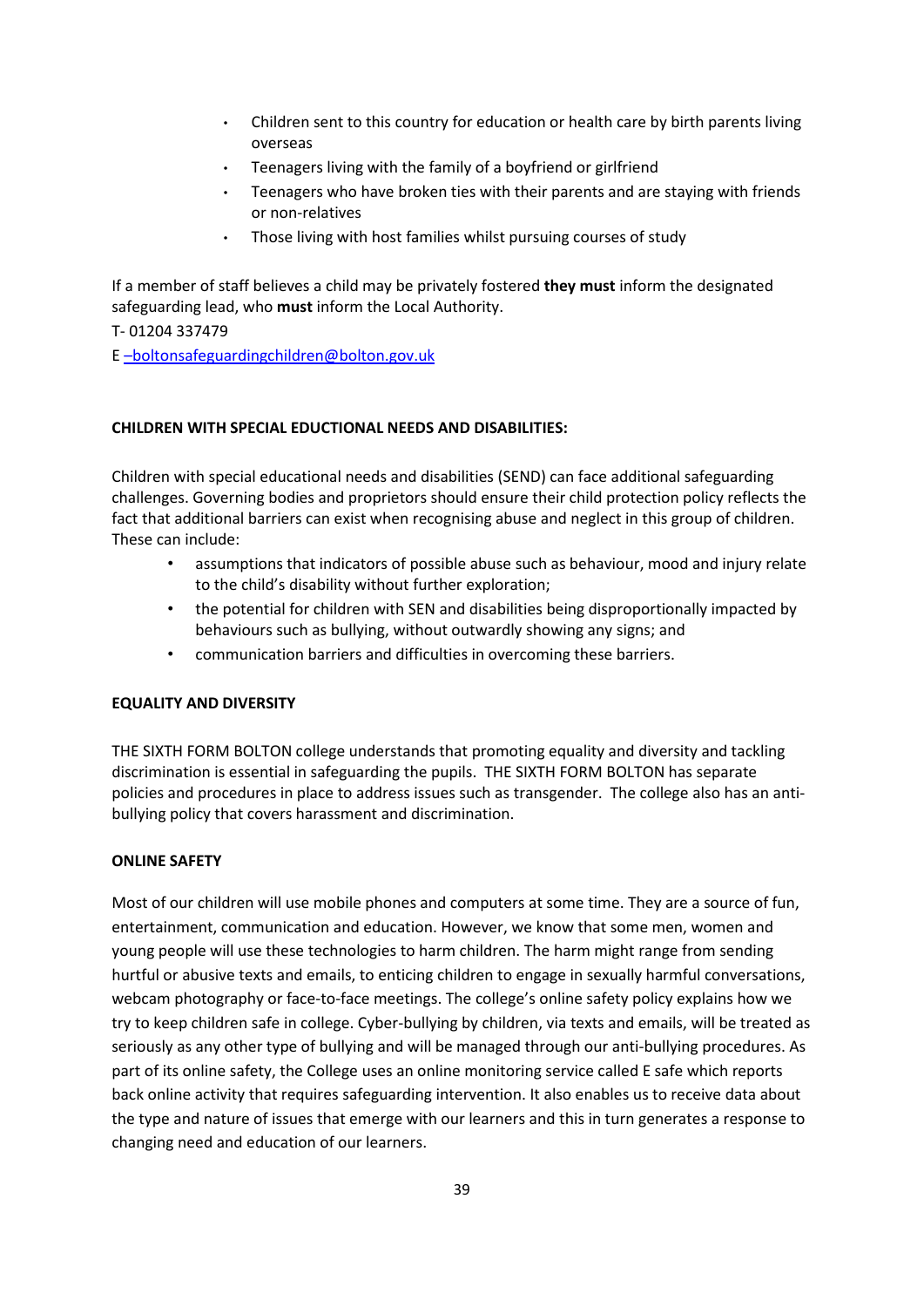As colleges increasingly work online it is essential that children are safeguarded from potentially harmful and inappropriate online material. As such, governing bodies and proprietors should ensure appropriate filters and appropriate monitoring systems are in place. THE SIXTH FORM BOLTON ensures that children are taught about safeguarding, including online, through teaching and learning opportunities, as part of providing a broad and balanced curriculum. This may include covering relevant issues through personal, social, health and economic education (PSHE), tutorials (in FE colleges) and/or – for maintained colleges and colleges – through sex and relationship education (SRE)". Although appropriate blocking is essential, there should not be so much that it restricts children's learning.

\*\*All staff should have regard to the college online safety policy along with the Department of Education Guidance on [Teaching on line safety in colleges](https://www.gov.uk/government/publications/teaching-online-safety-in-schools) **(**June 2019) and [UK Council for child](https://www.gov.uk/government/groups/uk-council-for-child-internet-safety-ukccis)  [internet safety](https://www.gov.uk/government/groups/uk-council-for-child-internet-safety-ukccis) (UKCCIS)

#### **THE CHILD'S WISHES**

THE SIXTH FORM BOLTON has systems in place to ascertain the wishes and feelings of the children. Where there is a safeguarding concern the college will seek the wishes of the child. All systems within the college operate with the children's best interests at heart.

#### **USEFUL TELEPHONE CONTACT NUMBERS**

| MASSS (Multi Agency Safeguarding and Screening Service):        | 01204 331500 |
|-----------------------------------------------------------------|--------------|
| Children's Social Care: Child Protection Unit:                  | 01204 337479 |
| - Local Authority Designated Officer (LADO):<br>Colin Jones     | 01204 337474 |
| Jo Nicholson - Safeguarding in Education Team:                  | 01204 337472 |
| Natalie France-Safeguarding in Education Team:                  | 01204 331314 |
| Karen Presto - Early Help Integrated working Team Manager:      | 01204 331392 |
| Shona Green - Bolton Safeguarding Partnership                   | 01204 337964 |
| Jane Roscoe - Missing from Education                            | 01204 332139 |
| Emergency Duty Team - Out of Hours:                             | 01204 337777 |
| Police - Safeguarding Vulnerable Persons Unit:                  | 01618566583  |
| Police Public Protection Investigation Unit (Child protection): | 01618567949  |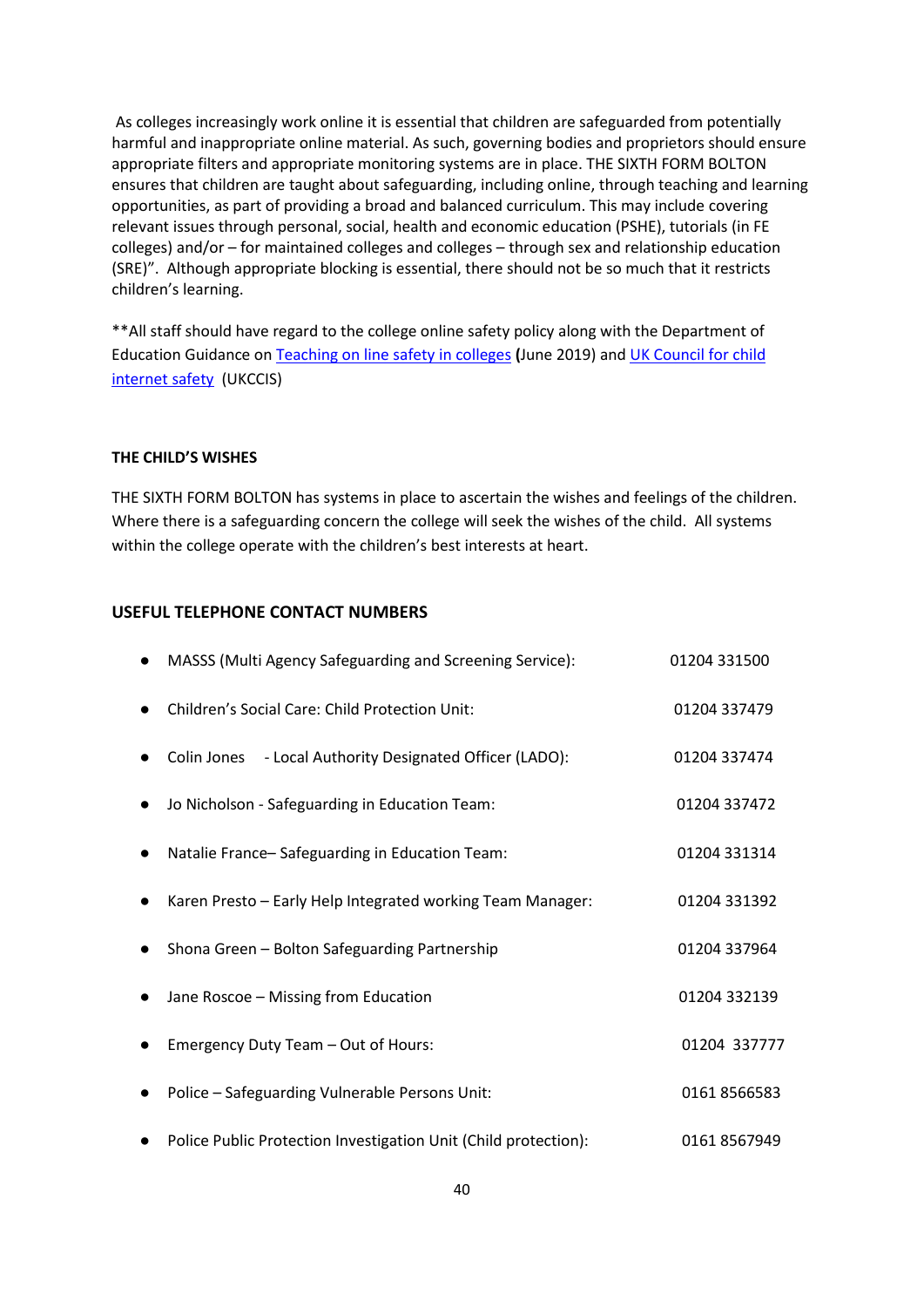**THE SIXTH FORM BOLTON– Summary of the Child Protection and Safeguarding Children Policy. These procedures are for Teaching, Non-Teaching, Contractors, Supply Staff and Volunteers** The summary of this policy and procedures is shown below and a copy of this, including the Categories of Abuse (from Working Together to Safeguard Children 2018 & Keeping Children Safe in Education September 2020) will be issued to **all** college staff both permanent and temporary, and also to any volunteers or contractors who work with the children.

**All teaching, non-teaching, volunteers, contractors and staff engaged or employed by** Name of college **have a duty to report and refer any concerns they may have to the Designated Safeguarding Lead who has overall responsibility for child protection matters. The relevant members of staff are:**

### *DESIGNATED SAFEGUARDING LEAD – Karen Hampson & THEIR DEPUTY – Rachel Langford*

**Definitions/categories of abuse are shown below, teaching, non-teaching volunteers, contractors and staff engaged or employed by** Name of college **are expected to familiarise themselves with them.** 

#### **Physical Abuse**

- Physical attack of any form
- Giving of drugs including alcohol
- Excessive training in sport

#### **Sexual Abuse**

- Penetrative or non-penetrative acts by males or females
- Showing of pornographic material

#### **Emotional Abuse**

- Persistent lack of affection
- Constant threatening behaviour
- Constant overprotection
- Unrealistic pressure to perform to high expectations
- Exposure to domestic abuse within the child's household

#### **Neglect**

- Persistent failure to meet a child's basic needs
- Failure to protect from harm
- Failure in ensuring access to medical treatment
- Leaving a child without supervision

#### **Other**

● Any actions that single out a pupil for special attention and could therefore be interpreted as 'grooming' a pupil (or a child who is linked to the college in some way)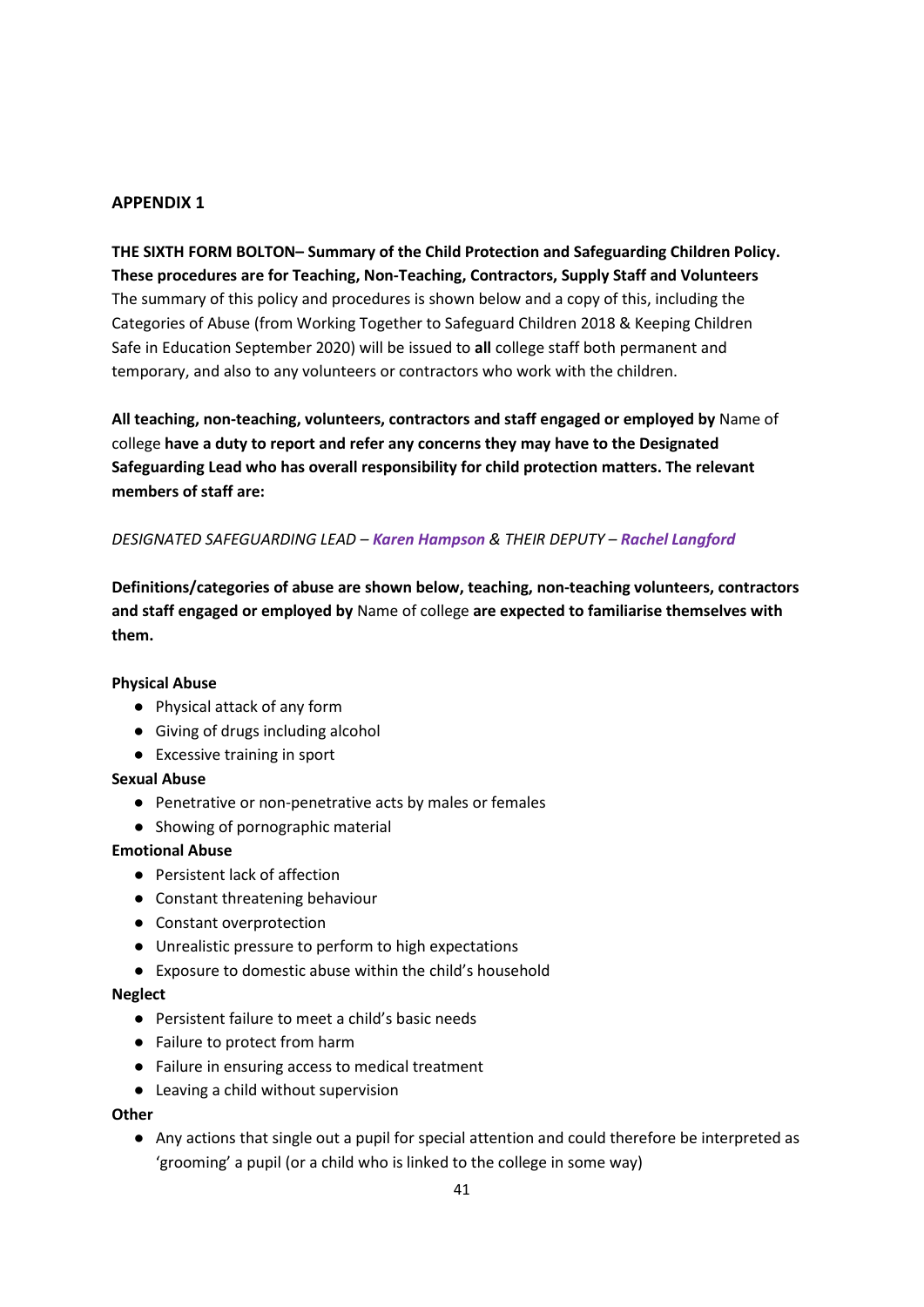● Staff need to be fully aware of the dangers and risks associated with electronic communications. Consequently, they **MUST** ensure that they do **NOT** engage in inappropriate electronic communication of any kind with a child.

**A child may seek out an individual teacher/adult to share information specifically about abuse or neglect, or a child may talk spontaneously, individually or in a group when college staff or volunteers are present.**

**Any member of college staff, or any volunteer hearing an allegation from a child that abuse has, or may have, occurred should:**

### **Receive**

- What is said
- $\bullet$  Accept what you are told you do not need to decide whether or not it is true
- Listen without displaying shock or disbelief.

### **Reassure**

- The child
- Acknowledge their courage in telling you
- Do not promise confidentiality
- Remind them they are not to blame avoid criticising the alleged perpetrator
- Do not promise that "everything will be alright now" (it might not be).

### **React**

- React calmly, respond to the pupil but do not interrogate
- Avoid leading questions but ask open ended ones
- Clarify anything you do not understand
- Explain what you will do next i.e. inform the Designated Person for Child Protection.

### **Record**

- Make notes as soon as possible during the interview if you can
- Include:
	- o Time
	- o Date
	- o Place
	- o The pupil's own words do NOT assume: Ask "Please tell me what that means".
- Describe observable behaviour
- Do not destroy your original notes they may be needed later on.

### **Support**

- $\bullet$  Consider what support is needed for the child you may need to give them a lot of your time
- Ensure you are supported such interviews can be extremely stressful and time consuming
- Talk to your Designated Safeguarding Lead/Head teacher/Line Manager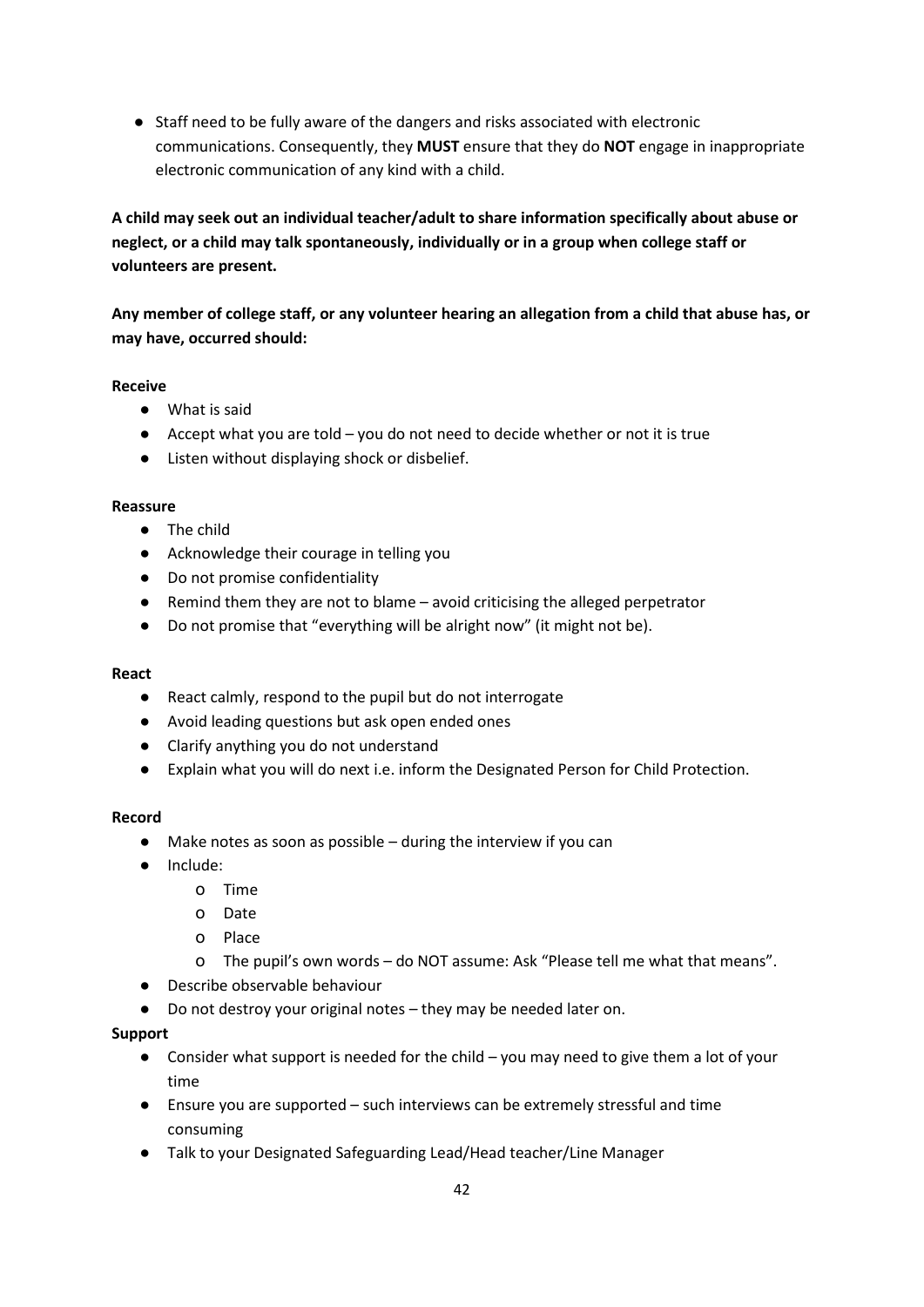THE SIXTH FORM BOLTON **– Child Protection and Safeguarding Children Policy for Parents and Carers**

#### **Introduction**

**The Sixth Form Bolton** will strive to ensure that all pupils remain safe and free from harm, and the college is committed to playing a full and active part in the multi-agency approach to child protection concerns. Additionally, the college has a legal duty to safeguard and promote the welfare of children, and to have a child protection policy and procedures in place, which should be shared with parents, to address concerns about the safety and protection of children.

Through their day to day contact with pupils, and direct work with families, staff who work in colleges have a crucial role to play in noticing indicators of possible abuse or neglect. Parents should be aware therefore, that where it appears to a member of staff that a child may have been abused, the college is required, as part of the local child protection procedures to report their concern to Children's Social Care immediately. To avoid any misunderstandings therefore, parents of children who sustain accidental injuries outside college, which result in cuts/bruises/fractures should inform the college **without delay** and explain the cause.

#### **Principles**

- Children have a right to be safe.
- Parents have a right to be informed.
- Children are best protected when parents and college can work together.

#### **Partnership**

● College will inform parents of any concerns about their children (providing it does not compromise the child's safety) and will help and support them as necessary.

#### **Prevention**

● College will take positive action to prevent children suffering abuse and neglect through the development of an open culture that informs children of their rights and encourages them to speak about any concerns. The college will also address the issue of children's safety through the curriculum.

#### **Responding to Concerns**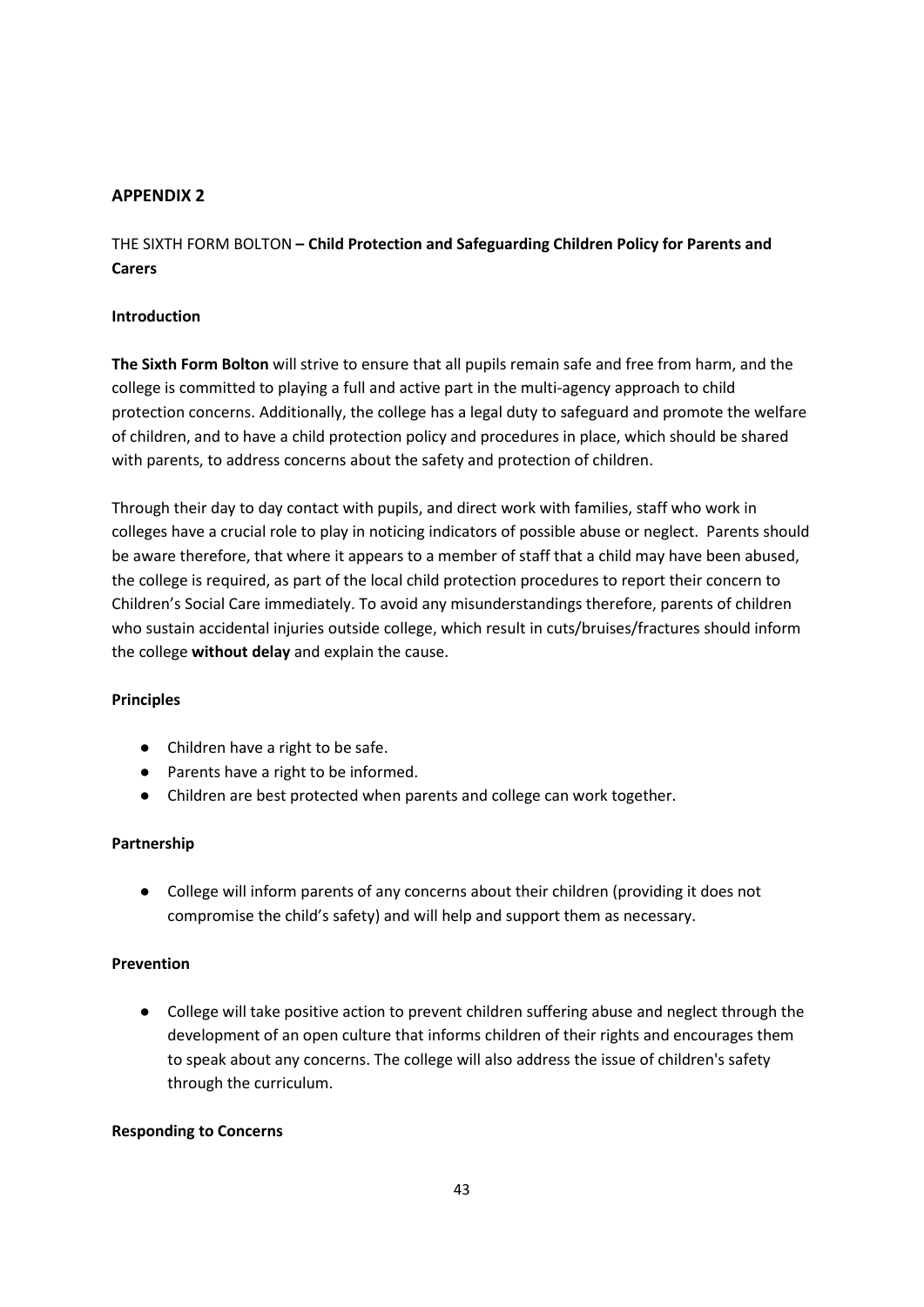- College will refer all allegations or concerns that a child has been, or is likely to be, abused or neglected to Children's Social Care within the Children's Services Department.
- College will consult with other agencies when it has concerns that a child may have been abused or neglected.
- College will discuss with parents/carers any concerns they have about their children.
- Parents/carers will be kept informed about what has happened.

### **Child on Child Abuse**

● Physical and emotional abuse of children by other children will be dealt with, initially, through the college's anti-bullying policy. Parents/carers will be kept informed. All concerns about possible sexual abuse will be referred immediately to Children's Social Care.

### **Child Protection Strategy Meeting and Conferences**

● Members of college staff will attend strategy meetings and child protection conferences when required and will provide information about children and families. This information will be shared with parents beforehand if possible. College will keep confidential child protection records separately from a pupil's academic and other college records.

### **Confidentiality**

- Information from any source, including parents, about possible child abuse cannot be kept confidential.
- Information and records about children who are the subject of a Child Protection Plan will be given only to those people who need it and will be kept strictly confidential by them.

If parents have concerns about the safety or wellbeing of their child, they should contact:

*DESIGNATED SAFEGUARDING LEAD – Karen Hampson & THEIR DEPUTY – Rachel Langford*

Principal……………………………………………

Date: ………………………………………………………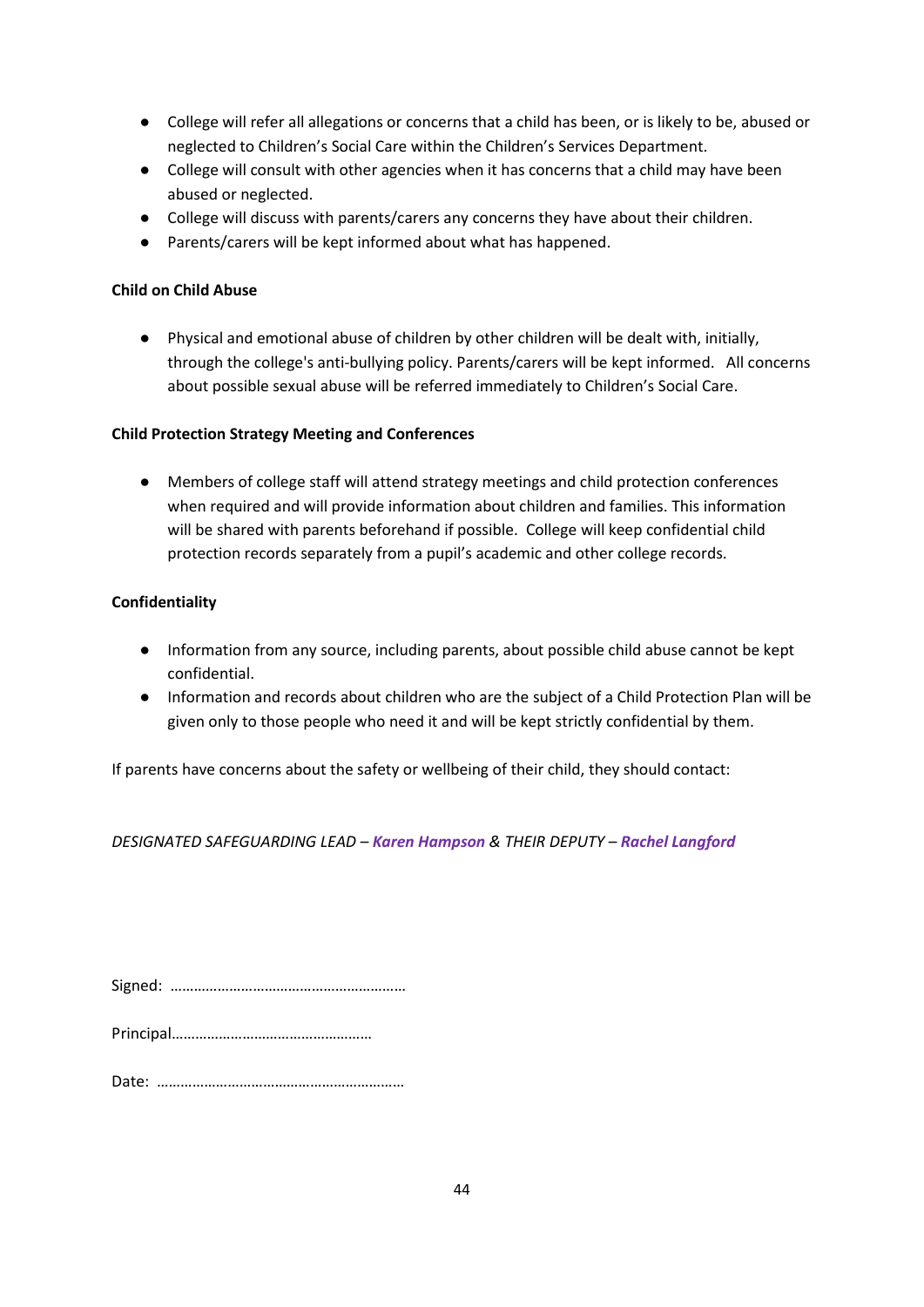#### **ROLE OF THE DESIGNATED SAFEGUARDING LEAD**

Governing bodies, proprietors and management committees should ensure an appropriate **senior member** of staff, from the college or college **leadership team**, is appointed to the role of designated safeguarding lead. The designated safeguarding lead should take **lead responsibility** for safeguarding and child protection (including online safety). This should be explicit in the role holder's job description.

When a college has a sole proprietor rather than a governing body, appropriate steps should be taken to ensure that the member of the senior leadership team who is appointed as designated safeguarding lead (DSL) is able to discharge that role with sufficient independence, particularly in relation to any allegations involving the proprietor or members of the proprietor's family. This may involve including in the appointment as DSL, written confirmation that part of the duties of the post involve contacting the Local Authority Designated Officer on any matter that the DSL considers cannot be properly dealt with internally. Consideration could also be given to providing the DSL with access to external advice from an appropriate company or legal service.

This person should have the appropriate status and authority within the college to carry out the duties of the post. The role of the designated safeguarding lead carries a significant level of responsibility and they should be given the additional time, funding, training, resources and appropriate supervision support they need to carry out the role effectively. Their additional responsibilities include providing advice and support to other staff on child welfare, safeguarding and child protection matters, taking part in strategy discussions and inter-agency meetings, and/or to support other staff to do so, and to contribute to the assessment of children.

#### **Deputy designated safeguarding leads**

It is a matter for individual colleges and colleges as to whether they choose to have one or more deputy designated safeguarding leads. Any deputies should be trained to the same standard as the designated safeguarding lead and the role should be explicit in their job description. Whilst the activities of the designated safeguarding lead can be delegated to appropriately trained deputies, the ultimate lead responsibility for child protection, as set out above, remains with the designated safeguarding lead, this lead responsibility should not be delegated.

#### **Availability**

During term time the designated safeguarding lead (or a deputy) should always be available (during college or college hours) for staff in the college or college to discuss any safeguarding concerns. Whilst generally speaking the designated safeguarding lead (or deputy) would be expected to be available in person, it is a matter for individual colleges and colleges, working with the designated safeguarding lead, to define what "available" means and whether in exceptional circumstances availability via phone and or Skype or other such media is acceptable. It is a matter for individual colleges and colleges and the designated safeguarding lead to arrange adequate and appropriate cover arrangements for any out of hours/out of term activities.

#### **Manage referrals**

The designated safeguarding lead is expected to: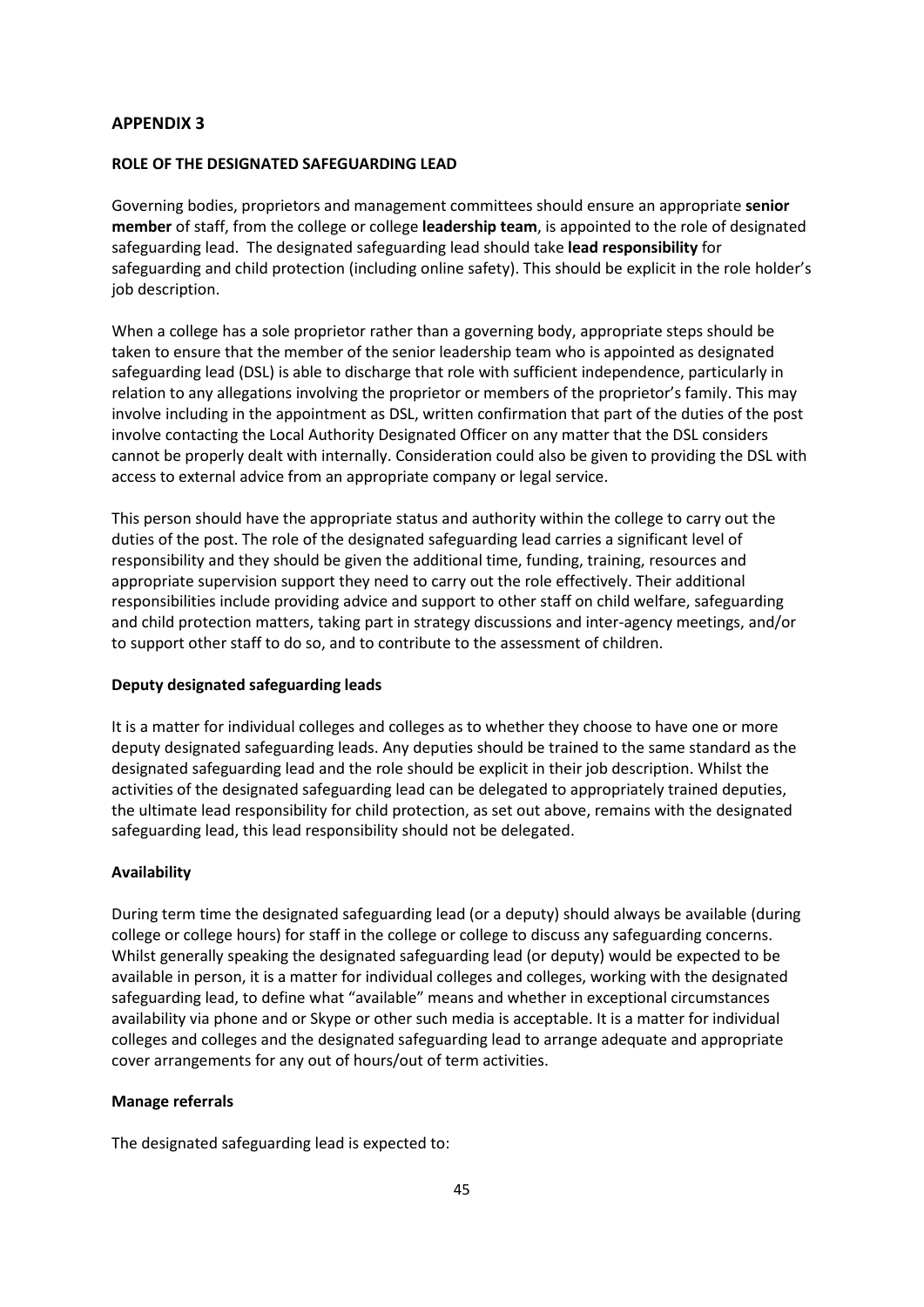• refer cases of suspected abuse and neglect to the local authority children's social care as required and support staff who make referrals to local authority children's social care (MASSS)

• refer cases to the Channel programme where there is a radicalisation concern as required and support staff who make referrals to the Channel programme;

• refer cases where a person is dismissed or left due to risk/harm to a child to the Disclosure and Barring Service as required; and

• refer cases where a crime may have been committed to the Police as required. NPCC- When to call the police should help understand when to consider calling the police and what to expect when working with the police.

#### **Working with others**

The designated safeguarding lead is expected to:

- act as a source of support, advice and expertise for all staff;
- act as a point of contact with the three safeguarding partners;

• liaise with the headteacher or principal to inform him or her of issues- especially ongoing enquiries under section 47 of the Children Act 1989 and police investigations;

• as required, liaise with the "case manager" (as per Part four) and the designated officer(s) at the local authority for child protection concerns in cases which concern a staff member;

• liaise with staff (especially teachers, pastoral support staff, college nurses, IT Technicians, Senior Mental Health Leads and SENCOs or the named person with oversight for SEN in a college) on matters of safety and safeguarding and welfare (including online and digital safety): when deciding whether to make a referral by liaising with relevant agencies and so that children's needs are considered holistically;

• liaise with the senior mental health lead and, where available, the Mental Health Support Team, where safeguarding concerns are linked to mental health;

• promote supportive engagement with parents and/or carers in safeguarding and promoting the welfare of children, including where families may be facing challenging circumstances;

• promote educational outcomes by knowing the welfare, safeguarding and child protection issues that children in need are experiencing, or have experienced, and is therefore best placed to identify the impact that these issues might be having on children's attendance, engagement and achievement at college. Working with the headteacher and other staff, the designated safeguarding lead should take lead responsibility for:

- ensuring that the college or college knows who its cohort of children who currently need a social worker are, understanding their academic progress and attainment, and maintaining a culture of high aspirations for this cohort;
- support teaching staff to feel confident to provide additional academic support or reasonable adjustments to help children who need or have needed a social worker reach their potential, recognising that even when statutory social care intervention has ended, there is still a lasting impact on children's educational outcomes.

#### **Information sharing and managing the child protection file**

The designated safeguarding lead is responsible for ensuring that child protection files are kept up to date and stored securely. They should ensure the file is only accessed by those who need to see it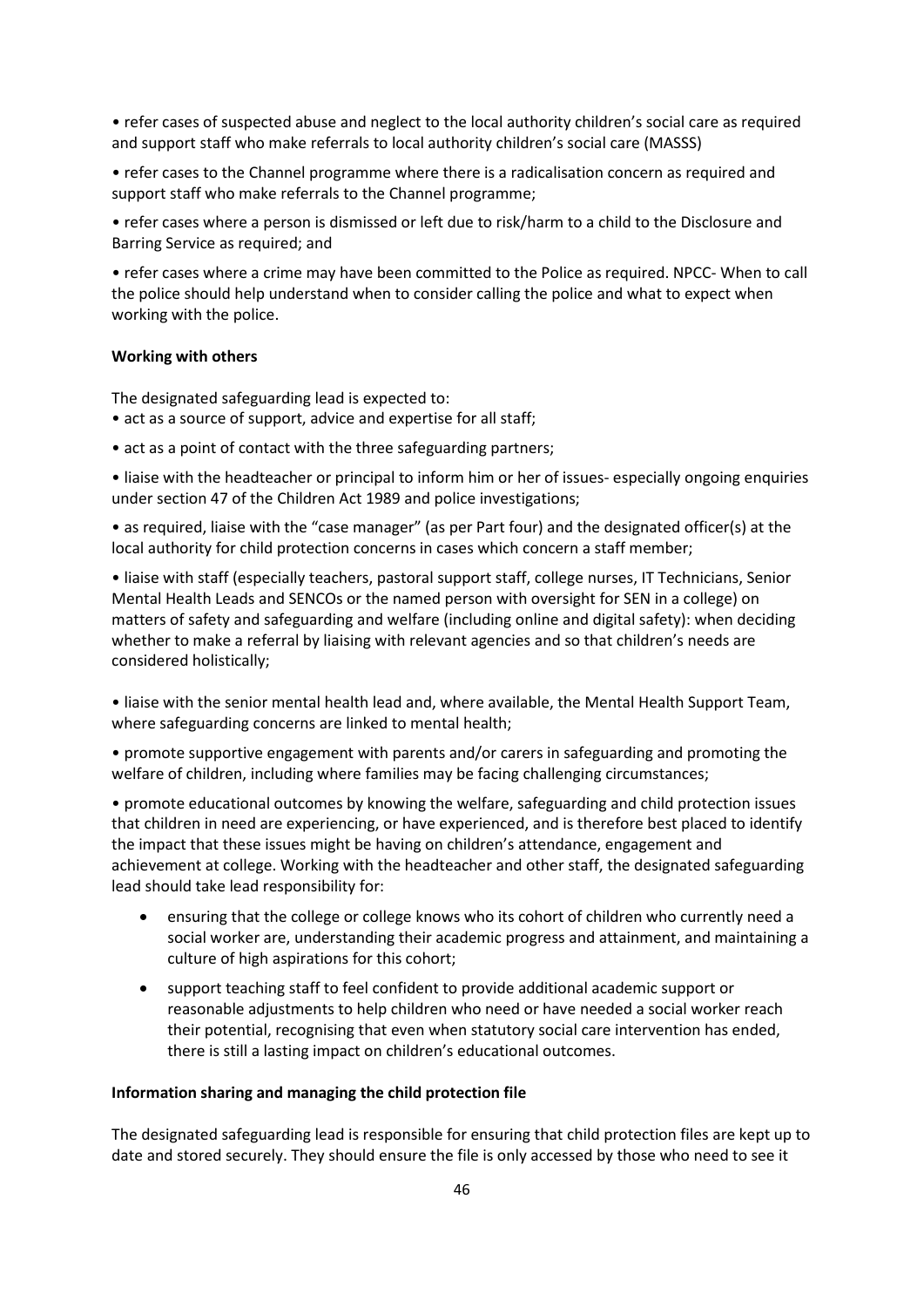and where the file or content within it is shared, this happens in line with information sharing advice as set out in Part one and Part two of this guidance.

Where children leave the college or college the designated safeguarding lead should ensure their child protection file is transferred to the new college or college as soon as possible, and within 5 days for an in-year transfer or within the first 5 days of the start of a new term. This should be transferred separately from the main pupil file, ensuring secure transit, and confirmation of receipt should be obtained. Receiving colleges and colleges should ensure key staff such as designated safeguarding leads and SENCOs or the named person with oversight for SEN in colleges, are aware as required.

Lack of information about their circumstances can impact on the child's safety, welfare and educational outcomes. In addition to the child protection file, the designated safeguarding lead should also consider if it would be appropriate to share any additional information with the new college or college in advance of a child leaving in order to help them put in place the right support to safeguard this child and to help the child thrive in the college or college. For example, information that would allow the new college or

college to continue supporting children who have had a social worker and been victims of abuse and have that support in place for when the child arrives.

#### **Raising Awareness**

The designated safeguarding lead should:

• ensure the college's or college's child protection policies are known, understood and used appropriately; ensure the college's or college's child protection policy is reviewed annually (as a minimum) and the procedures and implementation are updated and reviewed regularly, and work with governing bodies or proprietors regarding this; and ensure the child protection policy is available publicly and parents are aware of the fact that referrals about suspected abuse or neglect may be made and the role of the college or college in this;

• link with the safeguarding partner arrangements to make sure staff are aware of any training opportunities and the latest local policies on local safeguarding arrangements; and

• raise awareness of the lasting impact of adversity and trauma on education, behaviour, mental health and wellbeing, so that this is understood by senior leaders and staff and reflected in relevant policies (for example, mental health and behaviour).

#### **Training, knowledge and skills**

The designated safeguarding lead (and any deputies) should undergo training to provide them with the knowledge and skills required to carry out the role. This training should be updated at least every two years. The designated safeguarding lead should undertake Prevent awareness training. In addition to the formal training set out above, their knowledge and skills should be refreshed (this might be via e-bulletins, meeting other designated safeguarding leads, or simply taking time to read and digest safeguarding developments) at regular intervals, as required, and at least annually, to allow them to understand and keep up with any developments relevant to their role. The designated safeguarding lead should be supported to obtain access to resources and attend any relevant or refresher training courses.

#### **Understanding processes and procedures**

Training should provide designated safeguarding leads with a good understanding of their own role, and the processes, procedures and responsibilities of other agencies, particularly children's social care, in order to: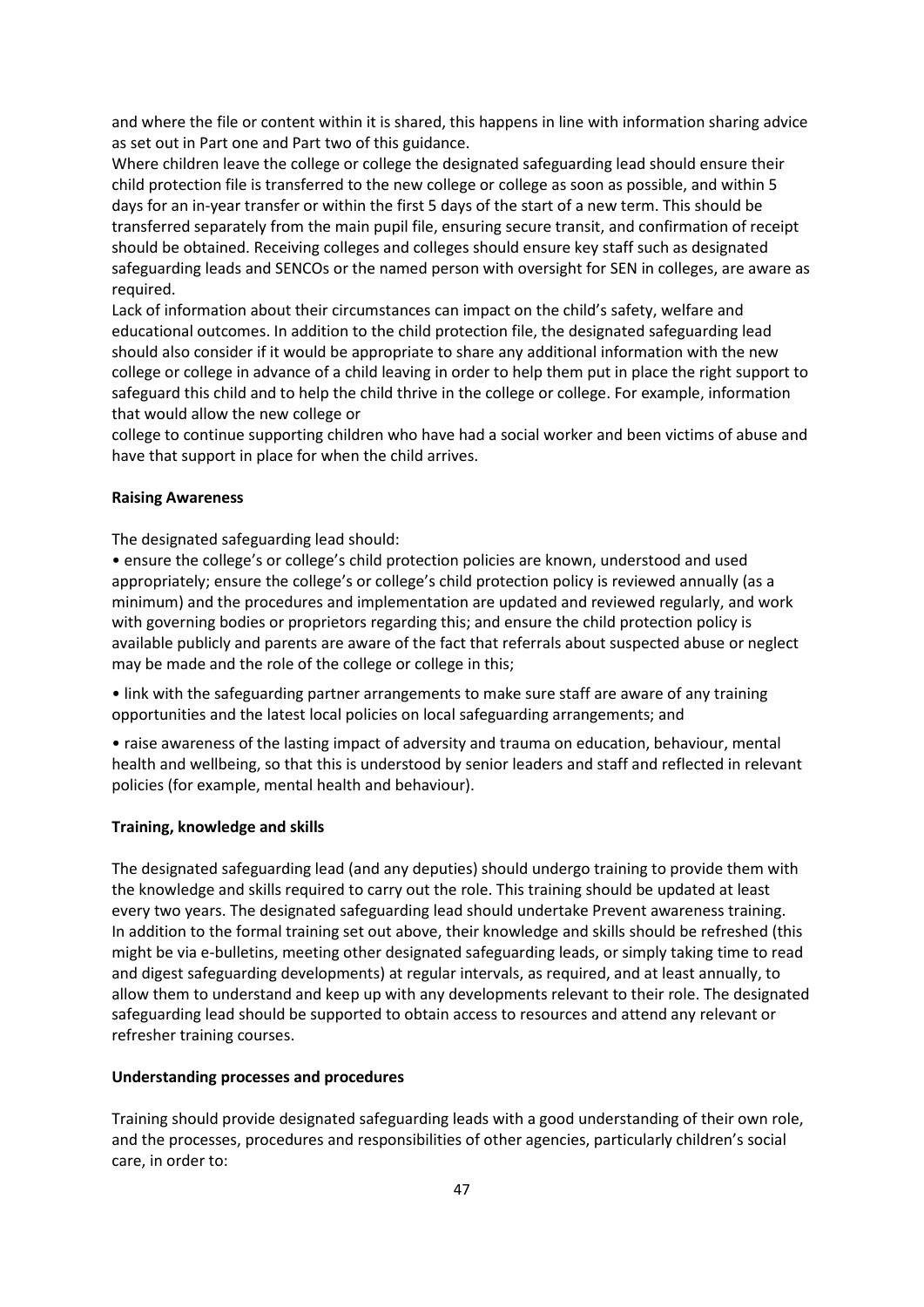• understand the assessment process for providing early help and statutory services, including local criteria for action and local authority children's social care referral arrangements; 109

• have a working knowledge of how local authorities conduct a child protection case conference and a child protection review conference and be able to attend and contribute to these effectively when required to do so; and

• understand the importance of the role the designated safeguarding lead has in providing information and support to children social care in order to safeguard and promote the welfare of children.

#### **Providing support to staff**

Training should support the designated safeguarding lead in developing expertise, so they can support and advise staff and help them feel confident on welfare, safeguarding and child protection matters. This includes specifically to:

• ensure each member of staff has access to, and understands, the college's or college's child protection policy and procedures, especially new and part time staff;

• ensure that staff are supported during the referrals processes; and

• support staff to consider how safeguarding, welfare and educational outcomes are linked, including to inform the provision of academic and pastoral support.

#### **Holding and sharing information**

The critical importance of holding, using and sharing information effectively is set out in (Parts one and two), and therefore the designated safeguarding lead should be equipped to:

• understand the importance of information sharing, both within the college and college, and with other colleges and colleges on transfer including in-year and between primary and secondary education, and with the three safeguarding partners, other agencies, organisations and practitioners;

- understand relevant data protection legislation and regulations, especially the Data Protection Act 2018 and the General Data Protection Regulation; and
- be able to keep detailed, accurate, secure written records of concerns and referrals and understand the purpose of this record-keeping.

#### [Data protection toolkit for colleges](https://www.gov.uk/government/publications/data-protection-toolkit-for-schools)

#### **Responding to specific needs and harms**

Training should give the designated safeguarding lead the knowledge and skills to identify, understand and respond to specific needs that can increase the vulnerability of children, as well as specific harms that can put children at risk. This includes to:

• be alert to the specific needs of children in need, those with special educational needs and young carers;

• understand the lasting impact that adversity and trauma can have, including on children's behaviour, mental health and wellbeing, and what is needed in responding to this in promoting educational outcomes;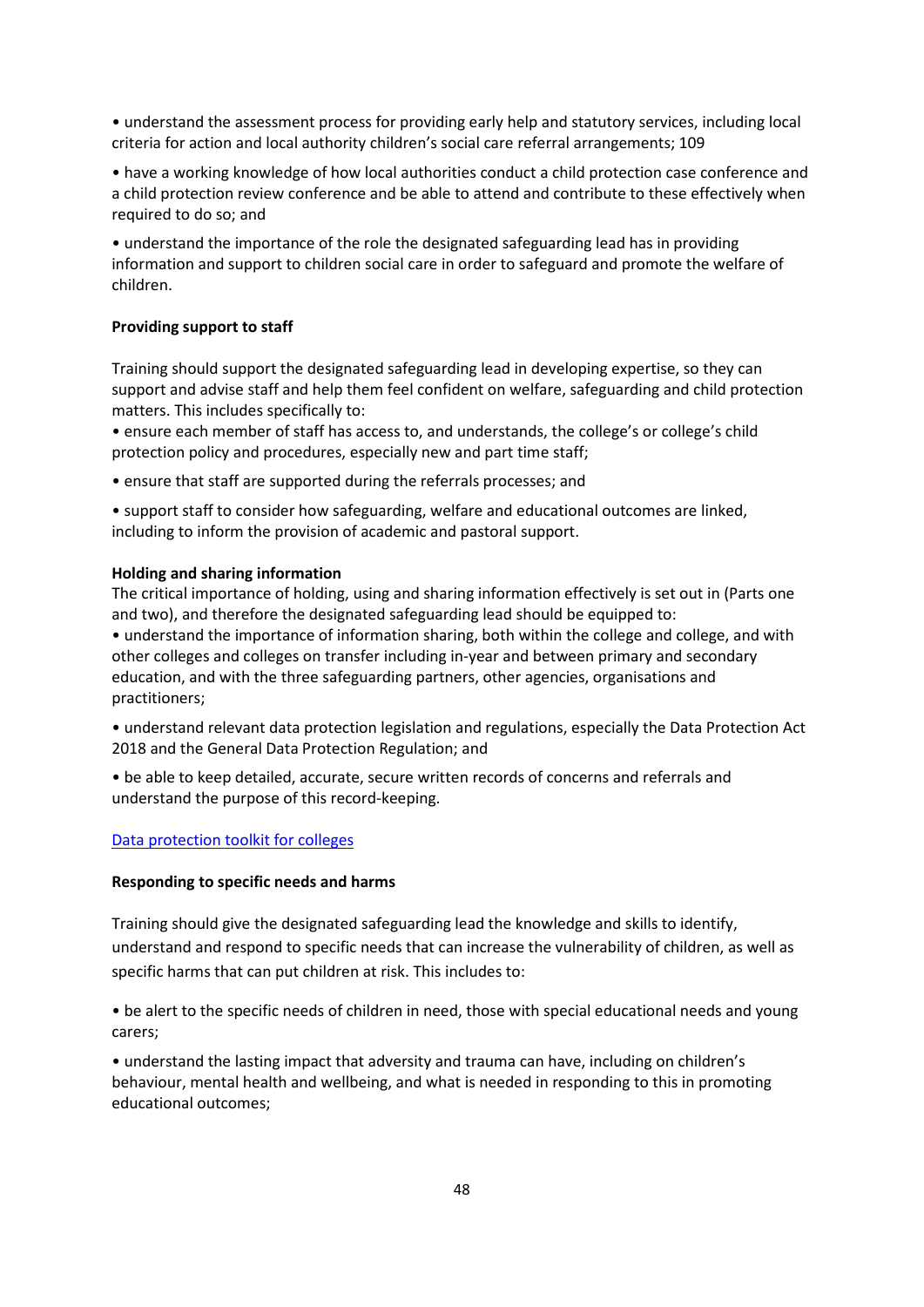• understand and support the college or college with regard to the requirements of the Prevent duty and be able to provide advice and support to staff on protecting children from the risk of radicalisation;

• understand the unique risks associated with online safety and be confident that they have the relevant knowledge and up to date capability required to keep children safe whilst they are online at college or college; and

• recognise the additional risks that children with SEN and disabilities (SEND) face online, for example, from online bullying, grooming and radicalisation and be confident they have the capability to support children with SEND to stay safe online;

#### **Understanding the views of children**

It is important that children feel heard and understood. Therefore, designated safeguarding leads should be supported in developing knowledge and skills to:

• encourage a culture of listening to children and taking account of their wishes and feelings, among all staff, and in any measures the college or college may put in place to protect them; and

• understand the difficulties that children may have in approaching staff about their circumstances and consider how to build trusted relationships which facilitate communication.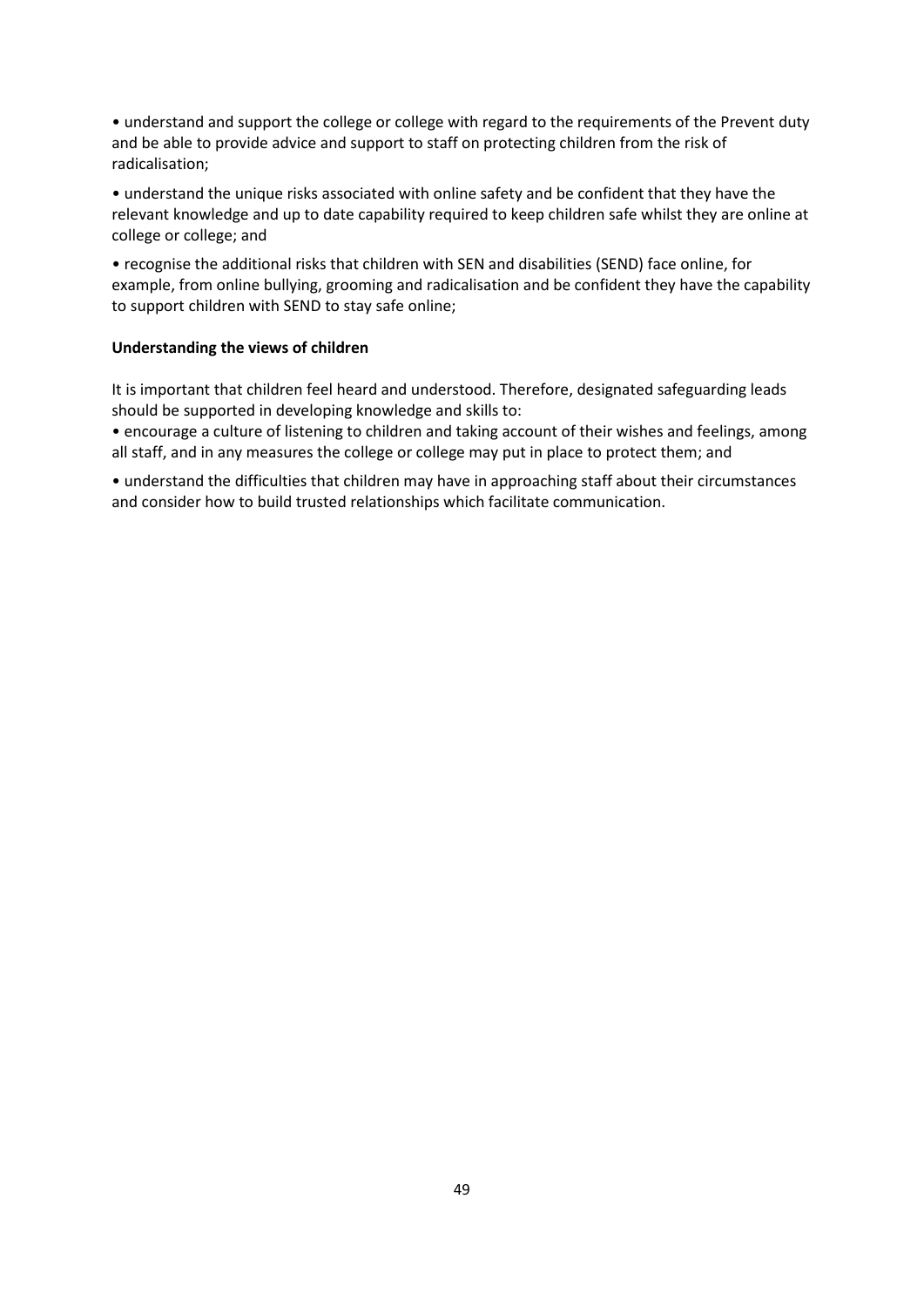### **GUIDANCE FOR SAFEGUARDING RECORDS**

### **What is a "welfare concern"?**

Concerns may arise in one or more of the following areas:

- The child's behaviour
- The child has a physical injury
- The child makes a disclosure or allegation
- The child's physical presentation
- Information from or observation of behaviour of a parent

### **What do I record?**

Using the Record of Concern Form ensure;

- This is dated, signed and your details are legible don't use initials
- The incident / event / observation of concern is described clearly and concisely
- This is written using straightforward language and fact and opinion are differentiated.
- If recording a disclosure, the child's own words are recorded and any questions you may have asked are included.
- Physical marks and injuries are recorded on a body map where appropriate
- Any action you have taken
- If using an electronic data base such as CPOMS, scan in handwritten notes taken when a child makes a disclosure and body maps when there is a physical mark or injury and make reference to this in the chronology.

### **How to record actions taken in response to staff concerns**

When a welfare concern form is passed to you it is important that you check this is sufficiently detailed and has been dated and signed by the staff member who has reported the concern. If a body map has been completed or there are any other documents referred to in the record, ensure these are attached and where appropriate are also dated and signed.

It is important that you make a record of the action you take in response to every welfare concern form passed to you. The level of detail of this record will clearly depend on the nature and seriousness of the concern but may include;

- Requests to staff for monitoring specific aspects of the child's presentation, behaviour, attendance etc.
- Discussions and telephone calls (with colleagues, parents and children / young people Social Care and other agencies or services)
- Professional consultations
- Letters sent and received
- Early Help Assessments and referrals (both for external and education-based services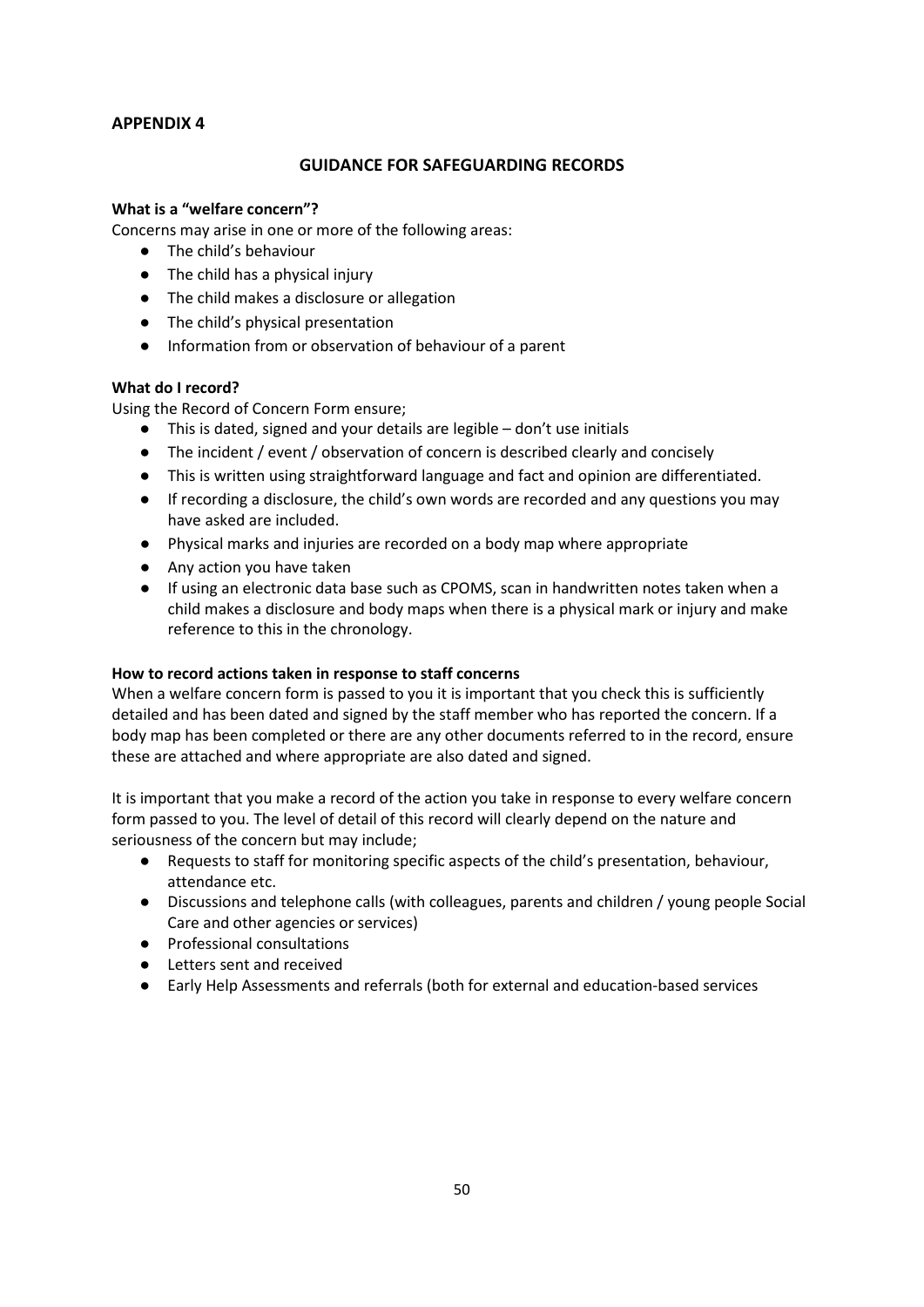### **When and how to start safeguarding / child protection records**

Once a welfare concern has been passed to you and you have made a record of the action you have taken in response to this, these documents require storage in a separate child protection / safeguarding filing system. **This is regardless of whether formal child protection procedures have been initiated**. For some children this single record will be the only concern you hold for them over their time in college. For others, further information will be brought to you often from a variety of sources over time.

An effective method for storing single or infrequent records of concerns (if not using an electronic data base) is to file these in alphabetically divided ring binder files. It may be helpful for larger / busier colleges to use separate files for each Year group. This system is particularly recommended for Primary colleges since this will assist you at the end of the Academic Year with meeting your responsibility to transfer records when children leave the college.

A stand-alone individual file for a child must be started when:

- Concerns for the child and consequently records of these and actions in college are increasing
- The child has been referred to Children's social care
- You have been made aware of the involvement of Children's social care with the child / family and are contributing to multi agency assessments

Where concerns relate to more than one child from the same family at the college a separate file for each child should be created. Common records e.g. child protection conference minutes should be duplicated for each file where appropriate.

When an individual file is started it is helpful to use the front sheet to enable key information to be easily accessed. It is also recommended that the pupil's general college record is marked in some way to indicate the presence of a separate confidential file. A coloured sticker is one means of doing this. You could colour code for Early Help, Child Protection, and Looked After Children.

The 'Keeping Children Safe in Education (2020)' statutory guidance implies that the original file is transferred to the new college and no copies are kept: 'Where children leave the college or college ensure their child protection file is transferred to the new college or college as soon as possible. This should be transferred separately from the main pupil file, ensuring secure transit and confirmation of receipt should be obtained and the 'Transferring of Safeguarding Information' completed (Appendix 9).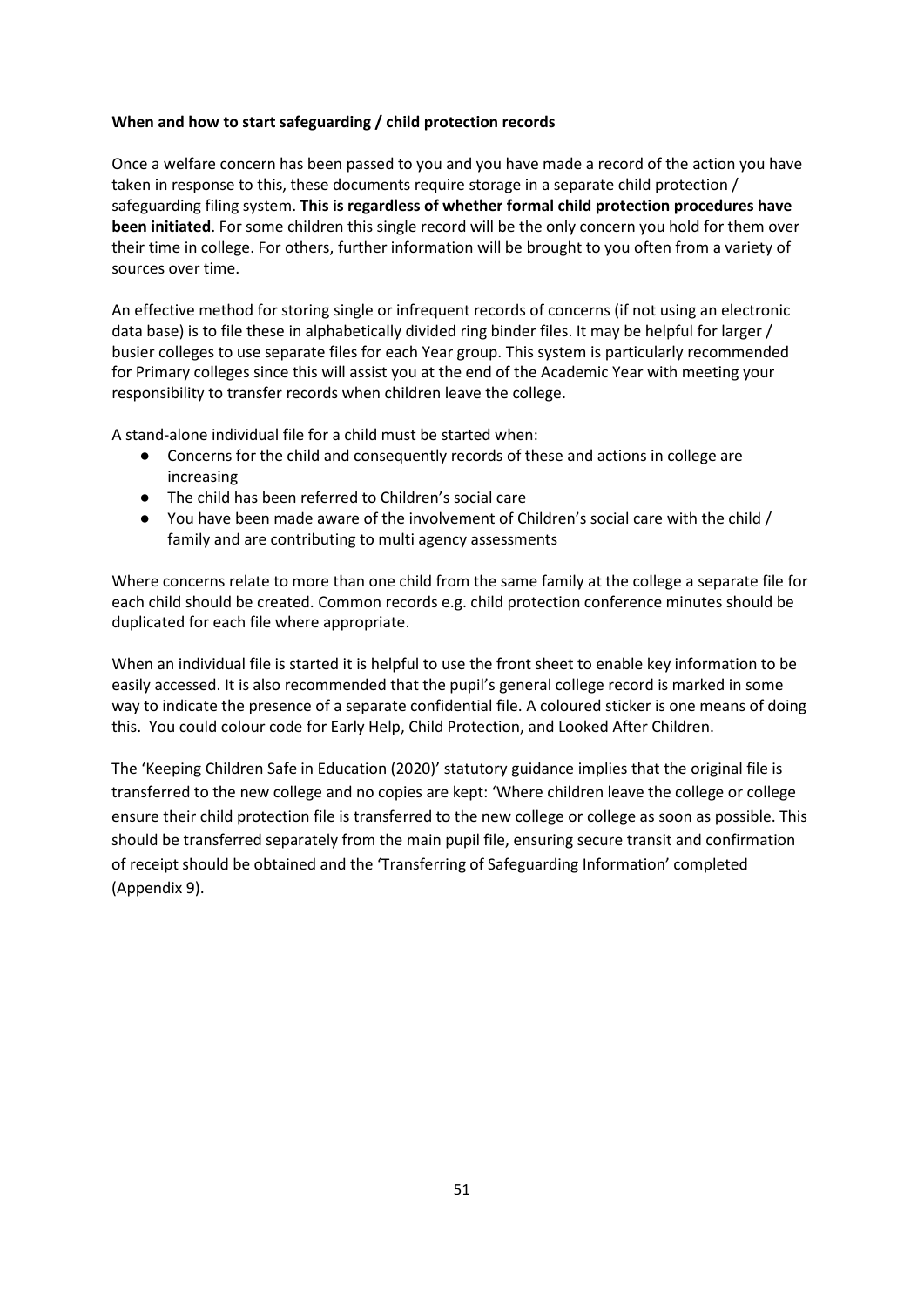### **RECORD OF CONCERN**

# Part 1 – for use by any staff

| Pupil's Name:                                 |                                                                     |                                               | Date of Birth:           |                                      | Class/Yr:                         |                                |
|-----------------------------------------------|---------------------------------------------------------------------|-----------------------------------------------|--------------------------|--------------------------------------|-----------------------------------|--------------------------------|
| Date & Time of Incident:                      |                                                                     |                                               |                          |                                      |                                   |                                |
| Date and time of concern :                    |                                                                     |                                               |                          |                                      |                                   |                                |
|                                               | <b>Consider the Possible Reason:</b>                                |                                               |                          |                                      |                                   |                                |
| Professional<br>Abuse - first<br>five minutes | Extremism/prevent                                                   | <b>Domestic</b><br>Abuse                      | <b>Physical</b><br>Abuse | <b>Sexual</b><br><b>Abuse or CSE</b> | <b>Emotional</b><br>Abuse         | <b>Neglect</b>                 |
| <b>Young Carer</b>                            | <b>Chid Missing</b><br><b>Education</b>                             | <b>FGM</b>                                    | Force<br><b>Marriage</b> | <b>Faith Abuse</b>                   | <b>Child missing</b><br>from home | Hate/crime<br>incident         |
| <b>Early Help</b><br>needed                   | <b>Fabricated or</b><br>induced illness                             | Involved in<br>gangs and<br>youth<br>violence | <b>Mental</b><br>Health  | <b>Private</b><br><b>Fostering</b>   | Sexting/Peer<br>on peer<br>abuse  | <b>Online safety</b><br>issues |
|                                               |                                                                     |                                               |                          |                                      |                                   |                                |
|                                               |                                                                     |                                               |                          |                                      |                                   |                                |
| Signature:                                    |                                                                     |                                               |                          |                                      |                                   |                                |
|                                               | Record the following factually:                                     |                                               |                          |                                      |                                   |                                |
| Who:                                          |                                                                     |                                               |                          |                                      |                                   |                                |
|                                               | What - if recording a verbal disclosure by a child, use their word: |                                               |                          |                                      |                                   |                                |
| Where:                                        |                                                                     |                                               |                          |                                      |                                   |                                |
|                                               | When: (day and time)                                                |                                               |                          |                                      |                                   |                                |
| Were there any WITNESSES:                     |                                                                     |                                               |                          |                                      |                                   |                                |
|                                               |                                                                     |                                               |                          |                                      |                                   |                                |
|                                               |                                                                     |                                               |                          |                                      |                                   |                                |
| What the pupil's account and/or perspective?  |                                                                     |                                               |                          |                                      |                                   |                                |
|                                               |                                                                     |                                               |                          |                                      |                                   |                                |
|                                               |                                                                     |                                               |                          |                                      |                                   |                                |
|                                               | Your professional opinion (where relevant):                         |                                               |                          |                                      |                                   |                                |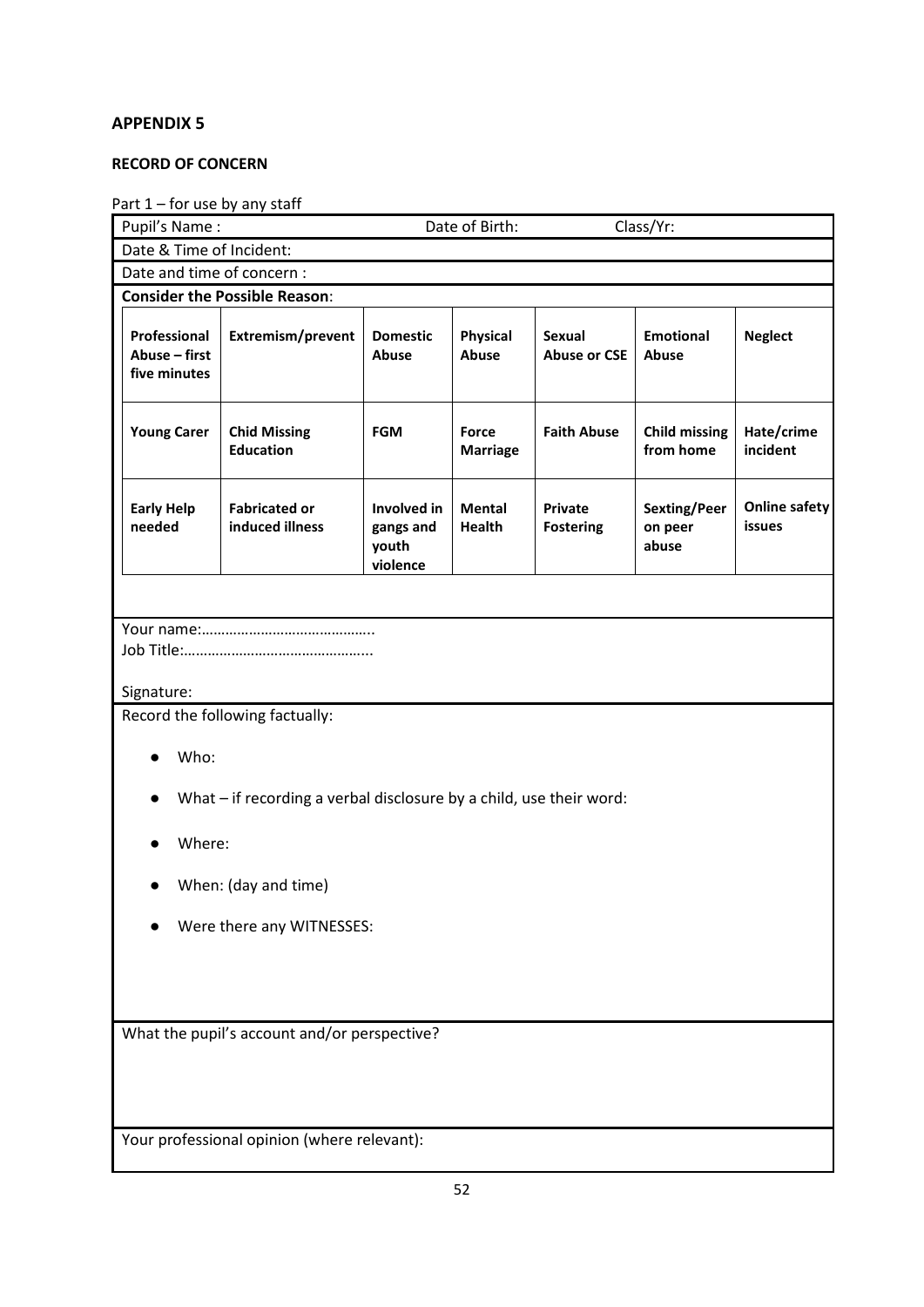Any other relevant information (distinguish between fact and opinion): \*E.g. previous concerns

 $\sim$  Check to make sure your report is clear to someone else reading it  $\sim$ 

# **Please pass this form to your Designated Safeguarding Lead.**

| <b>Time and date</b><br>information received and |                                                                                                                         |
|--------------------------------------------------|-------------------------------------------------------------------------------------------------------------------------|
| from whom:                                       |                                                                                                                         |
| <b>DSL endorses the reason</b>                   | Yes/No                                                                                                                  |
| for the concerns                                 |                                                                                                                         |
| Any advice sought (if<br>required):              | Date, time, name, role, organisation & advice given:                                                                    |
| <b>Action Taken</b>                              | Referral to children's social care/monitoring, advice given to appropriate staff or EHA with<br>reasons:                |
|                                                  | Note time, date, names, who the information was shared with etc.                                                        |
| Parents/carers informed                          | Yes/No<br>Reasons:                                                                                                      |
| <b>Outcome</b>                                   | Record names of individuals & agencies who have given information regarding outcome<br>of any referral (if made):       |
| <b>Additional Information</b>                    | Where can additional information regarding the child/incident be found (e.g. pupil file,<br>serious incident book etc.) |

Part 2 – for use by **DSL**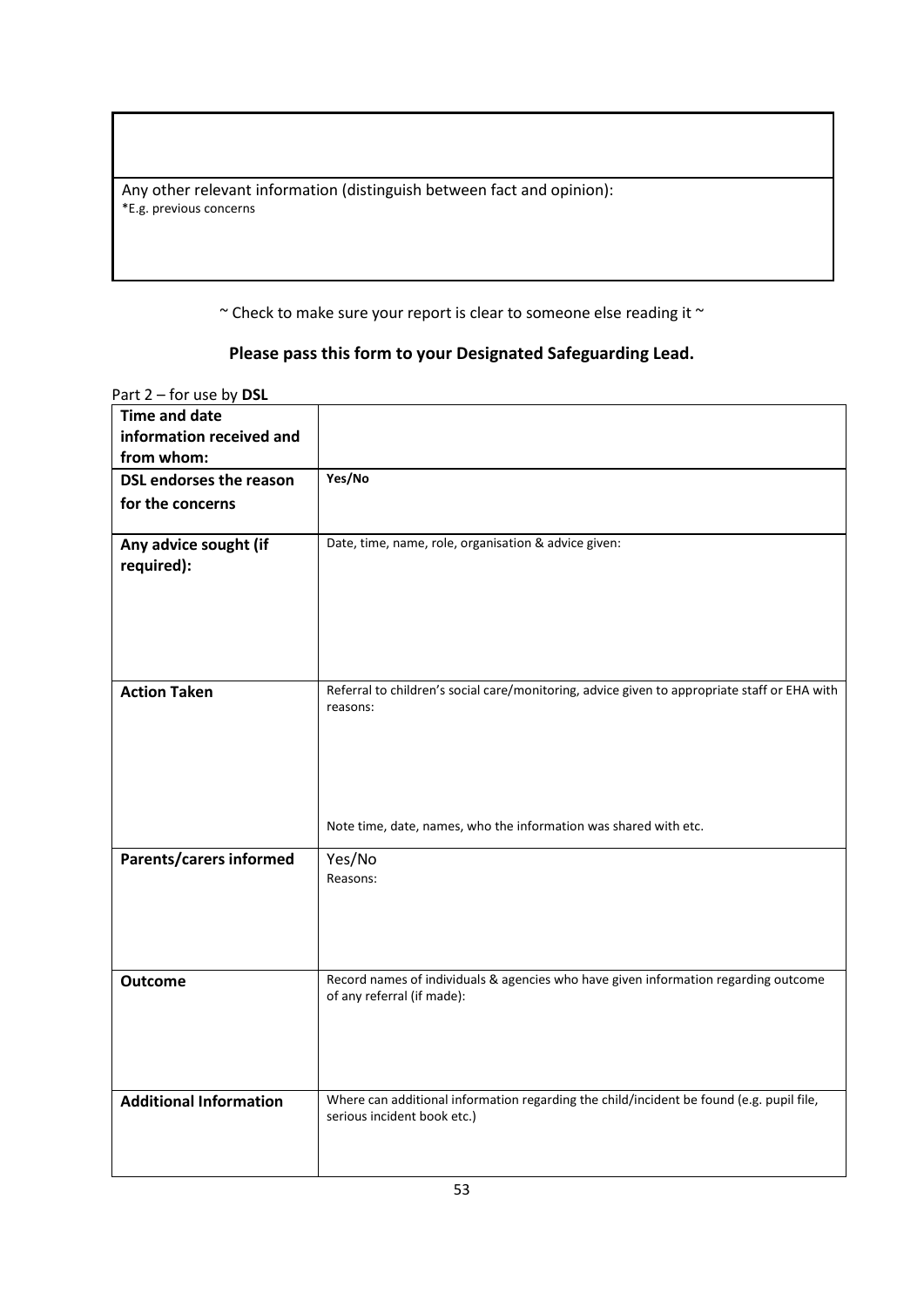| Should a concern or  | *if there isn't already one in place: |
|----------------------|---------------------------------------|
| confidential file be | Yes/No                                |
| commenced*           |                                       |
|                      | Why $-$ state reasons:                |
|                      |                                       |
|                      |                                       |
|                      |                                       |
|                      |                                       |
| <b>Signed</b>        |                                       |
|                      |                                       |
| <b>Print Name</b>    |                                       |
|                      |                                       |
| <b>Date</b>          |                                       |
|                      |                                       |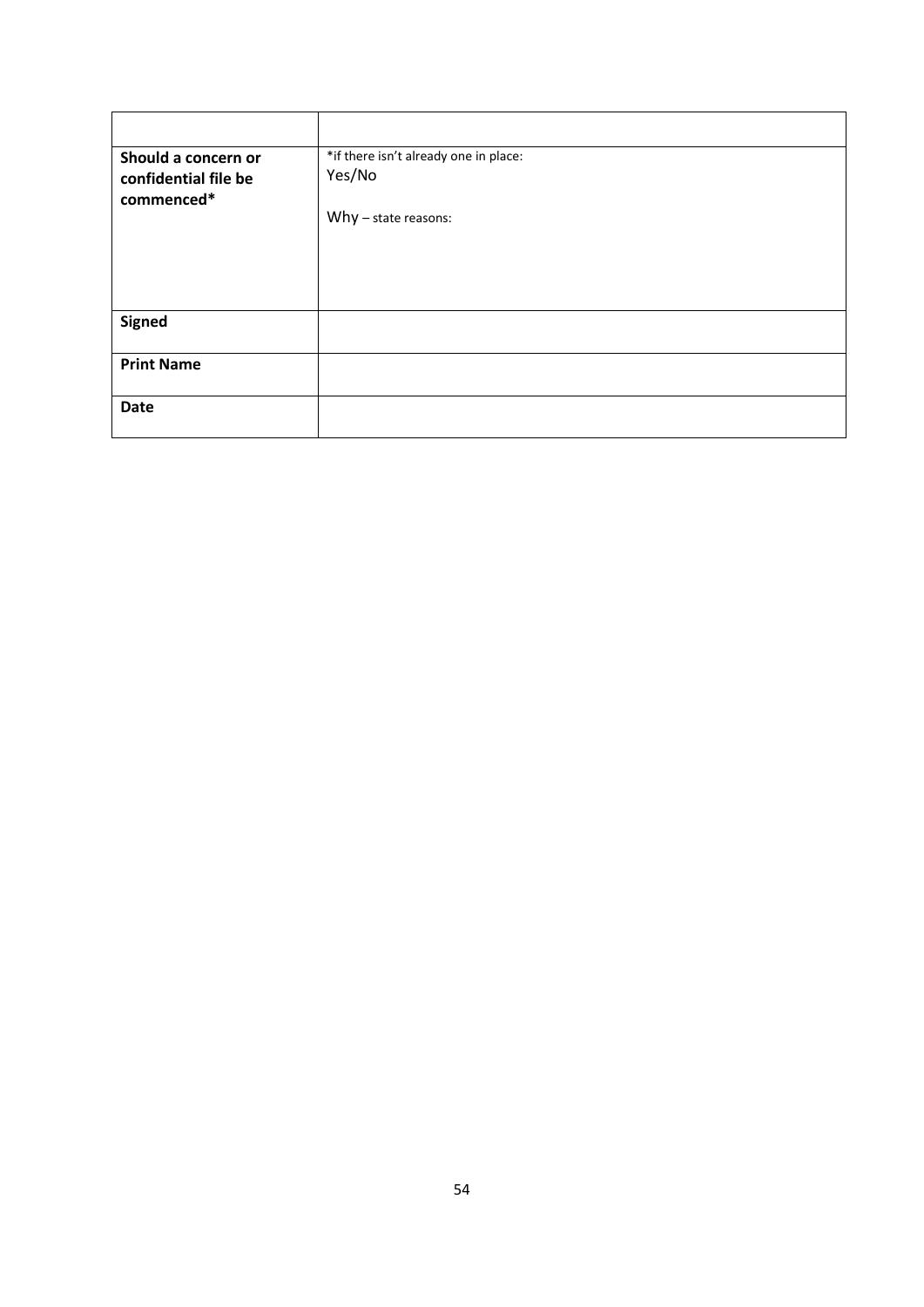### **Body Map Guidance for Colleges**

Body Maps should be used to document and illustrate visible signs of harm and physical injuries.

Always use a black pen (never a pencil) and do not use correction fluid or any other eraser.

Do not remove clothing for the purpose of the examination unless the injury site is freely available because of treatment.

**Any concerns should be reported and recorded without delay to the appropriate safeguarding services, e.g. Social Care direct or child's social worker if already an open case to social care.**

**When you notice an injury to a child, try to record the following information in respect of each mark identified e.g. red areas, swelling, bruising, cuts, lacerations and wounds, scalds and burns:**

- Exact site of injury on the body, e.g. upper outer arm/left cheek.
- Size of injury in appropriate centimetres or inches.
- Approximate shape of injury, e.g. round/square or straight line.
- Colour of injury if more than one colour, say so.
- Is the skin broken?
- Is there any swelling at the site of the injury, or elsewhere?
- Is there a scab/any blistering/any bleeding?
- Is the injury clean or is there grit/fluff etc.?
- Is mobility restricted as a result of the injury?
- Does the site of the injury feel hot?
- Does the child feel hot?
- Does the child feel pain?
- Has the child's body shape changed? Are they holding themselves differently?

Importantly the date and time of the recording must be stated as well as the name and designation of the person making the record. Add any further comments as required.

### **Ensure First Aid is provided where required and record**

A copy of the body map should be kept on the child's concern/confidential file.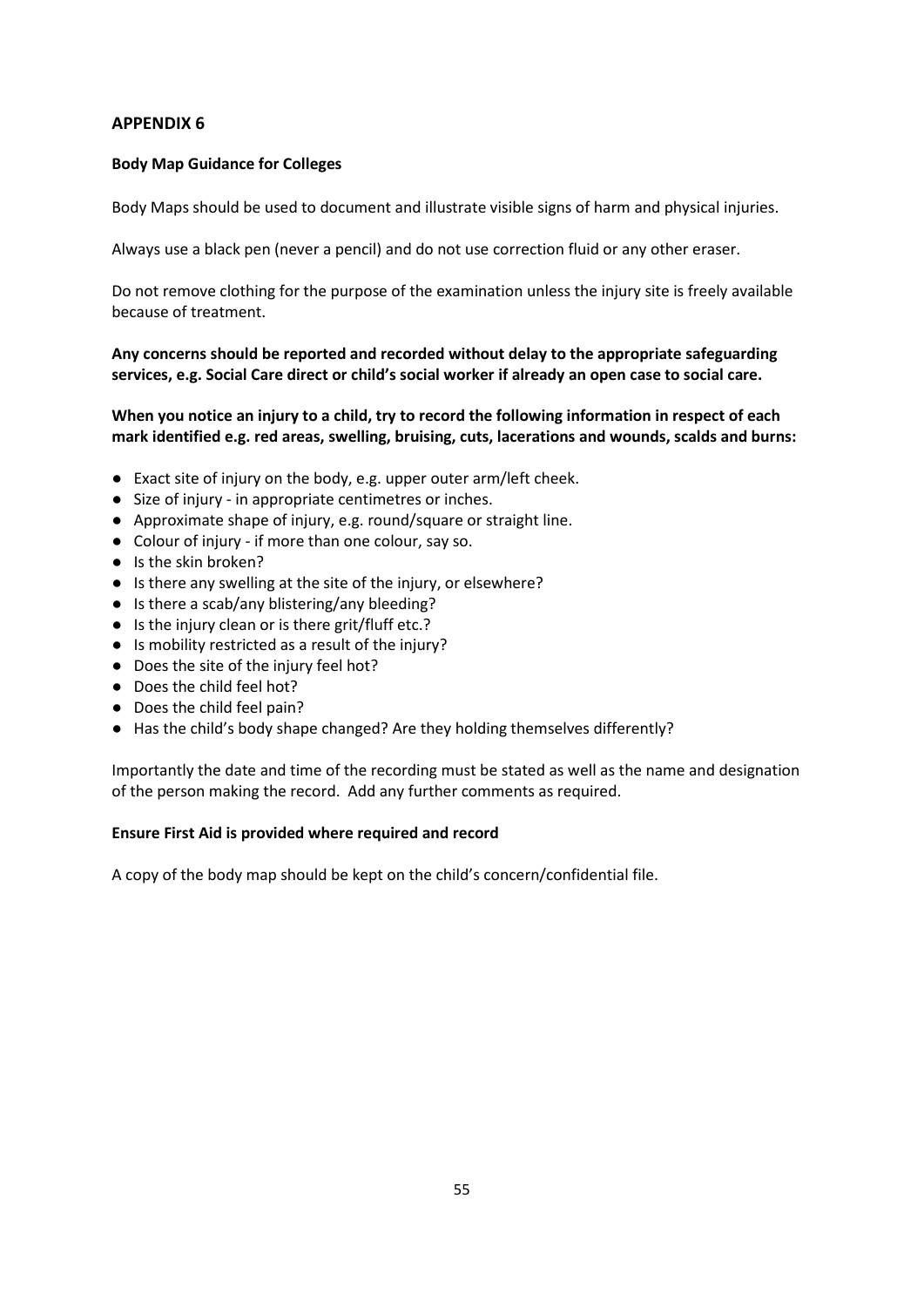| Name of Pupil:                                                                                           | Date of<br>Birth:                         |
|----------------------------------------------------------------------------------------------------------|-------------------------------------------|
| Name of Staff:                                                                                           | Job<br>title:                             |
| Date and time of<br>observation:                                                                         |                                           |
| $\begin{array}{c} \hline \end{array}$<br>$\sim$ 1<br>$\sim 10^{11}$<br>$\sim$<br>ा<br>$\alpha$<br>$\sim$ | $\sim 10^{-1}$<br>$\mathcal{C}$<br>$\sim$ |

# **(This must be completed at time of observation)**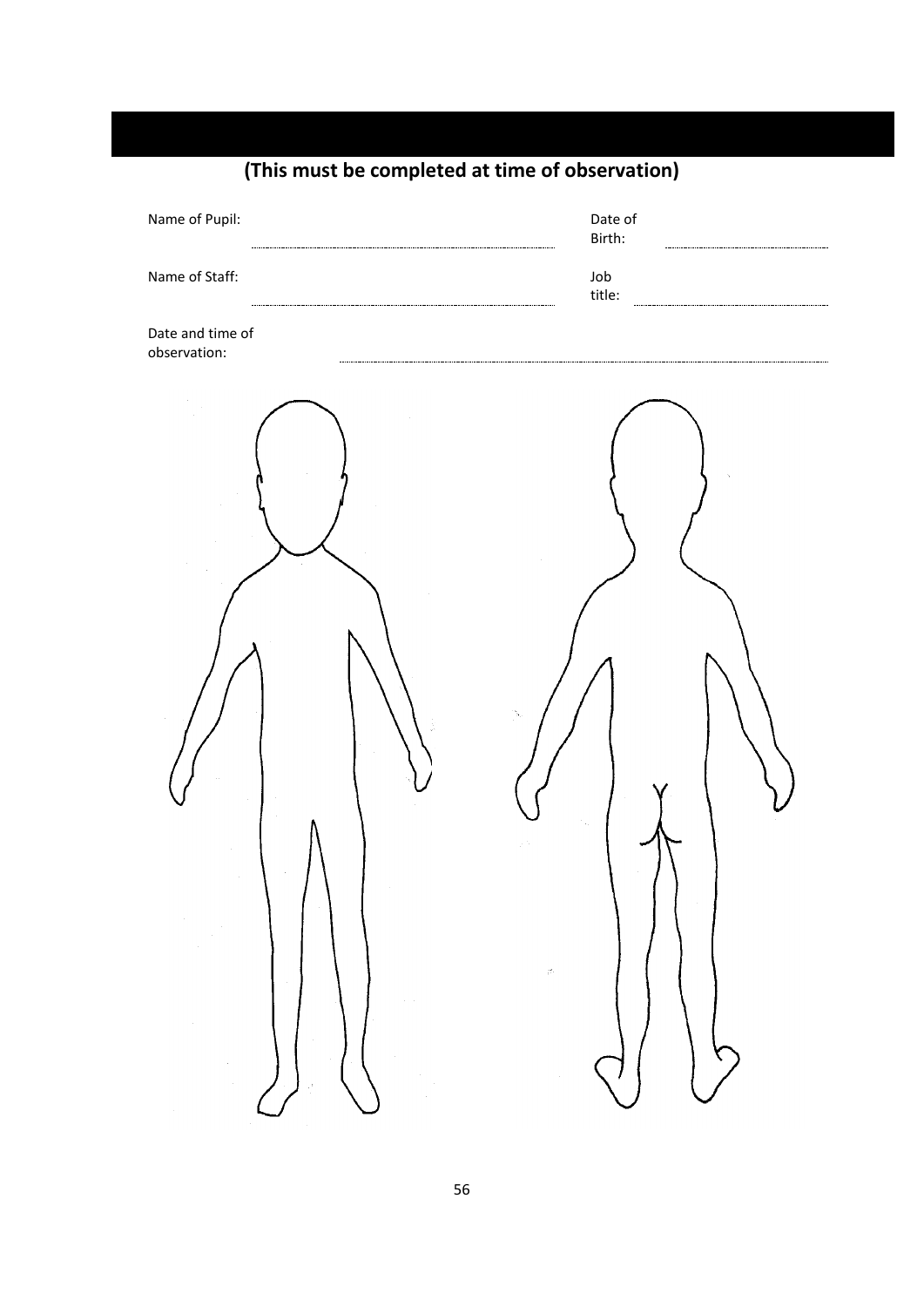

57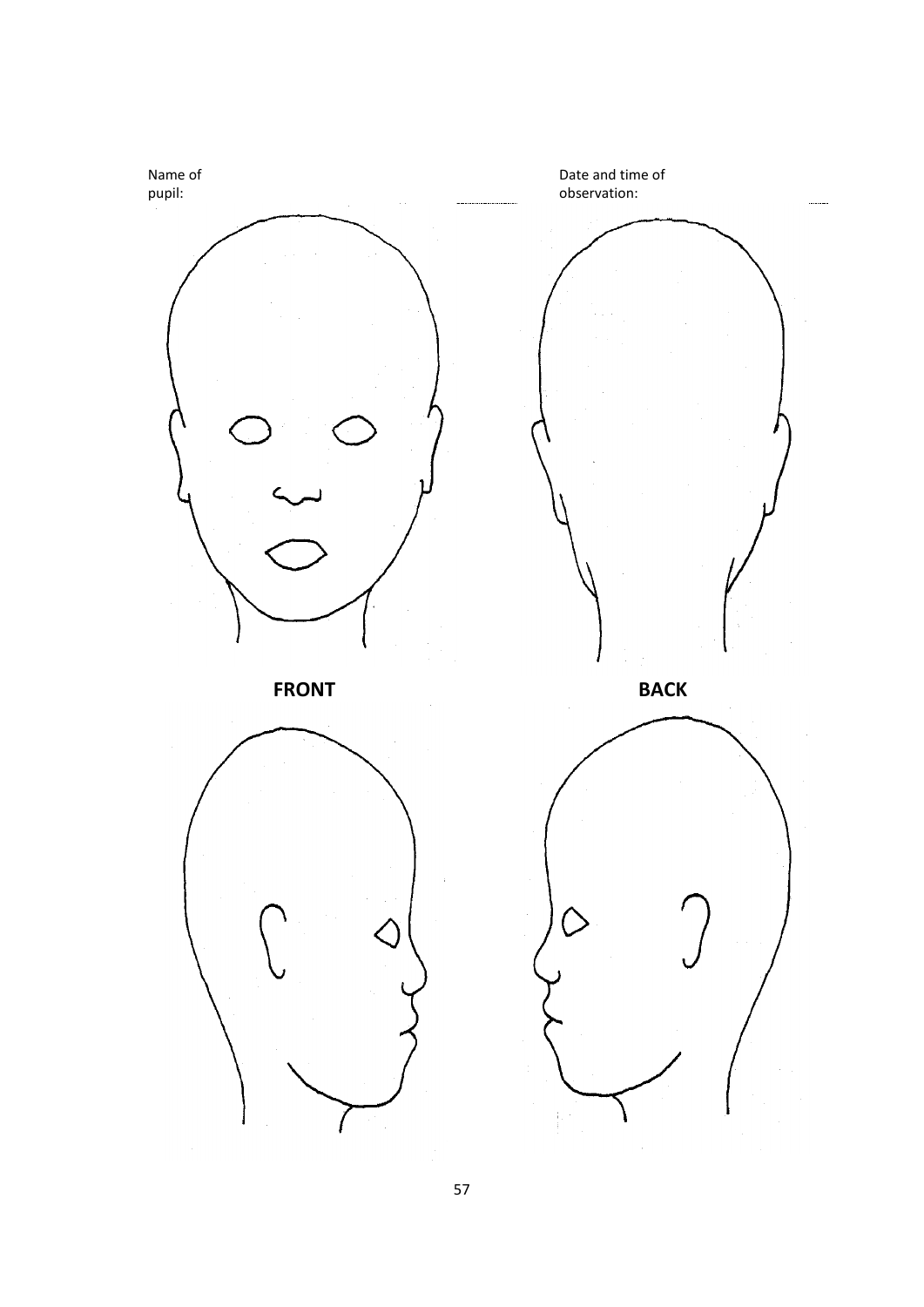**RIGHT LEFT**



**BACK**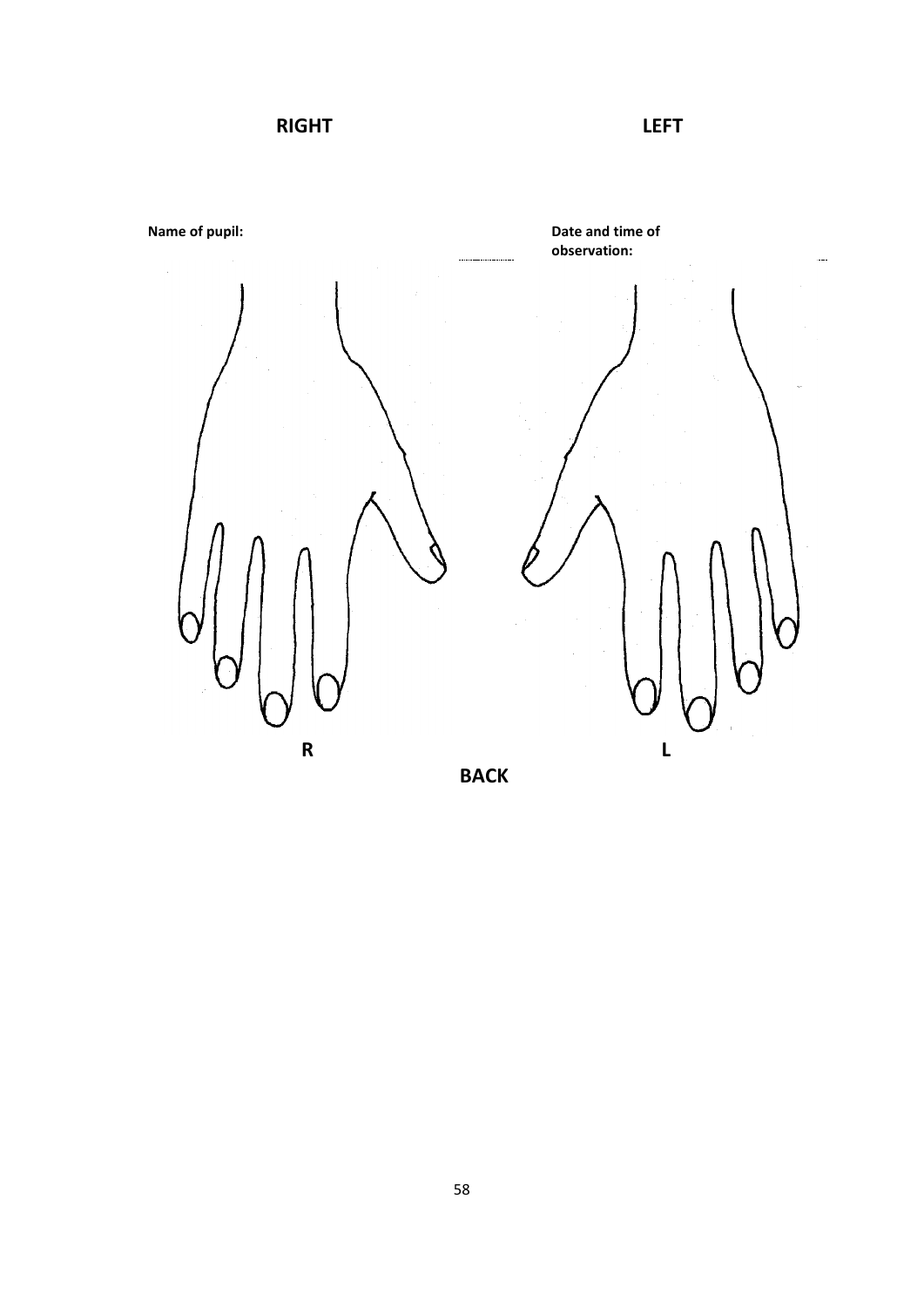

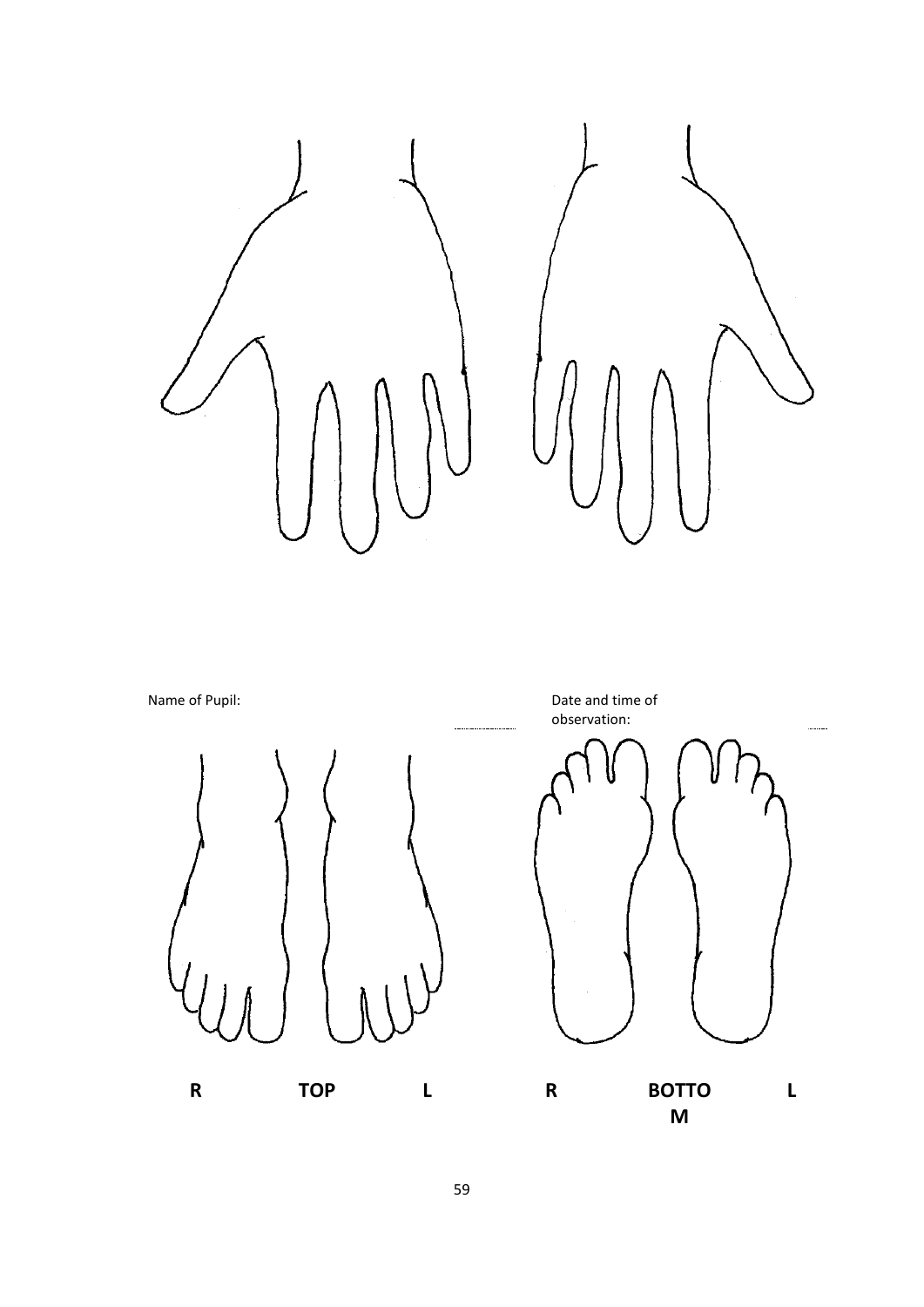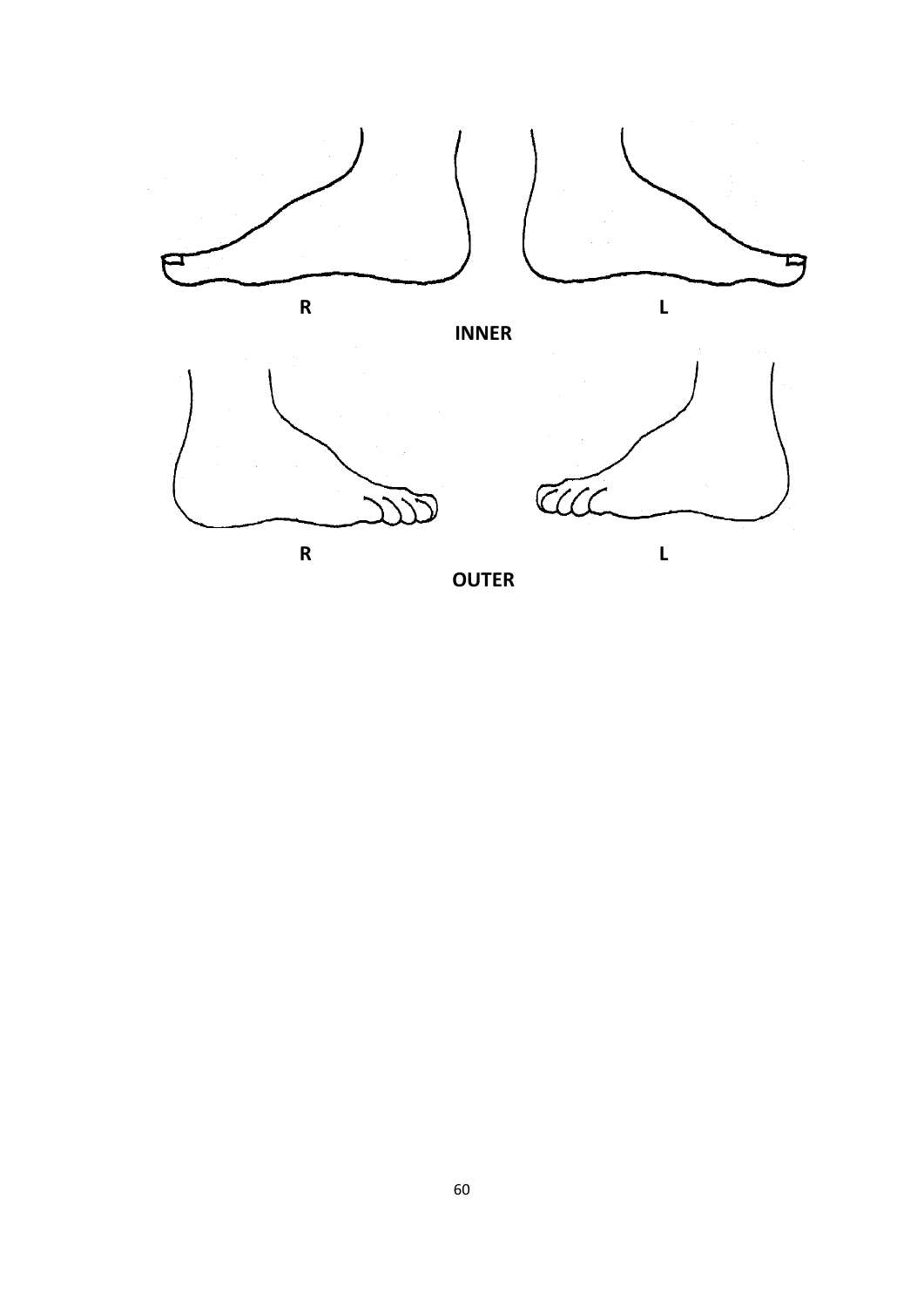### **HOME ACCIDENT OR INJURY FORM**

**This form should be completed when a parent/carer informs college that a child has sustained an injury or had an accident outside of college**

**Date Accident/Injury Reported:**

**Name of Child: Class/Year Group:**

**Person Reporting Incident: Relationship to Child:**

**Date Accident Occurred: Place of Accident:**

**Description of injury (complete body map if needed):**

**Brief detail of how the accident occurred:**

| <b>Witnessed by:</b>              |     |           |  |
|-----------------------------------|-----|-----------|--|
|                                   |     |           |  |
| <b>First Aid Treatment given:</b> | Yes | <b>No</b> |  |
|                                   |     |           |  |
| <b>Was Medical advice sought?</b> | Yes | <b>No</b> |  |
| If yes, when and where?           |     |           |  |
|                                   |     |           |  |
|                                   |     |           |  |
|                                   |     |           |  |
| <b>Signed by parent/carer:</b>    |     |           |  |
|                                   |     |           |  |
|                                   |     |           |  |
| Member of staff accident reported |     |           |  |
| to:                               |     |           |  |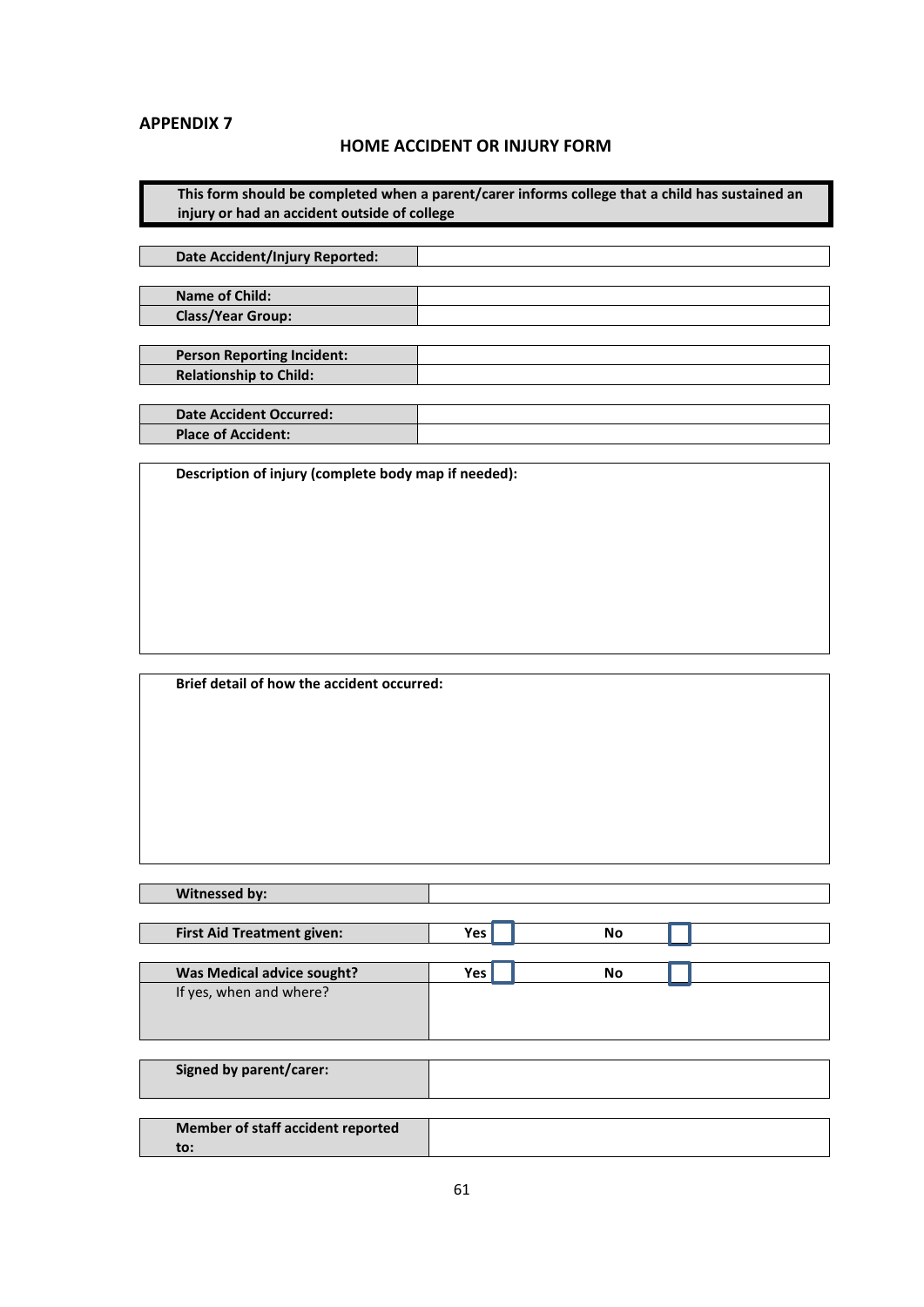### **INFORMATION/FRONT SHEET for CHILD PROTECTION FILE**

| <b>Full Name:</b>                                                                                      |                       | DOB:              |         |  | Class/Form: |        | <b>Additional needs:</b> |  |
|--------------------------------------------------------------------------------------------------------|-----------------------|-------------------|---------|--|-------------|--------|--------------------------|--|
|                                                                                                        |                       |                   |         |  |             |        |                          |  |
|                                                                                                        |                       |                   |         |  |             |        |                          |  |
| Gender:                                                                                                |                       | <b>Ethnicity:</b> |         |  |             |        |                          |  |
|                                                                                                        |                       |                   |         |  |             |        |                          |  |
|                                                                                                        |                       |                   |         |  |             |        |                          |  |
| <b>Home Address:</b>                                                                                   |                       |                   |         |  | Telephone:  |        |                          |  |
|                                                                                                        |                       |                   |         |  |             |        |                          |  |
|                                                                                                        |                       |                   |         |  |             |        |                          |  |
|                                                                                                        |                       |                   |         |  | E mail:     |        |                          |  |
|                                                                                                        |                       |                   |         |  |             |        |                          |  |
|                                                                                                        |                       |                   |         |  |             |        |                          |  |
| <b>Status of file and dates:</b>                                                                       |                       |                   |         |  |             |        |                          |  |
|                                                                                                        |                       |                   |         |  |             |        |                          |  |
|                                                                                                        |                       |                   |         |  |             |        |                          |  |
| OPEN                                                                                                   |                       |                   |         |  |             |        |                          |  |
| CLOSED                                                                                                 |                       |                   |         |  |             |        |                          |  |
|                                                                                                        |                       |                   |         |  |             |        |                          |  |
| TRANSFER                                                                                               |                       |                   |         |  |             |        |                          |  |
| (include details of                                                                                    |                       |                   |         |  |             |        |                          |  |
| college<br>transferred to)                                                                             |                       |                   |         |  |             |        |                          |  |
|                                                                                                        |                       |                   |         |  |             |        |                          |  |
| Any other child protection records held in college relating to this child or a child closely connected |                       |                   |         |  |             |        |                          |  |
| to him/her?                                                                                            |                       |                   |         |  |             |        |                          |  |
| YES/NO WHO?                                                                                            |                       |                   |         |  |             |        |                          |  |
|                                                                                                        |                       |                   |         |  |             |        |                          |  |
|                                                                                                        |                       |                   |         |  |             |        |                          |  |
|                                                                                                        |                       |                   |         |  |             |        |                          |  |
|                                                                                                        |                       |                   |         |  |             |        |                          |  |
| <b>Members of household</b>                                                                            |                       |                   |         |  |             |        |                          |  |
| Name                                                                                                   | Relationship to child |                   | DOB/Age |  |             | Tel No |                          |  |
|                                                                                                        |                       |                   |         |  |             |        |                          |  |
|                                                                                                        |                       |                   |         |  |             |        |                          |  |
|                                                                                                        |                       |                   |         |  |             |        |                          |  |
|                                                                                                        |                       |                   |         |  |             |        |                          |  |
|                                                                                                        |                       |                   |         |  |             |        |                          |  |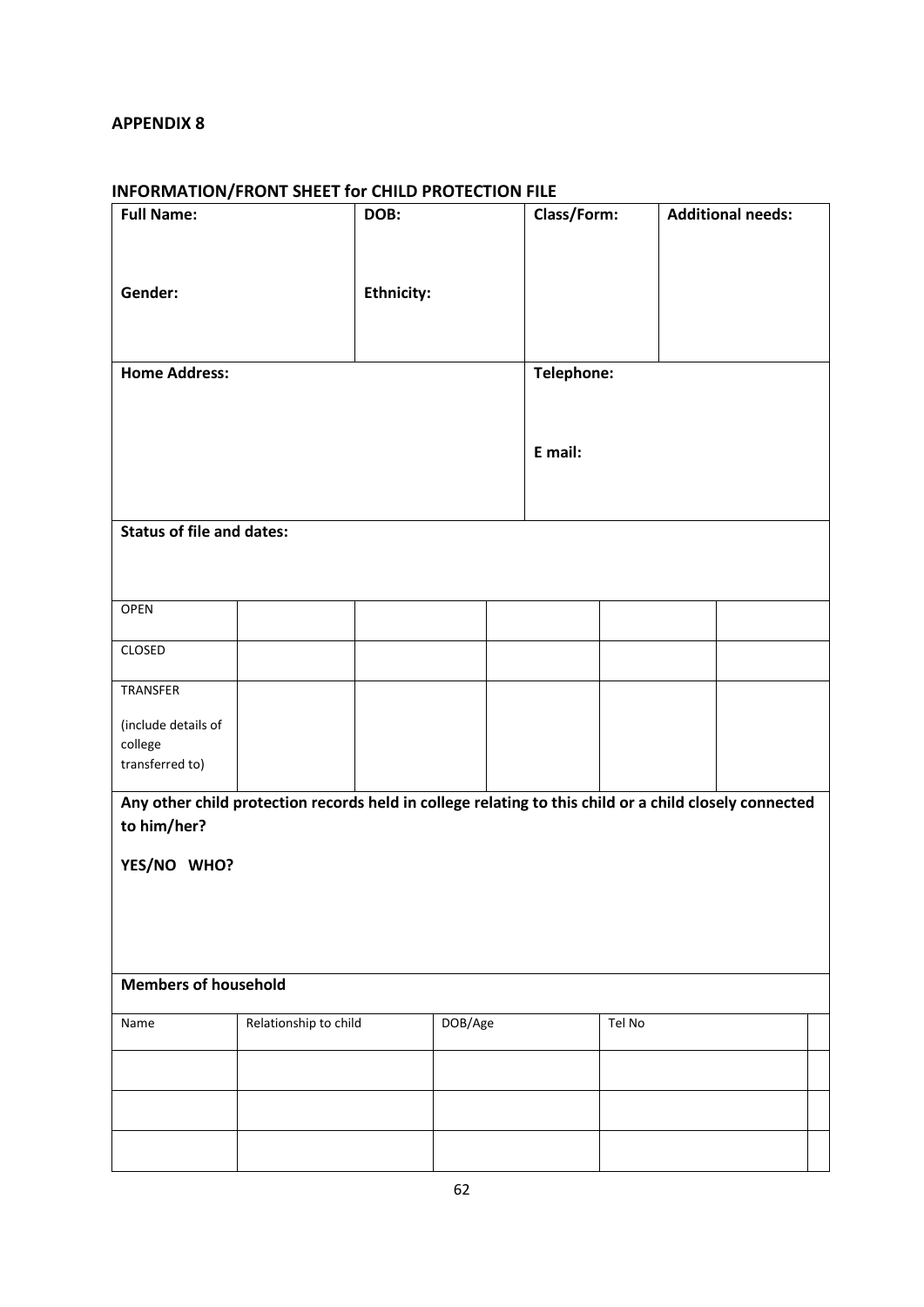| Significant Others (relatives, carers, friends, child minders, etc.) |                       |                                        |         |  |        |  |  |  |  |  |
|----------------------------------------------------------------------|-----------------------|----------------------------------------|---------|--|--------|--|--|--|--|--|
|                                                                      |                       |                                        |         |  |        |  |  |  |  |  |
| Name                                                                 | Relationship to child |                                        | Address |  | Tel No |  |  |  |  |  |
|                                                                      |                       |                                        |         |  |        |  |  |  |  |  |
|                                                                      |                       |                                        |         |  |        |  |  |  |  |  |
|                                                                      |                       |                                        |         |  |        |  |  |  |  |  |
|                                                                      |                       |                                        |         |  |        |  |  |  |  |  |
|                                                                      |                       |                                        |         |  |        |  |  |  |  |  |
|                                                                      |                       |                                        |         |  |        |  |  |  |  |  |
|                                                                      |                       |                                        |         |  |        |  |  |  |  |  |
| <b>Other Agency Involvement</b>                                      |                       |                                        |         |  |        |  |  |  |  |  |
|                                                                      |                       |                                        |         |  |        |  |  |  |  |  |
| Name of<br>officer/person                                            | Role and Agency       | Status of Child i.e.<br>EHA/CAM/CP/LAC | Tel No  |  | Date   |  |  |  |  |  |
|                                                                      |                       |                                        |         |  |        |  |  |  |  |  |
|                                                                      |                       |                                        |         |  |        |  |  |  |  |  |
|                                                                      |                       |                                        |         |  |        |  |  |  |  |  |
|                                                                      |                       |                                        |         |  |        |  |  |  |  |  |
|                                                                      |                       |                                        |         |  |        |  |  |  |  |  |
|                                                                      |                       |                                        |         |  |        |  |  |  |  |  |
|                                                                      |                       |                                        |         |  |        |  |  |  |  |  |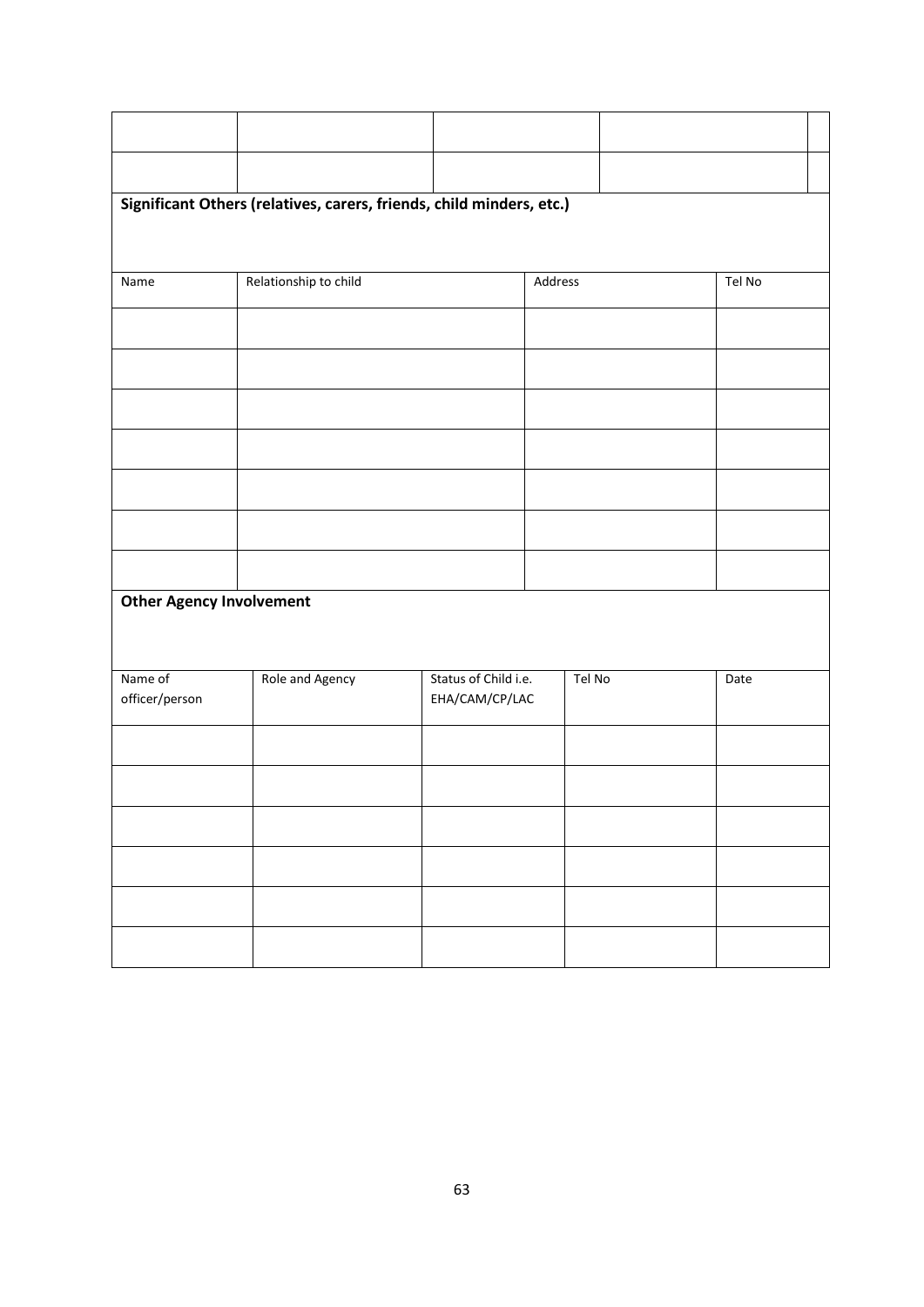# **Chronology of Significant Events**

| ، ن<br>____ |                                       |  |  |  |
|-------------|---------------------------------------|--|--|--|
| Name:       | <b>Pupil C</b><br><b>'Class/Form:</b> |  |  |  |
|             |                                       |  |  |  |

# **Suggestions below on how to complete this:**

| Incident logs                          | <b>S47 Enquiries</b>                                  |
|----------------------------------------|-------------------------------------------------------|
| <b>Bullying incident</b>               | Case Conference details                               |
| Racist or hate incidents               | Accommodation Episode/De-Accommodation                |
| Early Help Assessment opened           | <b>LAC</b>                                            |
| Early Help Assessment closed           | <b>Placement Moves</b>                                |
|                                        | Significant events for child eg. Medical examination, |
| <b>SEND</b>                            | change of college etc.                                |
| Referral made to Social Care           | Key planning meetings and Decision making             |
| Significant Family Event e.g. Birth or |                                                       |
| Death,                                 | Legal Actions                                         |
| Changes in household                   | Telephone call to parents reporting concerns          |
| Professional/Family/Public Concerns    | Strategy meeting held                                 |

| Pupil<br>No. | Date | <b>Detail of Significant Event</b> | <b>Witness or</b><br><b>Document</b><br>Reference |
|--------------|------|------------------------------------|---------------------------------------------------|
|              |      |                                    |                                                   |
|              |      |                                    |                                                   |
|              |      |                                    |                                                   |
|              |      |                                    |                                                   |
|              |      |                                    |                                                   |
|              |      |                                    |                                                   |
|              |      |                                    |                                                   |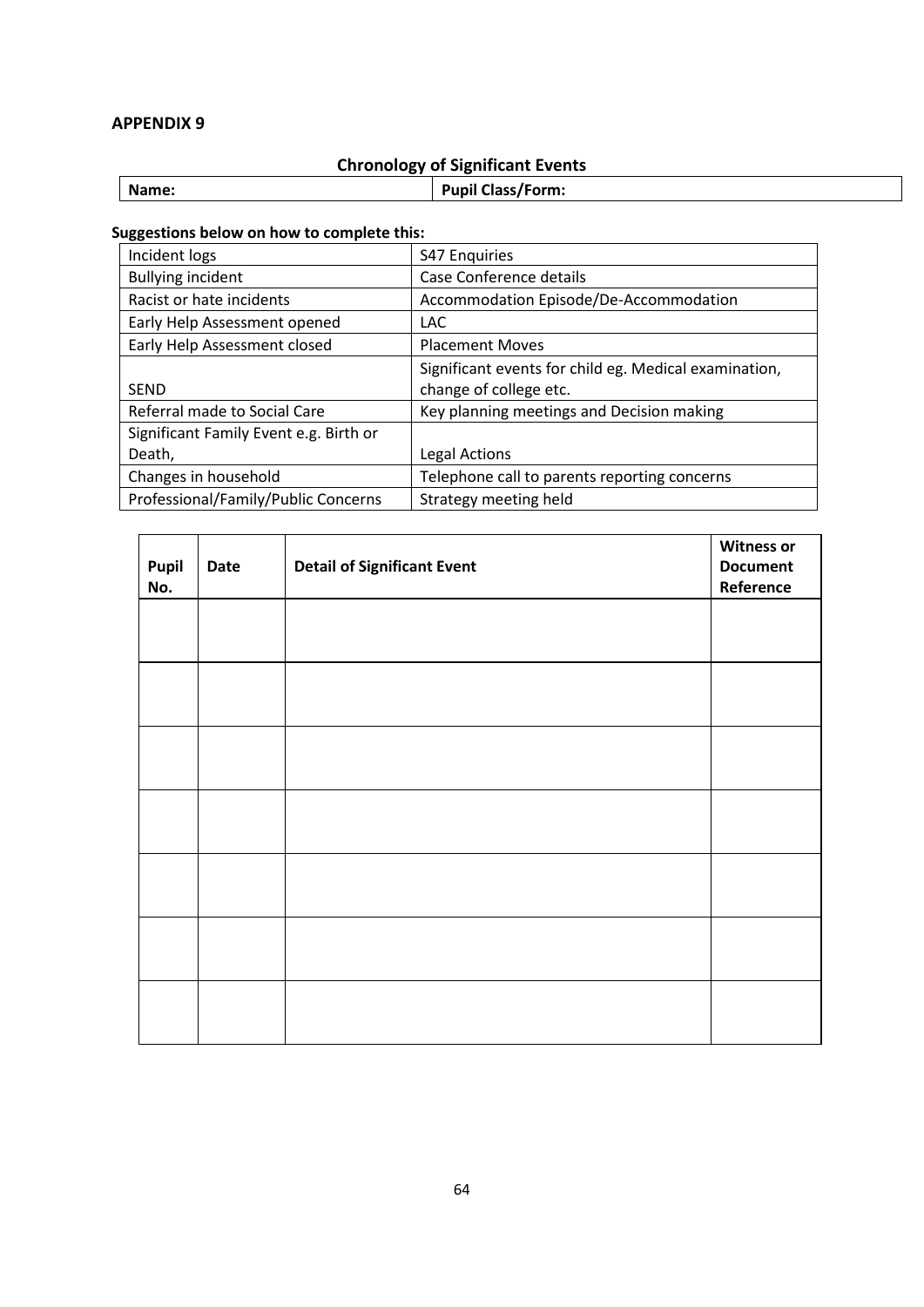### **TRANSFER OF SAFEGUARDING RECORDS**

**This form should be completed when a pupil moves to another setting and there are safeguarding concerns and records to transfer.**

**Child's name**

**DOB**

**Previous surnames or aliases**

Name of people with parental responsibilities

Name of social worker/lead professional

Information and files transferred (to include chronologies and assessments) *NB: Parental consent is needed to transfer Early Help Assessments*

#### **Name of sending college**

**Name of receiving college**

**Passed to (name)**

**Date of first entry in file**

**Date of last entry in file**

### **Child status: (please tick) Single Agency Support**

**Early Help**

**Child in Need**

**Child Protection**

**Looked After Child**

**Privately Fostered Child**

| Transferred by: | <b>Received by:</b> |
|-----------------|---------------------|
| Name:           | Name:               |
| Position:       | Position:           |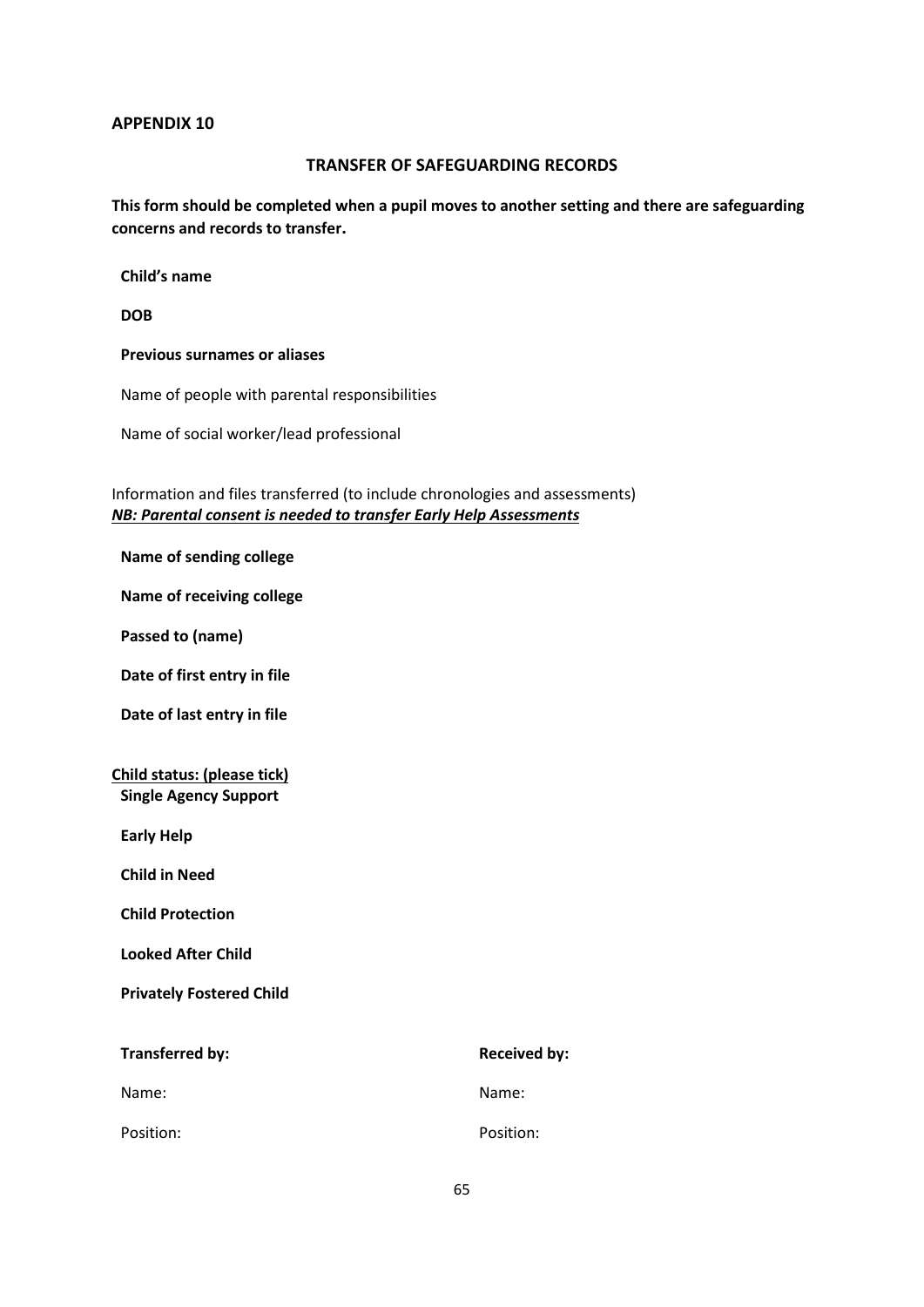Signed:

Signed:

Date:

Date: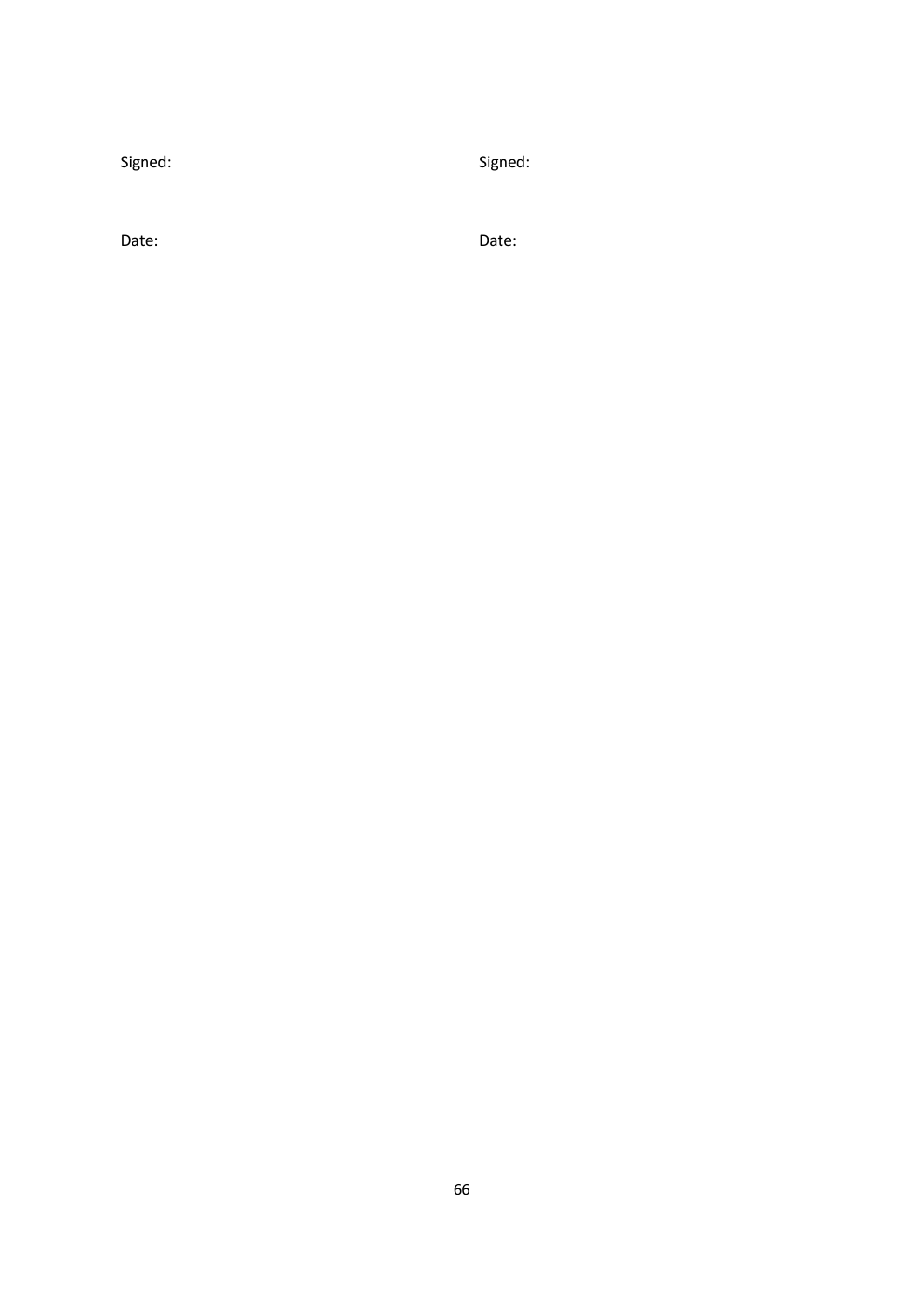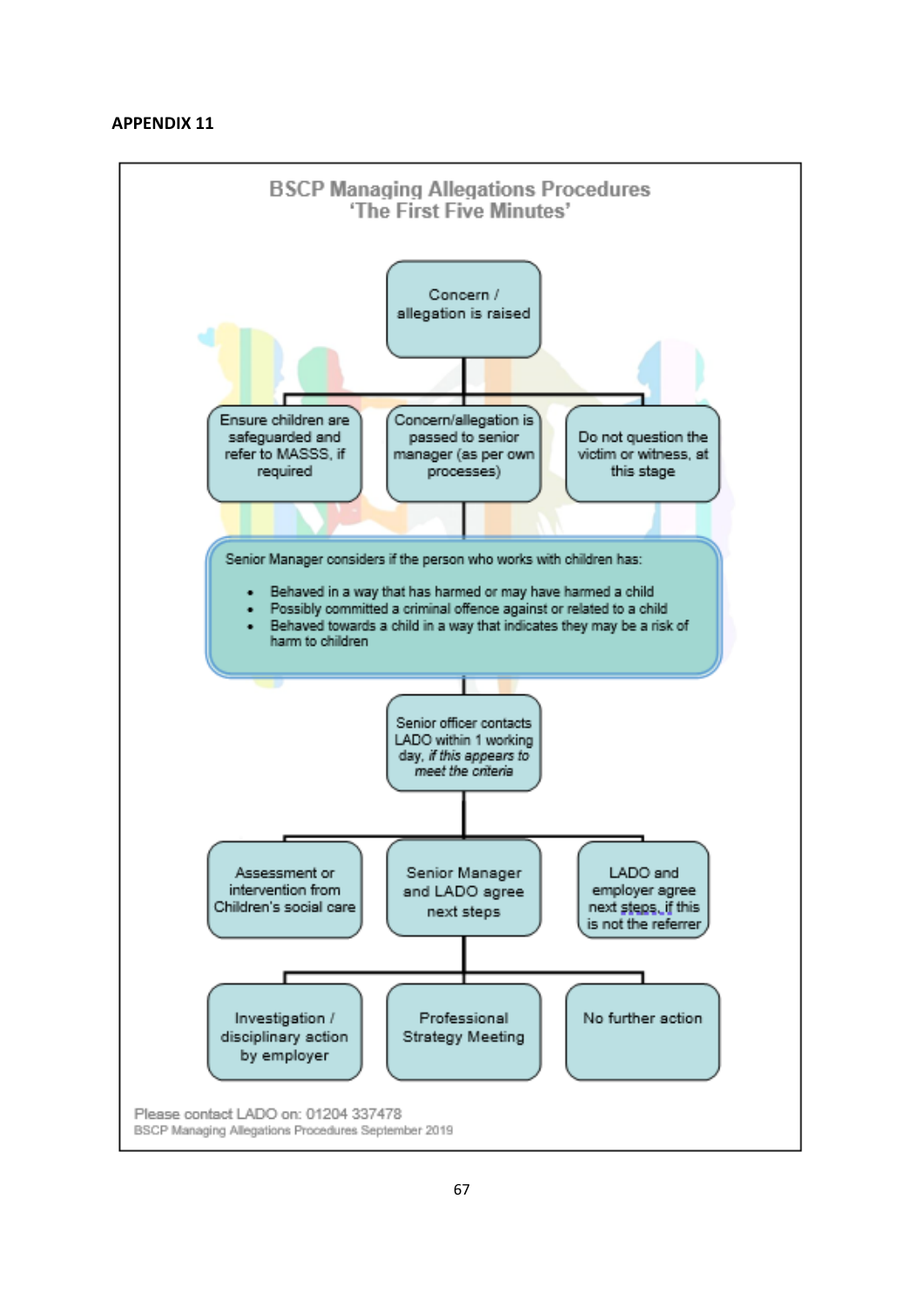# **Tracking Form Allegation/concern raised against Staff**

#### **1. When an allegation / concern is received brief details should be obtained and passed to SLT as soon as possible.**

| Date:                                                                                 |              | Time       |  |
|---------------------------------------------------------------------------------------|--------------|------------|--|
| Allegation made by:                                                                   |              |            |  |
| Who the allegation is made against:                                                   |              |            |  |
| NB: The subject of the allegation should not be informed without first seeking advice |              |            |  |
| Allegation first received by:                                                         |              |            |  |
| Brief details of the allegation:                                                      |              |            |  |
| Date of alleged incident:                                                             |              |            |  |
| Does this allegation involve a restraint?                                             | YES /<br>NO. | <b>NYK</b> |  |

Case manager appointed and to complete tracking form

### **2. Allegations which appear to meet the criteria should be referred to LADO within 24 hours ( see Note 1)**

| Does this appear to meet the criteria for<br>managing allegations? | YES / NO                      |
|--------------------------------------------------------------------|-------------------------------|
| Referred to LADO:                                                  | YES $/$<br><b>NO</b><br>Date: |
| Advice given:                                                      |                               |
| Date:                                                              |                               |
| Action to be taken:                                                |                               |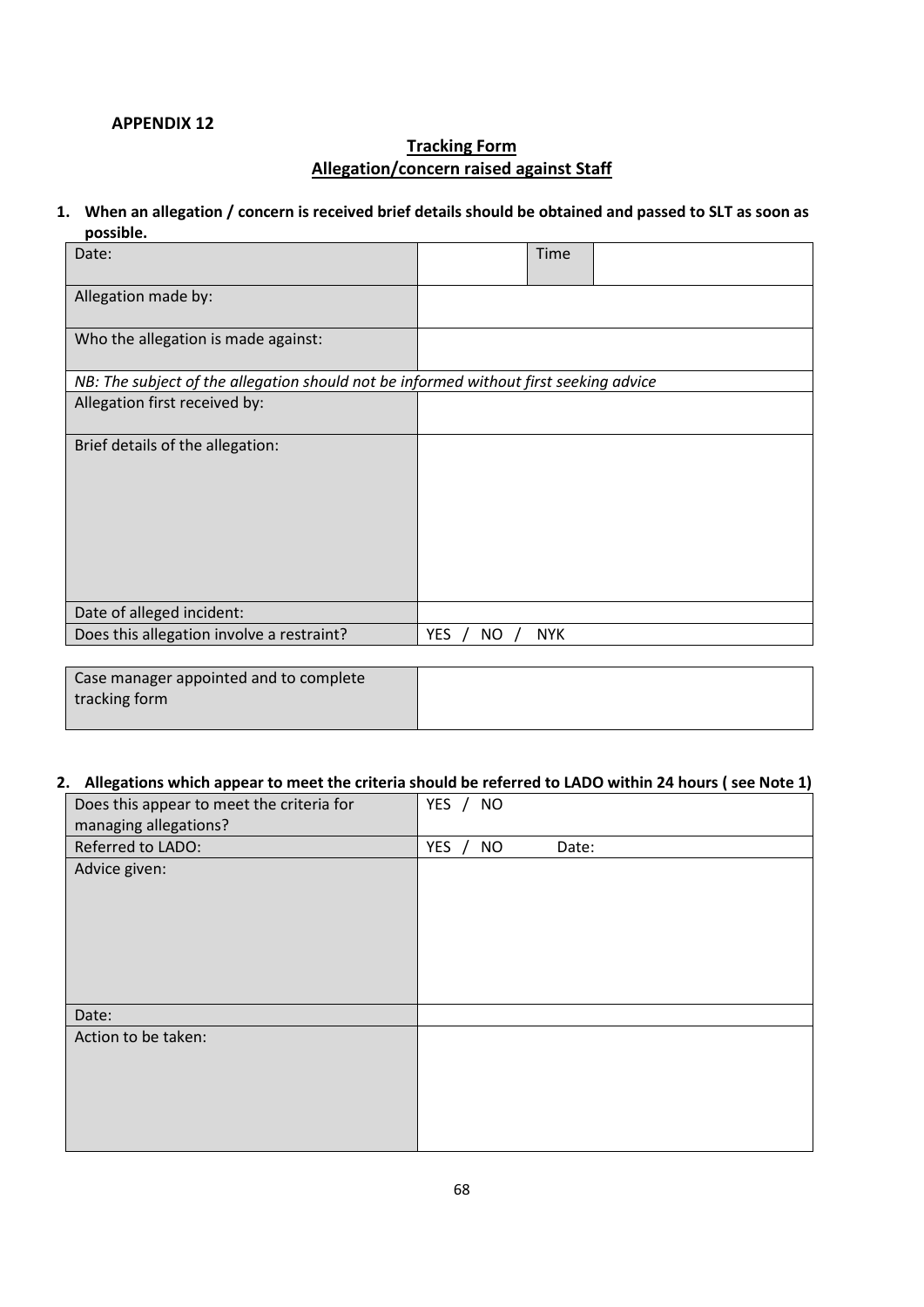| Suspension should never be automatic but     | Decision to suspend YES<br>-NO |
|----------------------------------------------|--------------------------------|
| should be considered and rationale given for |                                |
| decisions made. See Appendix B               |                                |

# **3. Information gathered about the allegation**

| <b>Staff witnesses</b>        | Account taken | Copy forwarded |
|-------------------------------|---------------|----------------|
|                               |               | to LADO        |
| 1.                            |               |                |
| 2.                            |               |                |
| 3.                            |               |                |
| Pupil witnesses               |               |                |
| 1.                            |               |                |
| 2.                            |               |                |
| 3.                            |               |                |
| 4                             |               |                |
| Plan of setting/classroom etc |               |                |
| Chronology of event begun     |               |                |
| $1st$ Aid log                 |               |                |

# **4. Full details gathered**

| Pupil name:                                    |                              |
|------------------------------------------------|------------------------------|
| Date of Birth                                  |                              |
| Address:                                       |                              |
|                                                |                              |
|                                                |                              |
| Is the pupil known to Social Care?             | YES / NO                     |
| Does the pupil have Special Educational Needs? | YES / NO If yes - details    |
|                                                |                              |
| Has the pupil raised previous concerns?        | If yes - details<br>YES / NO |

| Staff full name:                        |  |
|-----------------------------------------|--|
| Date of Birth:                          |  |
| Address:                                |  |
| Has this person raised concerns before? |  |

# **5. Informing others**

| Have parents of the pupil been informed?                                      |                   |
|-------------------------------------------------------------------------------|-------------------|
| Details of response                                                           |                   |
|                                                                               |                   |
| Staff members should be informed of the allegation ASAP - on advice from LADO |                   |
| Has the staff member been informed?                                           | YES.<br><b>NO</b> |
| Name of Key person nominated to feedback to                                   |                   |
| them:                                                                         |                   |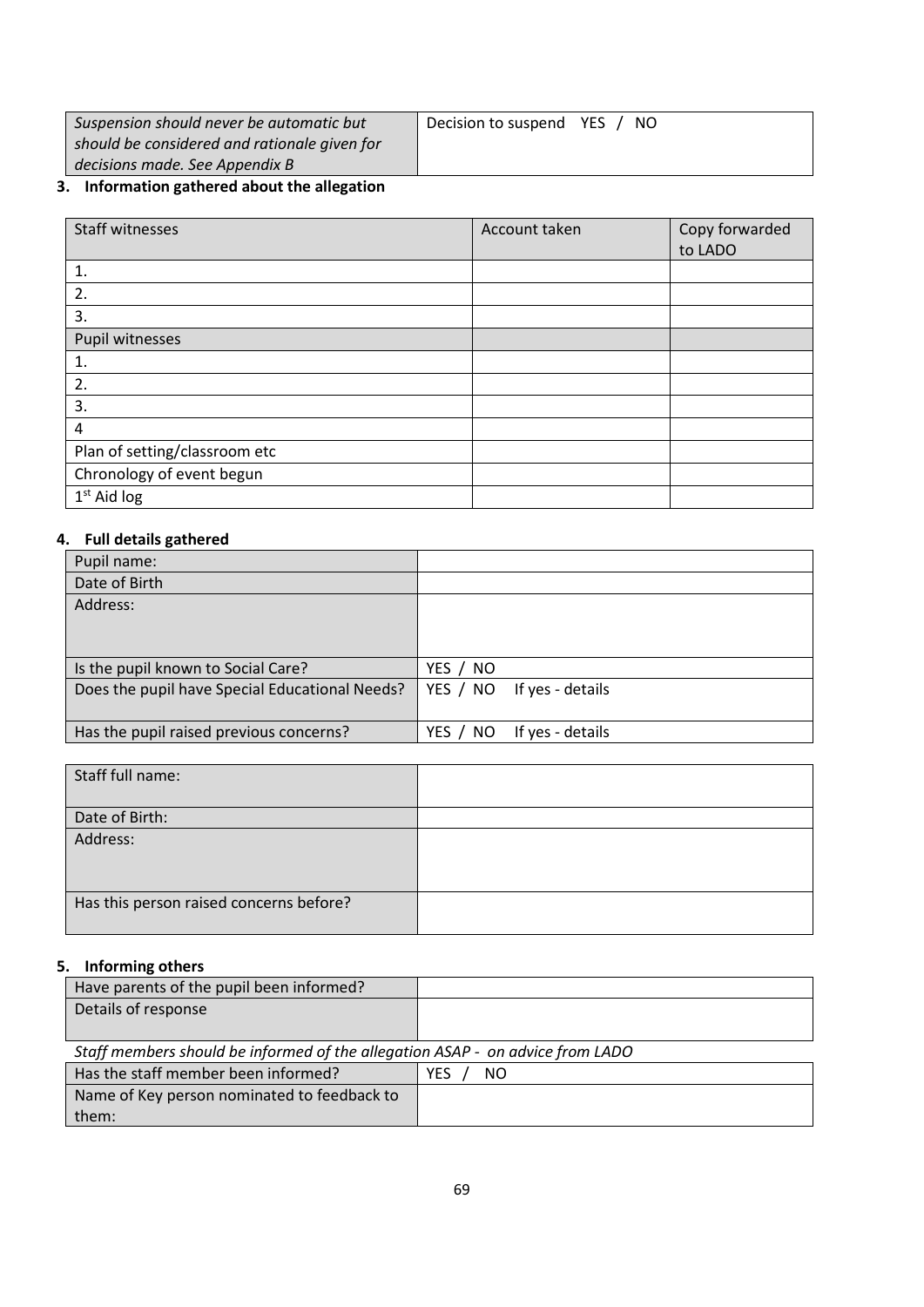#### **Outcome of LADO consultation**

| Does this meet LADO criteria:             | YES / NO                     |
|-------------------------------------------|------------------------------|
| Further action required:                  |                              |
|                                           |                              |
|                                           |                              |
| Professional Strategy Meeting to be held: | YES / NO                     |
| Professional Strategy Meeting date:       |                              |
| Attended by Case Manager:                 | YES / NO                     |
| Minutes received:                         | YES / NO                     |
| Outcome: - please circle                  | Unfounded<br>Unsubstantiated |
|                                           | False<br>Substantiated       |
|                                           | <b>Malicious</b>             |
|                                           |                              |
| Disciplinary investigation to be held:    | YES / NO                     |
| Staff member informed of outcome:         | YES / NO                     |
|                                           |                              |
| Parents informed of outcome:              | YES / NO                     |
|                                           |                              |
| Chair of governors informed:              | YES / NO                     |
|                                           |                              |
| Details added to overview table:          | YES / NO                     |
|                                           |                              |
| Outcome:                                  |                              |
|                                           |                              |
|                                           |                              |

Lessons learned:

### **Note 1 - Criteria for managing allegations**

An allegation may relate to a person who works with children who has:

- Behaved in a way that has harmed, or may have harmed, a child
- Possibly committed a criminal offence against or related to a child
- Behaved towards a child or children in a way that indicates they may pose a risk of harm to children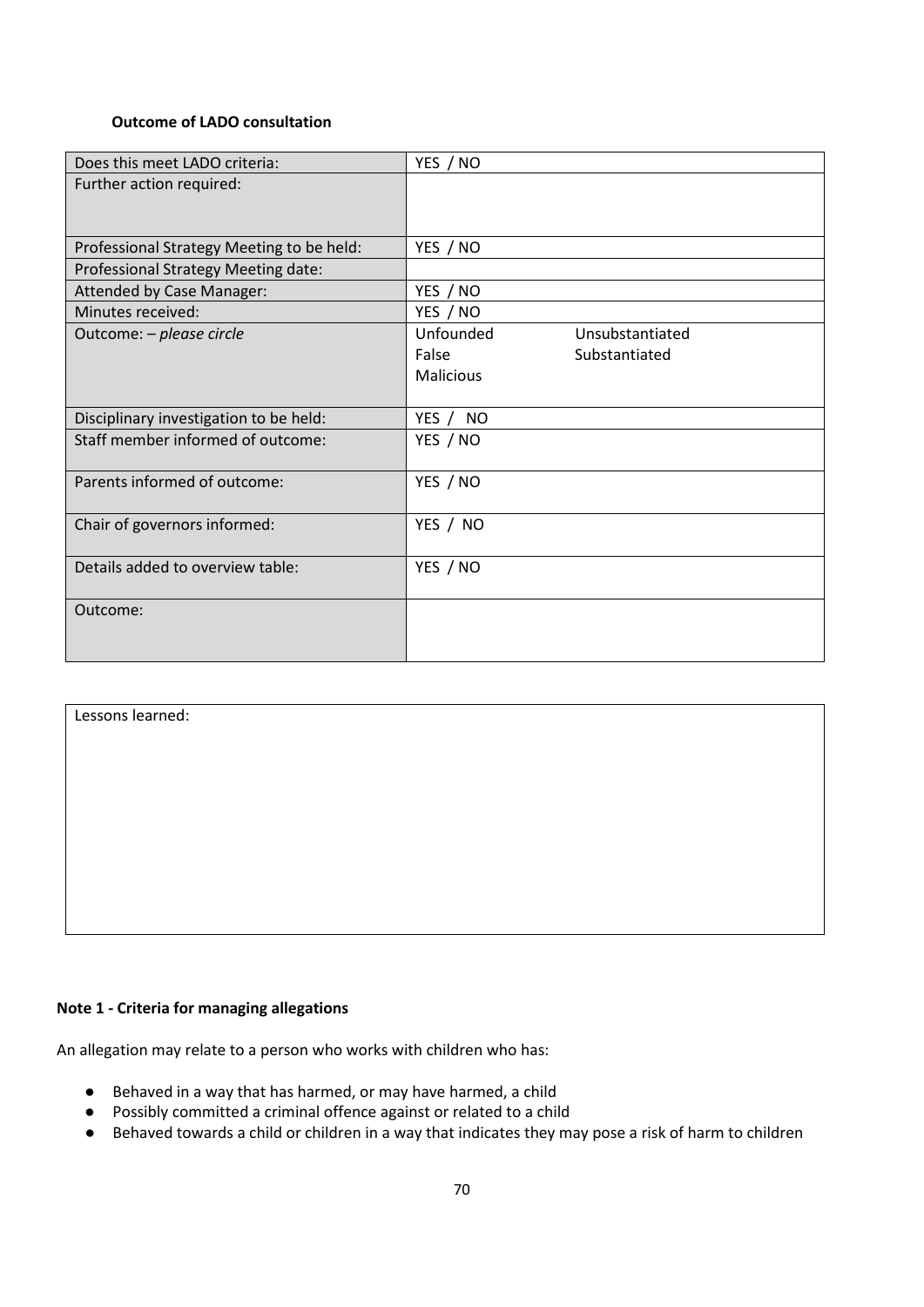### **The Role of the Designated Teacher for Looked After Children within the college**

The designated teacher has a leadership role in promoting the educational achievement of every looked after child on the college's roll. The role should make a positive difference by promoting a whole college culture where the personalised learning needs of every looked after child matters and their personal, emotional and academic needs are prioritised.

### **The designated teacher should have lead responsibility for helping college staff to understand the things which can affect how looked after children learn and achieve. Everyone involved in helping looked after children achieve should:**

- Have high expectations of looked after children's involvement in learning and educational progress
- Be aware of the emotional, psychological and social effects of loss and separation from birth families, the reasons for that separation and that some children may find it difficult to build relationships of trust with adults because of their experiences
- Understand the reasons which may be behind a looked after child's behaviour, and why they may need more support than other children but the teacher should not allow this to be an excuse for lowering expectations of what a child is capable of achieving
- Understand how important it is to see looked after children as individuals rather than as a homogeneous group and to not publicly treat them differently from their peers
- Appreciate the importance of showing sensitivity about who else knows about a child's looked after status
- Appreciate the central importance of the child's PEP in helping to create a shared understanding between teachers, carers, social workers and most importantly, depending on age and understanding, the child him or herself of what everyone needs to do to help them to achieve their potential
- Have the level of understanding they need of the role of social workers, virtual college heads (or equivalent) in local authorities and how education – and the function of the PEP – fits into the wider care planning duties of the authority which looks after the child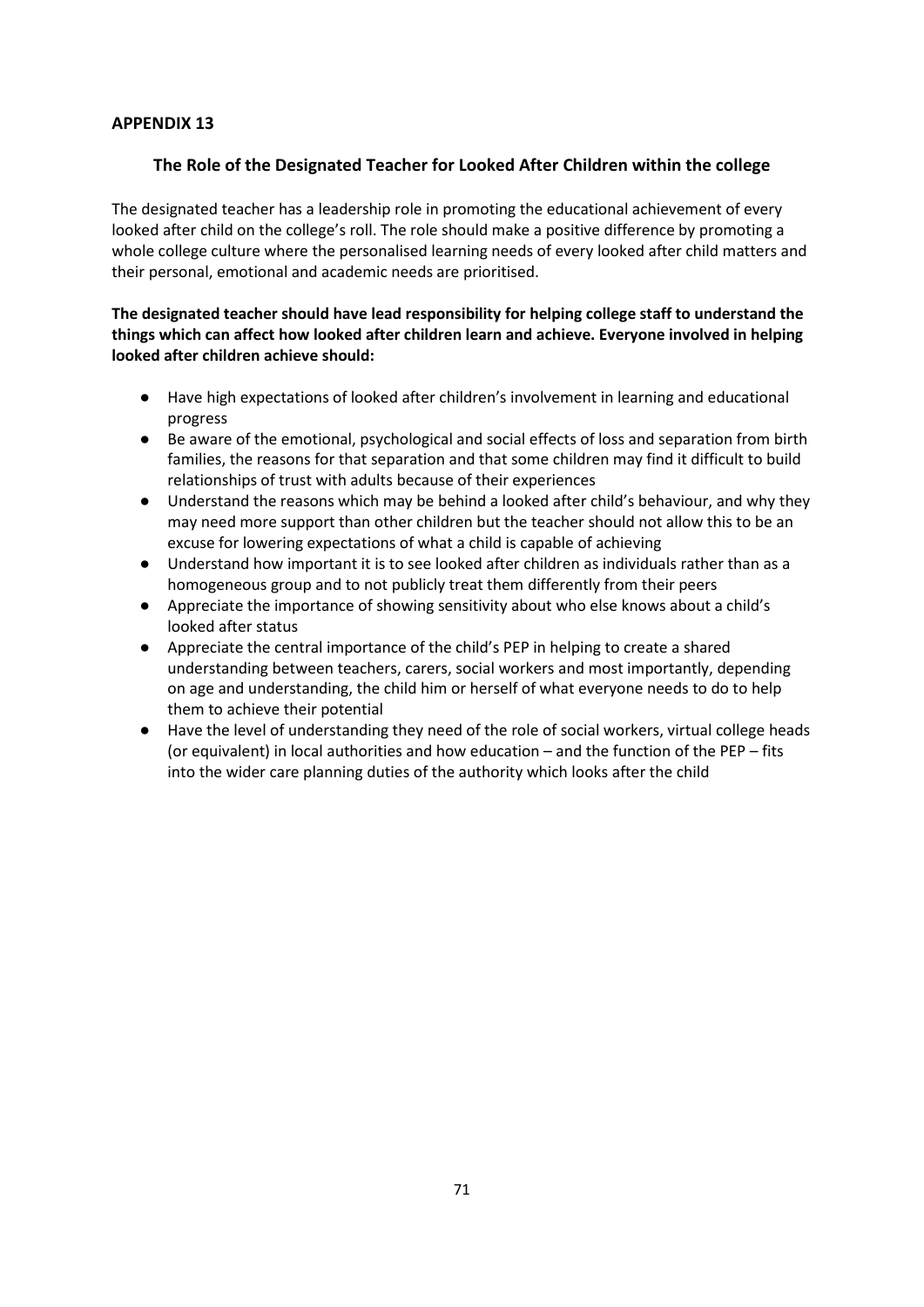### **In promoting the educational achievement of looked after pupils the designated teacher should:**

- Contribute to the development and review of whole college policies to ensure that they do not unintentionally put looked after children at a disadvantage
- Make sure, in partnership with other staff, that there are effective and well understood college procedures in place to support a looked after child's learning. Particular account should be taken of the child's needs when joining the college and of the importance of promoting an ethos of high expectations about what he or she can achieve
- Promote a culture in which looked after children believe they can succeed and aspire to further and higher education
- Promote a culture in which looked after children are able to discuss their progress and be involved in setting their own targets, have their views taken seriously and are supported to take responsibility for their own learning
- Be a source of advice for teachers at college about differentiated teaching strategies appropriate for individual pupils who are looked after
- Make sure the college makes full use of Assessment for Learning (AfL) approaches to improve the short and medium term progress of looked after children and help them and their teachers understand where they are in their learning, where they need to go and how to get there
- Make sure that looked after children are prioritised in any selection of pupils who would benefit from one-to-one tuition and that they have access to academic focused study support
- Promote good home-college links through contact with the child's carer about how they can support his or her progress by paying attention to effective communication with carers. In particular, they should make sure that carers understand the potential value of one-to-one tuition and are equipped to engage with it at home
- Have lead responsibility for the development and implementation of the child's PEP within college in partnership with others as necessary